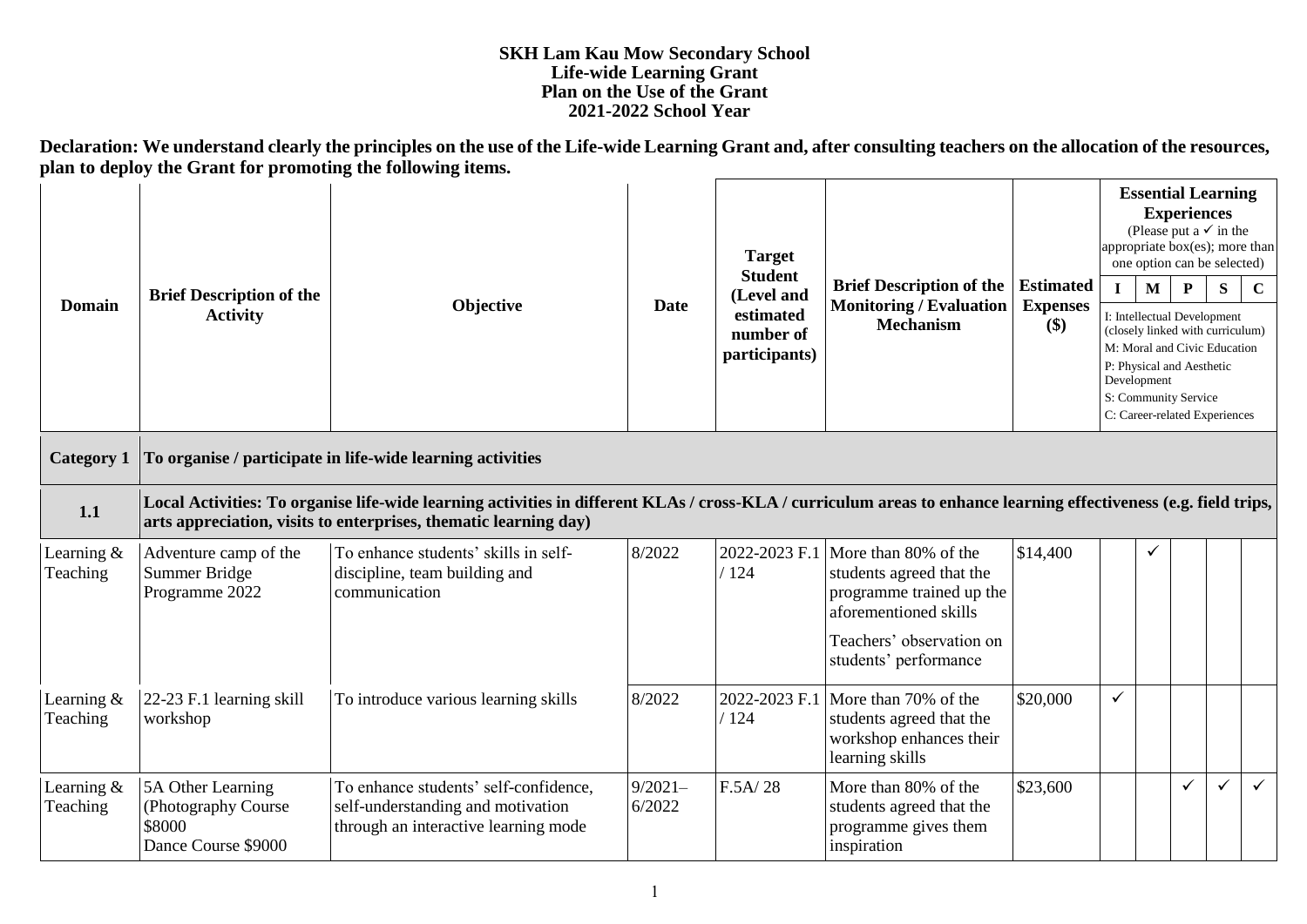| <b>Domain</b>  | <b>Brief Description of the</b><br><b>Activity</b>                                                | Objective                                                                                                                                                                                                                 | <b>Date</b>                                                                                  | <b>Target</b><br><b>Student</b><br>(Level and<br>estimated<br>number of<br>participants) | <b>Brief Description of the</b><br><b>Monitoring / Evaluation</b><br><b>Mechanism</b>                                                                            | <b>Estimated</b><br><b>Expenses</b><br>$(\$)$                                                                               | $\mathbf{I}$ | $\mathbf{M}$<br>Development | <b>Experiences</b><br>$\mathbf{P}$<br>I: Intellectual Development<br>P: Physical and Aesthetic<br>S: Community Service | <b>Essential Learning</b><br>(Please put a $\checkmark$ in the<br>appropriate box(es); more than<br>one option can be selected)<br>S<br>(closely linked with curriculum)<br>M: Moral and Civic Education<br>C: Career-related Experiences | $\mathbf C$ |
|----------------|---------------------------------------------------------------------------------------------------|---------------------------------------------------------------------------------------------------------------------------------------------------------------------------------------------------------------------------|----------------------------------------------------------------------------------------------|------------------------------------------------------------------------------------------|------------------------------------------------------------------------------------------------------------------------------------------------------------------|-----------------------------------------------------------------------------------------------------------------------------|--------------|-----------------------------|------------------------------------------------------------------------------------------------------------------------|-------------------------------------------------------------------------------------------------------------------------------------------------------------------------------------------------------------------------------------------|-------------|
|                | Social Service Coach<br>\$3200<br>VTC Coach \$3200<br>Other expenses \$200)                       |                                                                                                                                                                                                                           |                                                                                              |                                                                                          |                                                                                                                                                                  |                                                                                                                             |              |                             |                                                                                                                        |                                                                                                                                                                                                                                           |             |
| English        | Drama Appreciation<br>F2 & F4 students watch a<br>drama produced by<br>AFTEC.                     | To let students watch a live drama<br>To allow students to use English for an<br>authentic purpose                                                                                                                        | 28/2/2022<br>Day 2, Mon                                                                      | F.2 & F.4/258                                                                            | End-of-year<br>questionnaires to F2 $\&$<br>F4 students and teachers<br>F <sub>2</sub> & F <sub>4</sub> English<br>Teachers' opinions in<br>collaborative lesson | \$10,800<br>$= 270$<br>tickets*\$40<br>(Full Price<br>$-$ \$80: \$40<br>from<br>students<br>and \$40<br>from this<br>grant) | ✓            |                             | ✓                                                                                                                      |                                                                                                                                                                                                                                           |             |
| <b>Biology</b> | Eat Well Workshop-<br><b>Secondary School</b><br>Programme by Green Hub                           | This workshop integrates the STEM<br>education modules into food education.<br>The Eat Well Workshop is designed for<br>participants who learn about food from<br>field to table and recover food wastes as<br>resources. | 1 <sup>st</sup> choice:<br>7/3/2021<br>(am)<br>2 <sup>nd</sup> choice:<br>28/2/2021<br>(OLE) | 5x2 & 5x3<br>Bio group<br>students/38                                                    | Teachers' observation on<br>the learning attitude<br>during the study tour.<br>Feedback from<br>participants.                                                    | \$5,500                                                                                                                     | $\checkmark$ |                             |                                                                                                                        |                                                                                                                                                                                                                                           |             |
| <b>ICT</b>     | Training platform for<br>Hong Kong Olympiad in<br>Informatis (HKOI) -<br><b>HKOI</b> Online Judge | To enhance students' abilities in program<br>coding skills.                                                                                                                                                               | School<br>Year 2021-<br>$-2022$                                                              | $F.4 - F.6/29$                                                                           | Ranks assessed by the<br>Judge System                                                                                                                            | \$2,500                                                                                                                     | ✓            |                             |                                                                                                                        |                                                                                                                                                                                                                                           |             |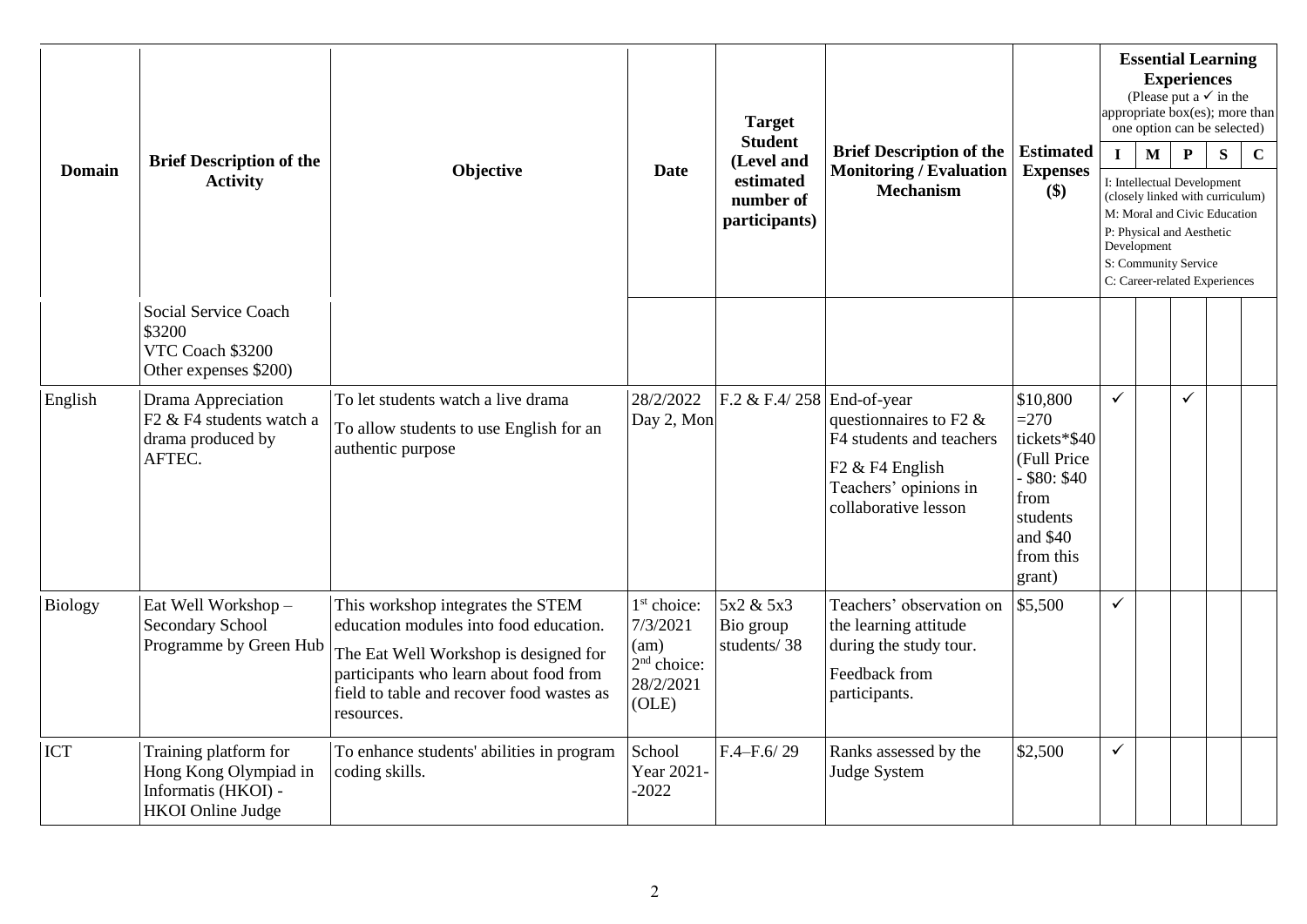| <b>Domain</b>       | <b>Brief Description of the</b>                                                                   |                                                                                                                                                                                     | <b>Target</b>                                                              |                                         |                                                                                                                                          |                                     |              | <b>Essential Learning</b><br><b>Experiences</b><br>(Please put a $\checkmark$ in the<br>appropriate box(es); more than<br>one option can be selected) |                                                                                                                                                                                       |   |             |
|---------------------|---------------------------------------------------------------------------------------------------|-------------------------------------------------------------------------------------------------------------------------------------------------------------------------------------|----------------------------------------------------------------------------|-----------------------------------------|------------------------------------------------------------------------------------------------------------------------------------------|-------------------------------------|--------------|-------------------------------------------------------------------------------------------------------------------------------------------------------|---------------------------------------------------------------------------------------------------------------------------------------------------------------------------------------|---|-------------|
|                     |                                                                                                   | Objective                                                                                                                                                                           | <b>Date</b>                                                                | <b>Student</b><br>(Level and            | <b>Brief Description of the</b><br><b>Monitoring / Evaluation</b>                                                                        | <b>Estimated</b><br><b>Expenses</b> | $\mathbf{I}$ | M                                                                                                                                                     | ${\bf P}$                                                                                                                                                                             | S | $\mathbf C$ |
|                     | <b>Activity</b>                                                                                   |                                                                                                                                                                                     |                                                                            | estimated<br>number of<br>participants) | <b>Mechanism</b>                                                                                                                         | $(\$)$                              |              | Development                                                                                                                                           | I: Intellectual Development<br>(closely linked with curriculum)<br>M: Moral and Civic Education<br>P: Physical and Aesthetic<br>S: Community Service<br>C: Career-related Experiences |   |             |
| History             | History enhancement<br>programme                                                                  | To extend students' knowledge in world<br>civilization                                                                                                                              | $3 - 5/2022$                                                               | $F.1 - F.6/65$                          | Teachers' observation on<br>the students' learning                                                                                       | \$3,000                             | $\checkmark$ |                                                                                                                                                       |                                                                                                                                                                                       |   |             |
|                     |                                                                                                   | To arouse their interest in studying<br>History                                                                                                                                     |                                                                            |                                         | attitude during the visit<br>Quality of the reflection<br>from students                                                                  |                                     |              |                                                                                                                                                       |                                                                                                                                                                                       |   |             |
| History             | History outing for whole<br>form(s)                                                               | To extend students' knowledge in world<br>civilization                                                                                                                              | $2 - 7/2022$                                                               | $F.1 - F.3/394$                         | Teachers' observation on<br>the students' learning<br>attitude during the visit                                                          | \$5,000                             | ✓            |                                                                                                                                                       |                                                                                                                                                                                       |   |             |
|                     |                                                                                                   | To arouse their interest in studying<br>History                                                                                                                                     |                                                                            |                                         | Quality of the reflection<br>from students                                                                                               |                                     |              |                                                                                                                                                       |                                                                                                                                                                                       |   |             |
| 倫理科                 | 倫理科閱讀獎勵計劃                                                                                         | 每位學生自選或選用學校提供的書<br>籍,設計閱讀卡,簡介內容及抒發讀<br>後感。旨在引起學生閱讀的興趣及提<br>供機會讓學生發揮創意。                                                                                                              | 下學期 2-3<br>月進行。                                                            | 中一至中三                                   | 70%學生認同活動能讓<br>他們發揮創意及提升他<br>們的閱讀樂趣。                                                                                                     | \$600                               | ✓            | ✓                                                                                                                                                     |                                                                                                                                                                                       |   |             |
| 倫理科                 | 倫理科金句卡海報或文<br>件夾製作                                                                                | 每班分組完成金句卡設計,由科任老<br>師選出佳作,製成海報或文件夾,透<br>過張貼製成品傳揚聖經真理,提升學<br>生靈性素養。                                                                                                                  | 上學期進<br>行                                                                  | 中一至中三                                   | 本科老師成功將學生的<br>優異作品製成海報或文<br>件夾。70%學生認同活<br>動提升學生靈性素養。                                                                                    | \$4,000                             | ✓            | $\checkmark$                                                                                                                                          |                                                                                                                                                                                       |   |             |
| Gifted<br>Education | Training programmes for<br>the students selected for<br>gifted courses or<br>screening procedure. | Tutors will be hired to support the<br>students selected for gifted courses (e.g.<br>Online Learning Programmes for<br>Screening of The Hong Kong Academy<br>for Gifted Education). | About 5<br>Sessions in<br>different<br><b>KLA</b><br>(Chinese,<br>English, | $F.1 - F.5/$<br>$15 - 20$               | More than 70% of the<br>participants agree that the<br>training programmes help<br>them in the gifted courses<br>or screening procedure. | \$6,000                             | ✓            |                                                                                                                                                       |                                                                                                                                                                                       |   |             |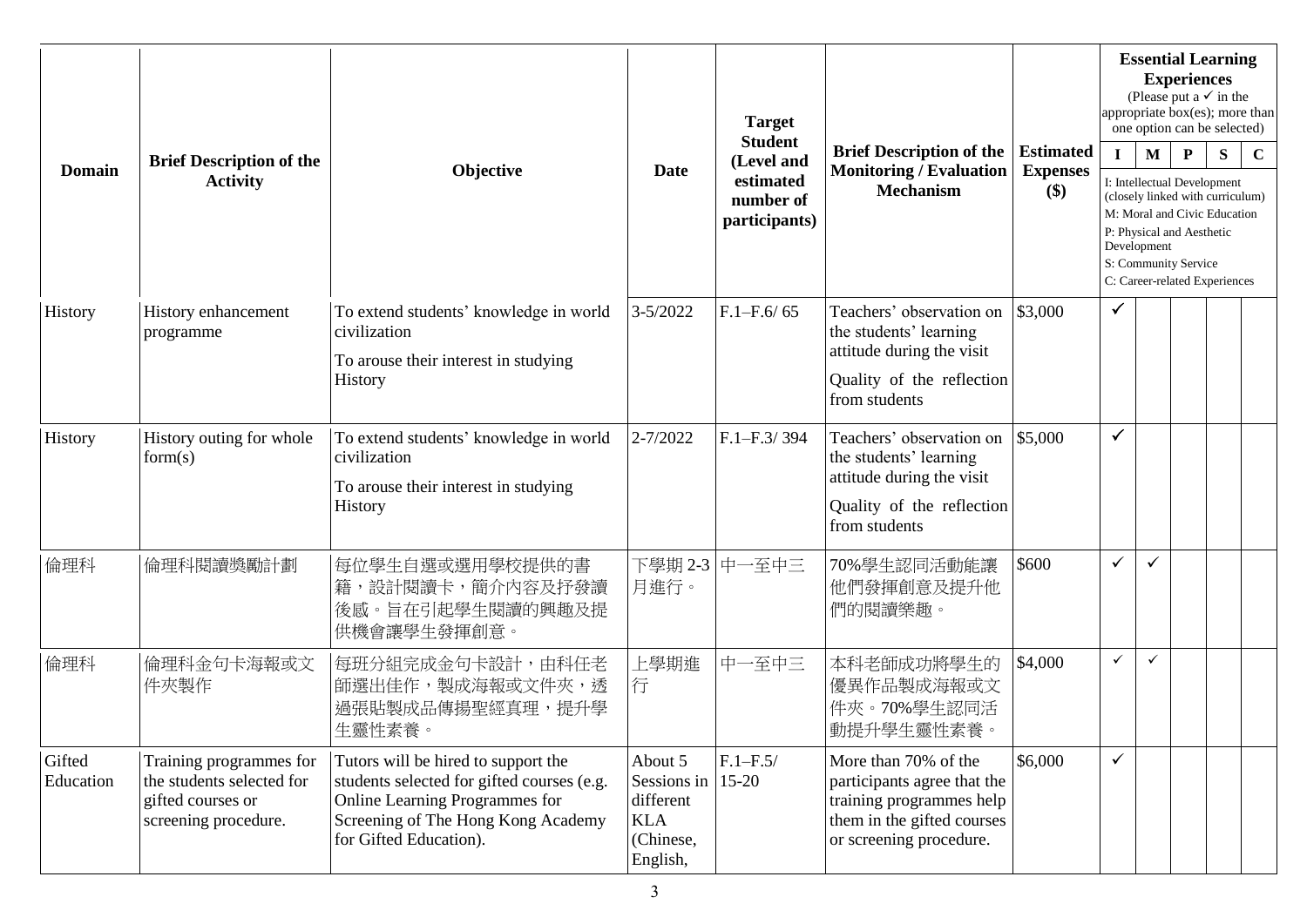| <b>Domain</b>       | <b>Target</b><br><b>Student</b><br><b>Brief Description of the</b><br>(Level and<br><b>Monitoring / Evaluation</b><br>Objective<br><b>Date</b>                           | <b>Brief Description of the</b>                                                                                                      |                                                                   |                                         |                                                                                            |                                     | <b>Essential Learning</b><br><b>Experiences</b><br>(Please put a $\checkmark$ in the<br>appropriate box(es); more than<br>one option can be selected) |             |                                                                                                                                                                                       |   |             |
|---------------------|--------------------------------------------------------------------------------------------------------------------------------------------------------------------------|--------------------------------------------------------------------------------------------------------------------------------------|-------------------------------------------------------------------|-----------------------------------------|--------------------------------------------------------------------------------------------|-------------------------------------|-------------------------------------------------------------------------------------------------------------------------------------------------------|-------------|---------------------------------------------------------------------------------------------------------------------------------------------------------------------------------------|---|-------------|
|                     |                                                                                                                                                                          |                                                                                                                                      |                                                                   |                                         |                                                                                            | <b>Estimated</b><br><b>Expenses</b> |                                                                                                                                                       | M           | $\mathbf P$                                                                                                                                                                           | S | $\mathbf C$ |
|                     | <b>Activity</b>                                                                                                                                                          |                                                                                                                                      |                                                                   | estimated<br>number of<br>participants) | <b>Mechanism</b>                                                                           | $(\$)$                              |                                                                                                                                                       | Development | I: Intellectual Development<br>(closely linked with curriculum)<br>M: Moral and Civic Education<br>P: Physical and Aesthetic<br>S: Community Service<br>C: Career-related Experiences |   |             |
|                     |                                                                                                                                                                          |                                                                                                                                      | Maths,<br>Science)<br>throughout<br>the whole<br>academic<br>year |                                         |                                                                                            |                                     |                                                                                                                                                       |             |                                                                                                                                                                                       |   |             |
| Gifted<br>Education | To subsidise students the<br>cost for activities, training<br>and competitions, for<br>example, cost of transport,<br>application.(Not<br>exceeding \$200 per<br>person) | To encourage students participate in<br>activities, training and competitions                                                        | Throughout<br>the whole<br>academic<br>year                       | <b>Whole School</b><br>/729             | Nil                                                                                        | \$4,000                             | $\checkmark$                                                                                                                                          |             |                                                                                                                                                                                       |   |             |
|                     | Mathematics   Mathematics Day                                                                                                                                            | To enhance the interest of students in<br>learning mathematics through<br>Mathematics games                                          | 1/3/2022                                                          | Whole school<br>/729                    | Count the number of<br>participants.<br>Feedback from students                             | \$3,000                             | $\checkmark$                                                                                                                                          |             |                                                                                                                                                                                       |   |             |
| Mathematics         | A training course for<br>Mathematics Olympiad                                                                                                                            | To enhance students' abilities in more<br>advanced Mathematics skill and concepts                                                    | About 16<br>Sessions<br>for each<br>form                          | $F.1/15$ ,<br>$F.2/10$ ,<br>F.3/10      | More than 80% of the<br>participants agree that<br>they make improvement<br>in Mathematics | \$12,000                            | $\checkmark$                                                                                                                                          |             |                                                                                                                                                                                       |   |             |
|                     | Mathematics   Mathematics Contest                                                                                                                                        | Registration fees are fully subsidized for<br>selected competitions so that more<br>students are encouraged to join<br>competitions. | $1/2022 -$<br>4/2022                                              | $F.1-F.5/30$                            | More than 50% of the<br>participants can get prizes<br>in the competitions                 | \$3,000                             | $\checkmark$                                                                                                                                          |             |                                                                                                                                                                                       |   |             |
| Physics             | Physics Olympiad<br>training                                                                                                                                             | To enhance students' performance in<br>Physics Olympiad                                                                              | $10/2021 -$<br>6/2022                                             | F.3-F.4/12                              | Performance in<br>competition                                                              | \$20,000                            | $\checkmark$                                                                                                                                          |             |                                                                                                                                                                                       |   |             |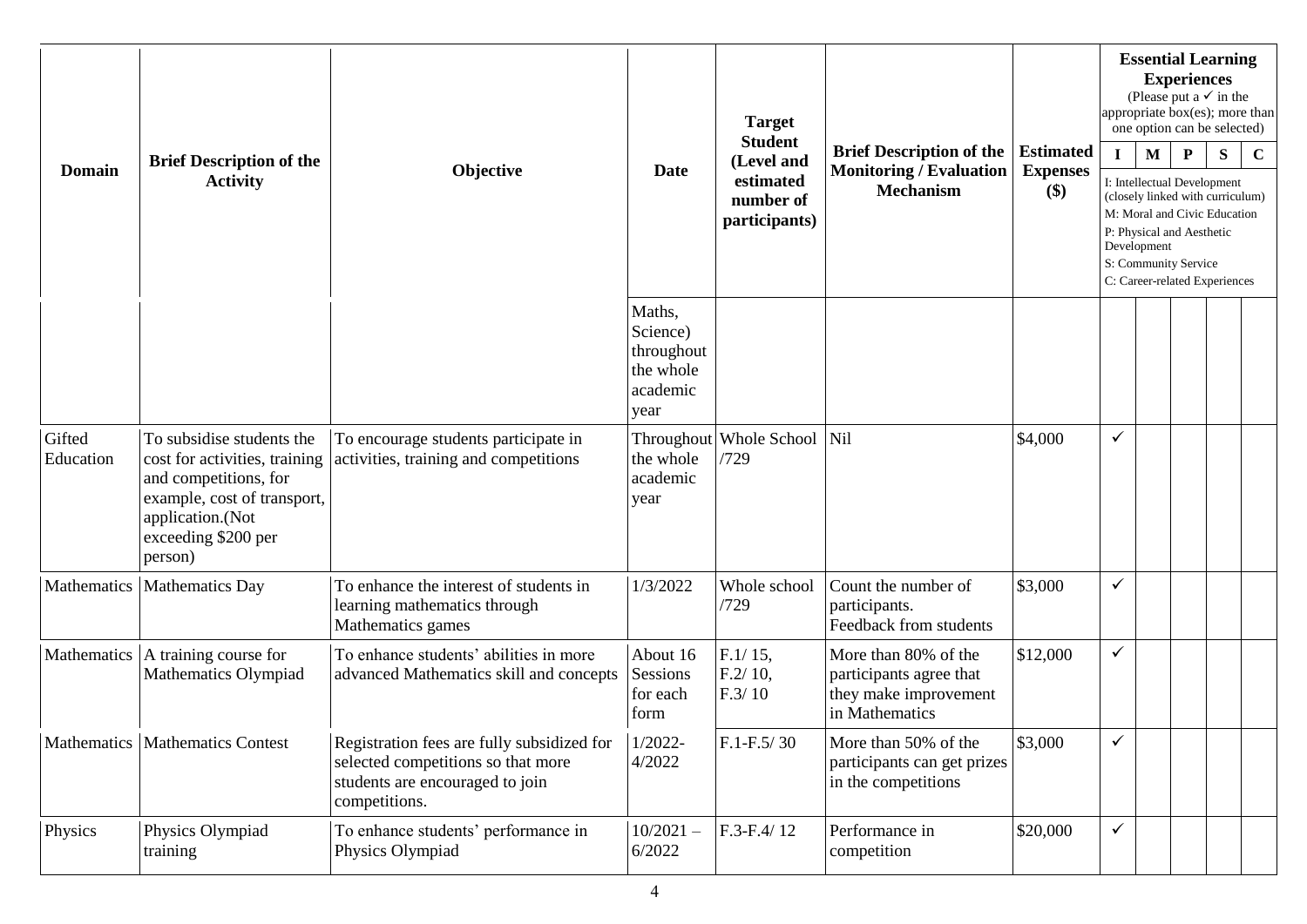| <b>Domain</b>     |                                                                                                                                                                                                                                    |                                                                                                                                                                            |                                                   | <b>Target</b>                                                                         |                                                                                                                                                                  |                                            |              |                             | <b>Essential Learning</b><br><b>Experiences</b><br>(Please put a $\checkmark$ in the<br>appropriate box(es); more than<br>one option can be selected)                                              |   |             |
|-------------------|------------------------------------------------------------------------------------------------------------------------------------------------------------------------------------------------------------------------------------|----------------------------------------------------------------------------------------------------------------------------------------------------------------------------|---------------------------------------------------|---------------------------------------------------------------------------------------|------------------------------------------------------------------------------------------------------------------------------------------------------------------|--------------------------------------------|--------------|-----------------------------|----------------------------------------------------------------------------------------------------------------------------------------------------------------------------------------------------|---|-------------|
|                   | <b>Brief Description of the</b><br><b>Activity</b>                                                                                                                                                                                 | Objective                                                                                                                                                                  | <b>Date</b>                                       | <b>Student</b><br>(Level and<br>estimated<br>number of<br>participants)               | <b>Brief Description of the</b><br><b>Monitoring / Evaluation</b><br><b>Mechanism</b>                                                                            | <b>Estimated</b><br><b>Expenses</b><br>\$) | $\mathbf{I}$ | $\mathbf{M}$<br>Development | ${\bf P}$<br>I: Intellectual Development<br>(closely linked with curriculum)<br>M: Moral and Civic Education<br>P: Physical and Aesthetic<br>S: Community Service<br>C: Career-related Experiences | S | $\mathbf C$ |
|                   |                                                                                                                                                                                                                                    |                                                                                                                                                                            |                                                   |                                                                                       | Students' questionnaire<br>Test result                                                                                                                           |                                            |              |                             |                                                                                                                                                                                                    |   |             |
| Physics           | <b>Talent in Physics</b><br>Students (a group of 3 to<br>4 students) in each class<br>are requested to design a<br>simple experiment and<br>they should hand in. A<br>video (max 3 mins) to<br>show and explain the<br>experiment. | To develop students' experimental skills<br>and creativity                                                                                                                 | During the<br><b>Lunar New</b><br>Year<br>holiday | F.4/54<br>F.5/48                                                                      | The performance of<br>students will be rated by<br>students in the class                                                                                         | \$700                                      | $\checkmark$ |                             |                                                                                                                                                                                                    |   |             |
| Home<br>Economics | Visit to Tao Heung<br>Museum of Food Culture<br>$(F.1 \text{ and } F.2)$                                                                                                                                                           | To arose their interest in food culture<br>around the world, from the past to present   7/2022                                                                             | $10/2021 -$                                       | $F.1 - F.3$<br>all $F.1 - F.2$<br>and<br>3A: 20<br>3B: 13<br>3C: 14<br>3D: 14<br>/336 | Teacher observation on<br>students' learning attitude<br>and participation during<br>visit                                                                       | \$9,100                                    | $\checkmark$ |                             |                                                                                                                                                                                                    |   |             |
| Geography         | F.4 Field Study (coastal<br>appreciation)                                                                                                                                                                                          | To extend students' knowledge about the $ 2^{nd}$ term of $ F.4 $<br>coastal environment in Hong Kong<br>To enhance students' field work skills<br>such as data collection | 2021-22                                           | Geography<br>students/39                                                              | Teachers' observation on<br>the students' learning<br>attitude during the visit<br>Most students (80%) are<br>able to complete the field<br>study tasks assigned | \$2,800                                    | $\checkmark$ | $\checkmark$                |                                                                                                                                                                                                    |   |             |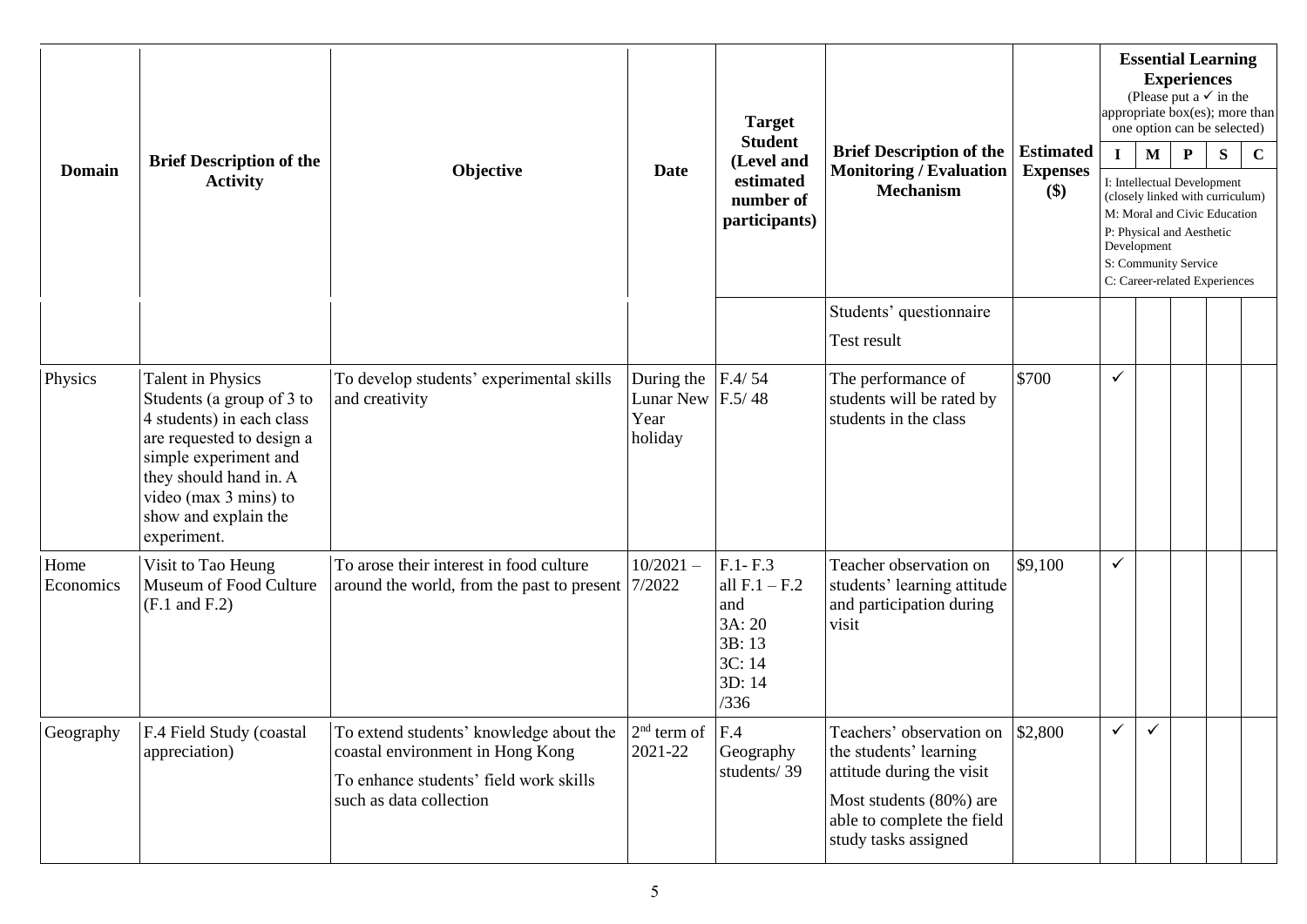| <b>Domain</b>      | <b>Brief Description of the</b><br><b>Activity</b>       |                                                                                                               |                                                      | <b>Target</b>                           |                                                                                                                                                                  |                                     |             |             | <b>Essential Learning</b><br><b>Experiences</b><br>(Please put a $\checkmark$ in the<br>appropriate box(es); more than<br>one option can be selected)                                 |   |              |
|--------------------|----------------------------------------------------------|---------------------------------------------------------------------------------------------------------------|------------------------------------------------------|-----------------------------------------|------------------------------------------------------------------------------------------------------------------------------------------------------------------|-------------------------------------|-------------|-------------|---------------------------------------------------------------------------------------------------------------------------------------------------------------------------------------|---|--------------|
|                    |                                                          | Objective                                                                                                     | <b>Date</b>                                          | <b>Student</b><br>(Level and            | <b>Brief Description of the</b><br><b>Monitoring / Evaluation</b>                                                                                                | <b>Estimated</b><br><b>Expenses</b> | $\mathbf I$ | M           | $\mathbf{P}$                                                                                                                                                                          | S | $\mathbf C$  |
|                    |                                                          |                                                                                                               |                                                      | estimated<br>number of<br>participants) | <b>Mechanism</b>                                                                                                                                                 | \$)                                 |             | Development | I: Intellectual Development<br>(closely linked with curriculum)<br>M: Moral and Civic Education<br>P: Physical and Aesthetic<br>S: Community Service<br>C: Career-related Experiences |   |              |
| Geography          | F.5 Field Studies (river<br>and urban studies)           | To extend students' knowledge about the<br>river and urban landscape in Hong<br>Kong                          | 10/5/2022<br>and<br>$2nd$ term of                    | F.5<br>Geography<br>students/25         | Teachers' observation on<br>the students' learning<br>attitude during the visit                                                                                  | \$3,600                             | ✓           |             |                                                                                                                                                                                       |   |              |
|                    |                                                          | To enhance students' field work skills<br>such as data collection                                             | 2021-22                                              |                                         | Most students (80%) are<br>able to complete the field<br>study tasks assigned                                                                                    |                                     |             |             |                                                                                                                                                                                       |   |              |
| Geography          | F.1 Humanities Field<br>Study (Geography $+$<br>History) | To extend students' knowledge about $2nd$ term of<br>cultural tourism in Hong Kong                            | 2021-22                                              | F.1A students/<br>30                    | Teachers' observation on<br>the students' learning<br>attitude during the visit<br>Most students (80%) are<br>able to complete the field<br>study tasks assigned | \$1,800                             | ✓           |             |                                                                                                                                                                                       |   |              |
| Geography          | F.1 OLE Day                                              | To extend students' knowledge about<br>urban renewal project in Wan Chai                                      | 28/2/20222                                           | F.1 students/<br>123                    | Teachers' observation on<br>the students' learning<br>attitude during the visit                                                                                  | \$6,500                             | ✓           |             |                                                                                                                                                                                       |   |              |
|                    |                                                          |                                                                                                               |                                                      |                                         | Most students (80%) are<br>able to complete the field<br>study tasks assigned                                                                                    |                                     |             |             |                                                                                                                                                                                       |   |              |
| <b>Visual Arts</b> | Artist in School -<br>Photography field trip             | To widen the students' horizon and<br>interest in studying art<br>Portray their life experiences through arts | (late)<br>February-<br>March<br>$2022$ )/<br>5 hours | 1 weekend $FA & F.5$ art<br>class/10    | Teachers' observation on<br>the students' learning<br>attitude during the<br>program<br>Quality of the reflection<br>from students                               | \$4,000                             | ✓           |             | ✓                                                                                                                                                                                     |   | $\checkmark$ |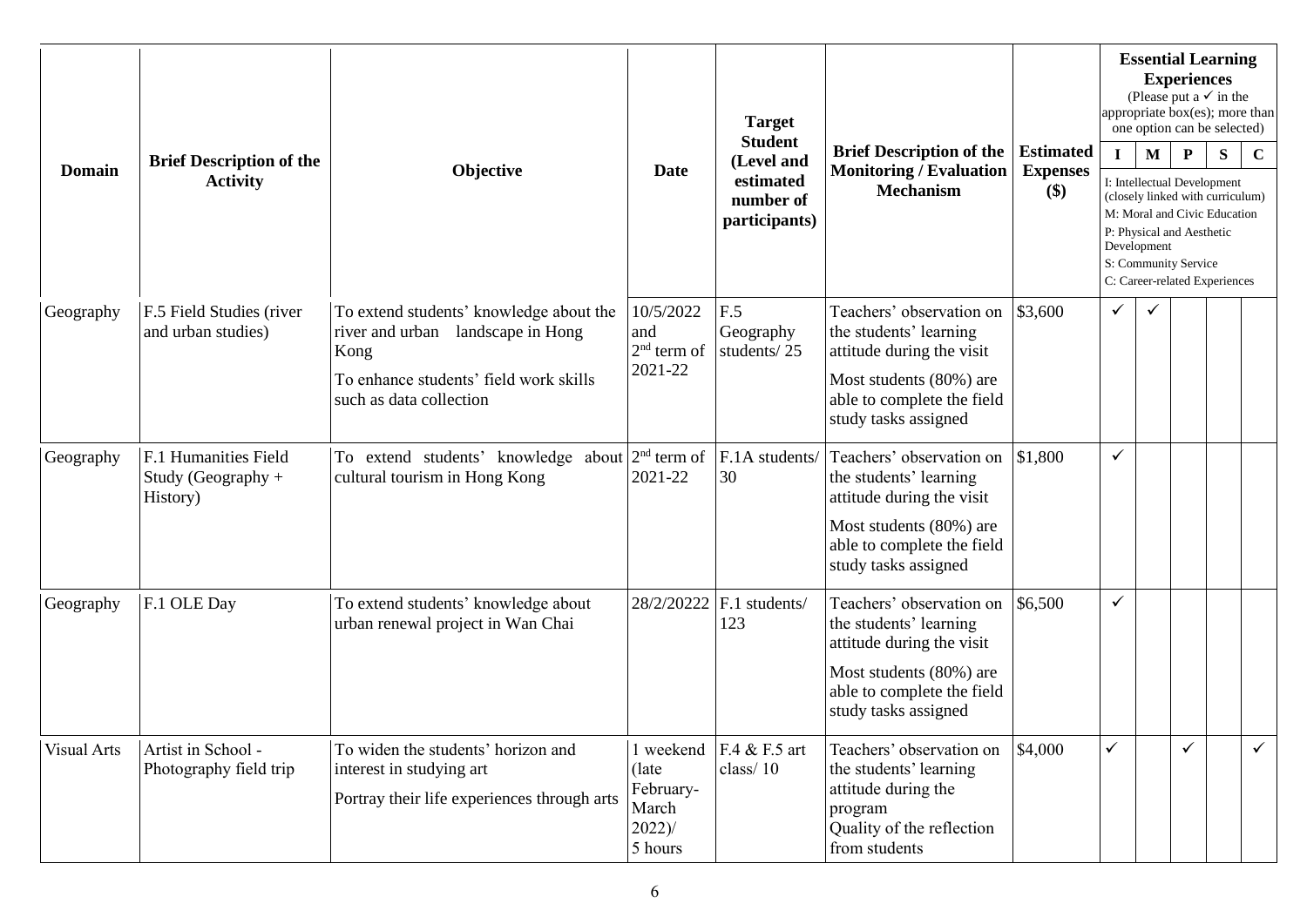| <b>Domain</b>      | <b>Brief Description of the</b><br><b>Activity</b>                           | Objective                                                                                                                                                                                                                                                                                                                                                                                                                                                          | Date | <b>Target</b><br><b>Student</b><br>(Level and<br>estimated<br>number of<br>participants) | <b>Brief Description of the</b><br><b>Monitoring / Evaluation</b><br><b>Mechanism</b>                                                                                              | <b>Estimated</b><br><b>Expenses</b><br>\$) | $\mathbf{I}$ | <b>Essential Learning</b><br>(Please put a $\checkmark$ in the<br>appropriate box(es); more than<br>one option can be selected)<br>$\mathbf M$<br>I: Intellectual Development<br>(closely linked with curriculum)<br>M: Moral and Civic Education<br>P: Physical and Aesthetic<br>Development<br>S: Community Service<br>C: Career-related Experiences | <b>Experiences</b><br>$\mathbf{P}$ | S | $\mathbf C$  |
|--------------------|------------------------------------------------------------------------------|--------------------------------------------------------------------------------------------------------------------------------------------------------------------------------------------------------------------------------------------------------------------------------------------------------------------------------------------------------------------------------------------------------------------------------------------------------------------|------|------------------------------------------------------------------------------------------|------------------------------------------------------------------------------------------------------------------------------------------------------------------------------------|--------------------------------------------|--------------|--------------------------------------------------------------------------------------------------------------------------------------------------------------------------------------------------------------------------------------------------------------------------------------------------------------------------------------------------------|------------------------------------|---|--------------|
|                    |                                                                              | Establish critical thinking by comparing<br>traditional photography with camera-less<br>photography<br>Introspect the new media language,<br>broaden cultural horizons and make<br>imagination of the world through real<br>practice<br>Enrich artistic skills, master visual<br>language, and develop further in the<br>visual arts discipline through learning<br>photography<br>To enhance the techniques and skills in<br>preparing for portfolio work for SBA |      |                                                                                          | Students' review on their<br>sense of achievement                                                                                                                                  |                                            |              |                                                                                                                                                                                                                                                                                                                                                        |                                    |   |              |
| <b>Visual Arts</b> | Inter-Class Classroom<br><b>Decoration Competition</b><br>for Christmas 2021 | To develop students' creativity and<br>imagination<br>To further enhance students to be self-<br>directed learners and problem solvers<br>with effective learning habits and<br>problem-solving skills<br>To build up students' self-esteem and<br>resilience                                                                                                                                                                                                      |      | 11-12/2021 F.1-F.5/616                                                                   | Teachers' observation on<br>the students' learning<br>attitude during the event<br>Quality of the reflection<br>from students<br>Students' review on their<br>sense of achievement | \$1,800                                    | $\checkmark$ |                                                                                                                                                                                                                                                                                                                                                        | $\checkmark$                       |   | $\checkmark$ |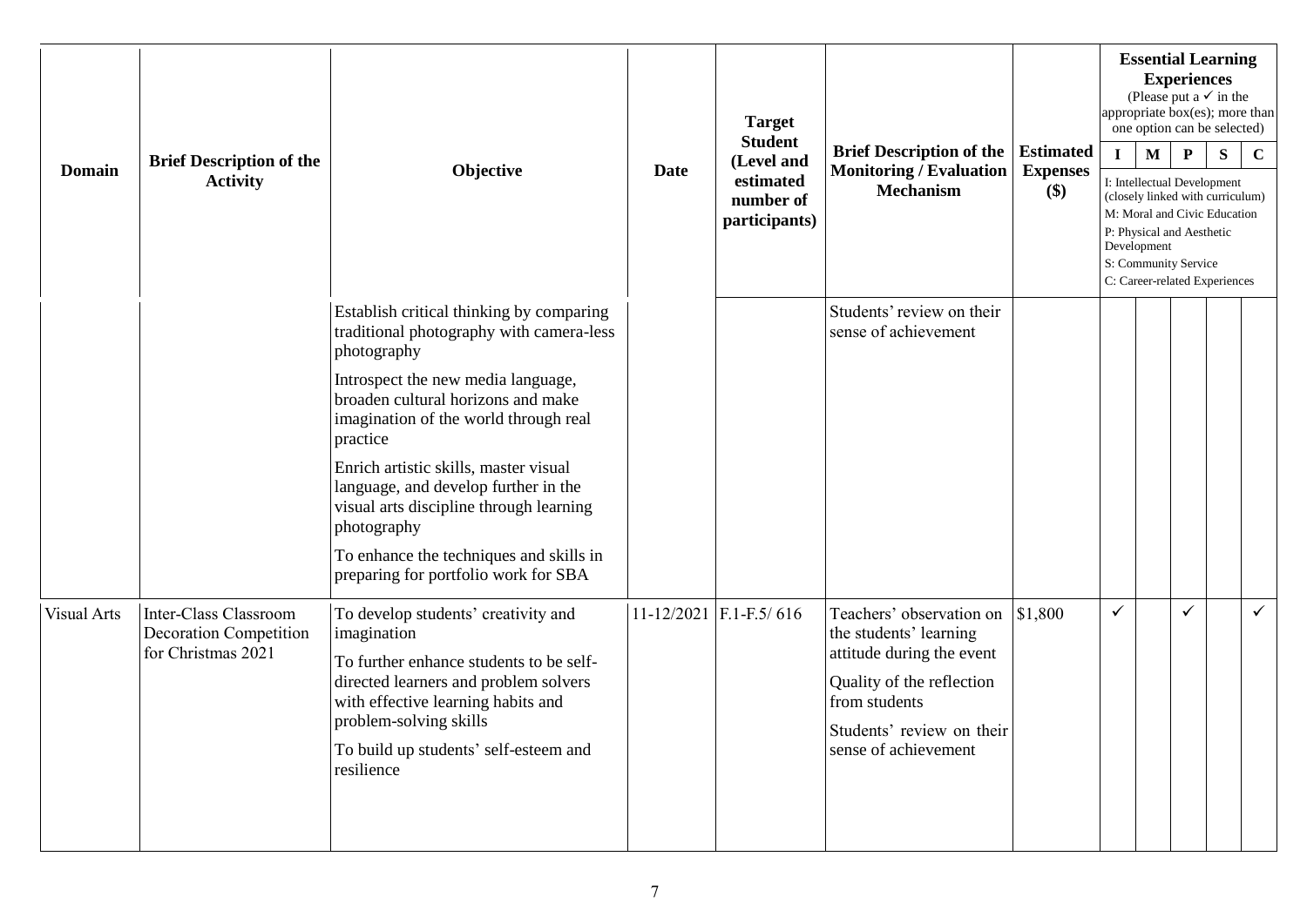| <b>Domain</b>      | <b>Brief Description of the</b>                                                                                                                                                                                     | Objective                                                                                                                                                                                                                                                                                                                                                                     |                   | <b>Target</b><br><b>Student</b>                       |                                                                                                                                                                                    |                                               |              |                             | <b>Experiences</b>                                                | <b>Essential Learning</b><br>(Please put a $\checkmark$ in the<br>appropriate box(es); more than<br>one option can be selected)       |              |
|--------------------|---------------------------------------------------------------------------------------------------------------------------------------------------------------------------------------------------------------------|-------------------------------------------------------------------------------------------------------------------------------------------------------------------------------------------------------------------------------------------------------------------------------------------------------------------------------------------------------------------------------|-------------------|-------------------------------------------------------|------------------------------------------------------------------------------------------------------------------------------------------------------------------------------------|-----------------------------------------------|--------------|-----------------------------|-------------------------------------------------------------------|---------------------------------------------------------------------------------------------------------------------------------------|--------------|
|                    | <b>Activity</b>                                                                                                                                                                                                     |                                                                                                                                                                                                                                                                                                                                                                               | Date              | (Level and<br>estimated<br>number of<br>participants) | <b>Brief Description of the</b><br><b>Monitoring / Evaluation</b><br><b>Mechanism</b>                                                                                              | <b>Estimated</b><br><b>Expenses</b><br>$(\$)$ | $\mathbf{I}$ | $\mathbf{M}$<br>Development | $\mathbf{P}$<br>P: Physical and Aesthetic<br>S: Community Service | S<br>I: Intellectual Development<br>(closely linked with curriculum)<br>M: Moral and Civic Education<br>C: Career-related Experiences | $\mathbf C$  |
| <b>Visual Arts</b> | Competition for the<br>Promotion of school<br>events:<br>1. 2021 Open Day<br>(Poster and Banner)<br>Design)<br>2021 Athletics Meet<br>2.<br>(Poster and Banner)<br>Design)<br>2022-23 Schedule Book<br>cover design | To develop students' creativity and<br>imagination<br>To further enhance students to be self-<br>directed learners and problem solvers<br>with effective learning habits and<br>problem-solving skills<br>To build up students' self-esteem and<br>resilience<br>To achieve the School Mission, 'We<br>grow with faith and hope, We soar with<br>Love and Effort '因信存望, 敦愛篤行' | 9/2021;<br>7/2021 | F.4-F.6 Art<br>Class $/16$                            | Teachers' observation on<br>the students' learning<br>attitude during the event<br>Quality of the reflection<br>from students<br>Students' review on their<br>sense of achievement | \$1,500                                       | ✓            |                             | ✓                                                                 |                                                                                                                                       | $\checkmark$ |
| <b>Visual Arts</b> | Annual Art alumni<br>sharing Day                                                                                                                                                                                    | To further enhance students to be self-<br>directed learners and problem solvers<br>with effective learning habits and<br>problem-solving skills.<br>To achieve the School Mission, 'We<br>grow with faith and hope, We soar with<br>Love and Effort. '因信存望, 敦愛篤行'<br>To develop a bonding between the alumni<br>and their siblings through the sharing                       | 12/2021           | Art class and<br>alumni/<br>around 40                 | Teachers' observation on<br>the students' learning<br>attitude during the event<br>Quality of the reflection<br>from students<br>Students' review on their<br>sense of achievement | \$800                                         | ✓            |                             | $\checkmark$                                                      |                                                                                                                                       | $\checkmark$ |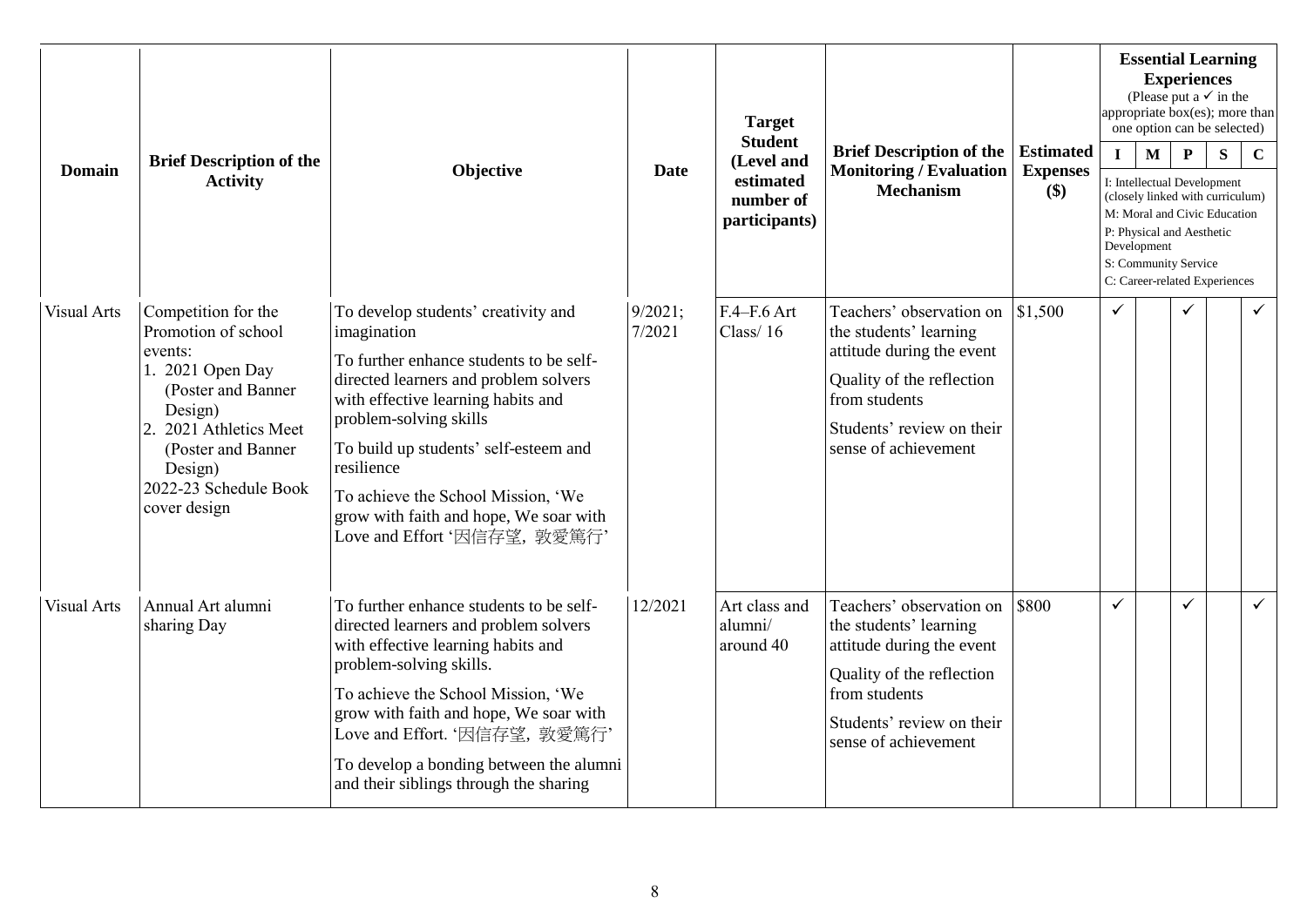| <b>Domain</b>      |                                                                                                                                   |                                                                                                                                                                                                                                                                                     |                                      | <b>Target</b><br><b>Student</b>                                                           |                                                                                                                                                                                    |                                               |              |                             | <b>Experiences</b>                                               | <b>Essential Learning</b><br>(Please put a $\checkmark$ in the<br>appropriate box(es); more than<br>one option can be selected)       |              |
|--------------------|-----------------------------------------------------------------------------------------------------------------------------------|-------------------------------------------------------------------------------------------------------------------------------------------------------------------------------------------------------------------------------------------------------------------------------------|--------------------------------------|-------------------------------------------------------------------------------------------|------------------------------------------------------------------------------------------------------------------------------------------------------------------------------------|-----------------------------------------------|--------------|-----------------------------|------------------------------------------------------------------|---------------------------------------------------------------------------------------------------------------------------------------|--------------|
|                    | <b>Brief Description of the</b><br><b>Activity</b>                                                                                | Objective                                                                                                                                                                                                                                                                           | <b>Date</b>                          | (Level and<br>estimated<br>number of<br>participants)                                     | <b>Brief Description of the</b><br><b>Monitoring / Evaluation</b><br><b>Mechanism</b>                                                                                              | <b>Estimated</b><br><b>Expenses</b><br>$(\$)$ | $\mathbf I$  | $\mathbf{M}$<br>Development | $\mathbf P$<br>P: Physical and Aesthetic<br>S: Community Service | S<br>I: Intellectual Development<br>(closely linked with curriculum)<br>M: Moral and Civic Education<br>C: Career-related Experiences | $\mathbf C$  |
| <b>Visual Arts</b> | <b>AR</b> Art education<br>program with Osage Art<br>Foundation                                                                   | To widen the students' exposure and<br>horizon of art in STEAM education<br>To further enhance students to be self-<br>directed learners and problem solvers<br>with effective learning habits and<br>problem-solving skills<br>To build up students' self-esteem and<br>resilience | $2 - 7/2022/$<br>15                  | Art Class and<br>members from<br><b>STEM</b><br>Society/40                                | Teachers' observation on<br>the students' learning<br>attitude during the event<br>Quality of the reflection<br>from students<br>Students' review on their<br>sense of achievement | \$800                                         | $\checkmark$ |                             | $\checkmark$                                                     |                                                                                                                                       | $\checkmark$ |
| <b>Visual Arts</b> | 2022 Graduation Show                                                                                                              | To develop students' creativity and<br>imagination<br>To further enhance students to be self-<br>directed learners and problem solvers<br>with effective learning habits and<br>problem-solving skills<br>To build up students' self-esteem and<br>resilience                       | 6/2022                               | All students,<br>parents,<br>teachers and<br>students from<br>neighbouring<br>schools/500 | Teachers' observation on<br>the students' learning<br>attitude during the event<br>Quality of the reflection<br>from students<br>Students' review on their<br>sense of achievement | \$2,800                                       | $\checkmark$ |                             | $\checkmark$                                                     |                                                                                                                                       | $\checkmark$ |
| <b>Visual Arts</b> | Enhancement program<br>$\sim$ alumni for advising the<br>students preparing for<br>DSE, Reference books &<br>art resource for DSE | To enhance the techniques and skills in<br>preparing for the DSE public exam<br>To develop a bonding between the alumni<br>and their siblings through learning in art<br>and design                                                                                                 | 8 sessions<br>$(3.5)$ hours<br>each) | F.6 Art class/<br>6                                                                       | Teachers' observation on<br>the students' learning<br>attitude during the event<br>Quality of the reflection<br>from students                                                      | \$14,000                                      | $\checkmark$ |                             | $\checkmark$                                                     |                                                                                                                                       | $\checkmark$ |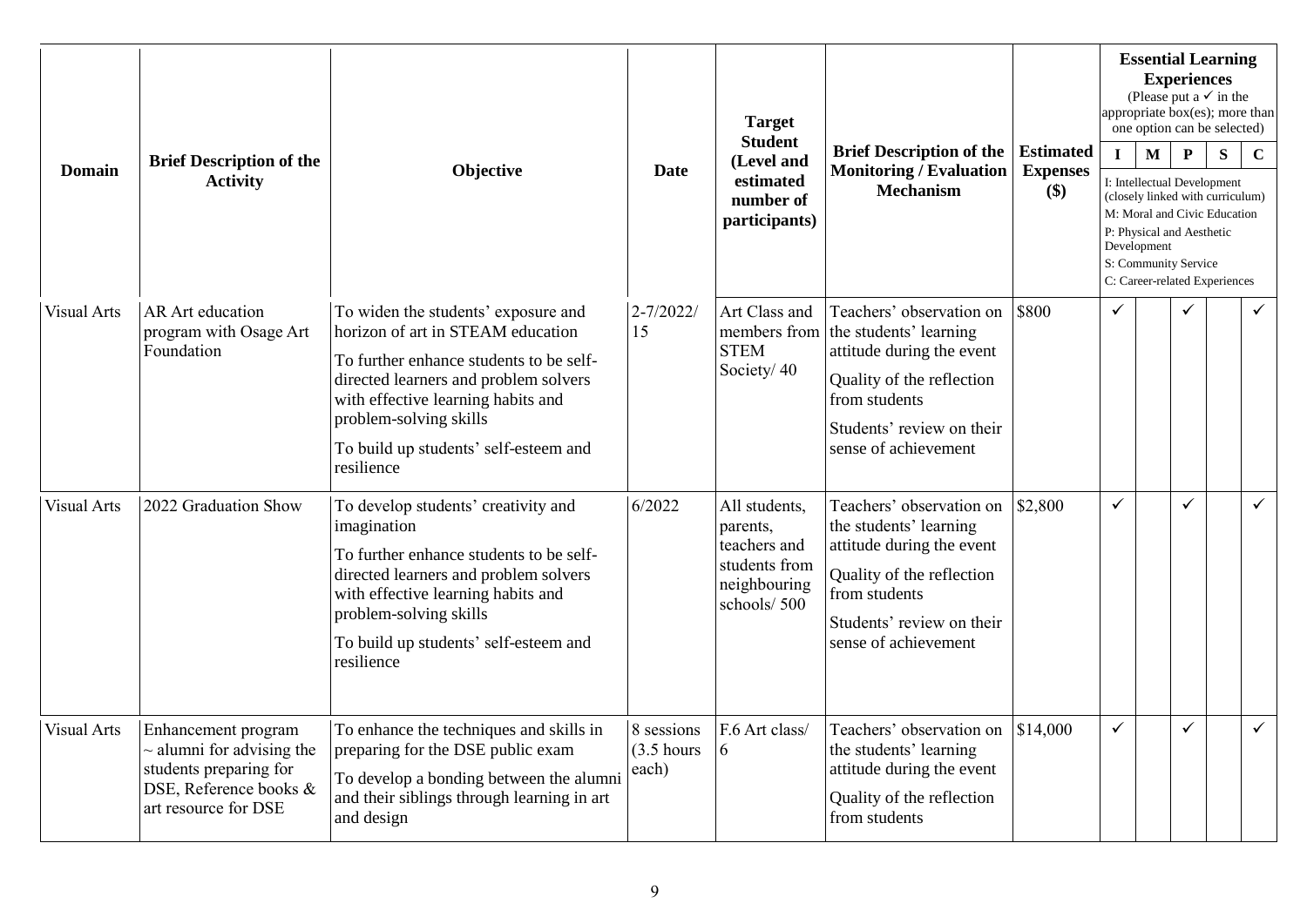| <b>Domain</b>      | <b>Brief Description of the</b><br><b>Activity</b>     | Objective                                                                                                                                                                                                                                                        | Date                           | <b>Target</b><br><b>Student</b><br>(Level and<br>estimated<br>number of<br>participants)  | <b>Brief Description of the</b><br><b>Monitoring / Evaluation</b><br><b>Mechanism</b>                                                                                              | <b>Estimated</b><br><b>Expenses</b><br>\$) | $\mathbf I$  | <b>Essential Learning</b><br>(Please put a $\checkmark$ in the<br>appropriate $\overline{box(es)}$ ; more than<br>one option can be selected)<br>$\mathbf M$<br>I: Intellectual Development<br>(closely linked with curriculum)<br>M: Moral and Civic Education<br>P: Physical and Aesthetic<br>Development<br>S: Community Service<br>C: Career-related Experiences | <b>Experiences</b><br>$\mathbf{P}$ | S | $\mathbf C$  |
|--------------------|--------------------------------------------------------|------------------------------------------------------------------------------------------------------------------------------------------------------------------------------------------------------------------------------------------------------------------|--------------------------------|-------------------------------------------------------------------------------------------|------------------------------------------------------------------------------------------------------------------------------------------------------------------------------------|--------------------------------------------|--------------|----------------------------------------------------------------------------------------------------------------------------------------------------------------------------------------------------------------------------------------------------------------------------------------------------------------------------------------------------------------------|------------------------------------|---|--------------|
|                    |                                                        |                                                                                                                                                                                                                                                                  |                                |                                                                                           | Students' review on their<br>sense of achievement                                                                                                                                  |                                            |              |                                                                                                                                                                                                                                                                                                                                                                      |                                    |   |              |
| <b>Visual Arts</b> | Photography Show                                       | To develop students' creativity and<br>imagination.<br>To further enhance students to be self-<br>directed learners and problem solvers<br>with effective learning habits and<br>problem-solving skills.<br>To build up students' self-esteem and<br>resilience. | 6/2022                         | All students,<br>parents,<br>teachers and<br>students from<br>neighbouring<br>schools/500 | Teachers' observation on<br>the students' learning<br>attitude during the event<br>Quality of the reflection<br>from students<br>Students' review on their<br>sense of achievement | \$3,800                                    | ✓            |                                                                                                                                                                                                                                                                                                                                                                      | ✓                                  |   | $\checkmark$ |
| <b>Visual Arts</b> | End Term art activities -<br>introduction to Animation | To develop students' creativity and<br>imagination<br>To further enhance students to be self-<br>directed learners and problem solvers<br>with effective learning habits and<br>problem-solving skills<br>To build up students' self-esteem and<br>resilience    | 7/2022                         | $F.1-F.3/$<br>25                                                                          | Teachers' observation on<br>the students' learning<br>attitude during the event<br>Quality of the reflection<br>from students<br>Students' review on their<br>sense of achievement | \$6,000                                    | $\checkmark$ |                                                                                                                                                                                                                                                                                                                                                                      | ✓                                  |   | $\checkmark$ |
| 中國歷史學<br>會         | 中國歷史戶外考察                                               | 提升學生對於中國歷史的興趣<br>擴闊學生對中國歷史的認知                                                                                                                                                                                                                                    | 2021年<br>11月-<br>2022年3學生<br>月 | 中一至中五<br>級/約20位                                                                           | 80%參加學生認同是次<br>活動能提升其對中國歷<br>史的興趣                                                                                                                                                  | \$5,000<br>(交通費及<br>導賞費)                   | $\checkmark$ |                                                                                                                                                                                                                                                                                                                                                                      |                                    |   |              |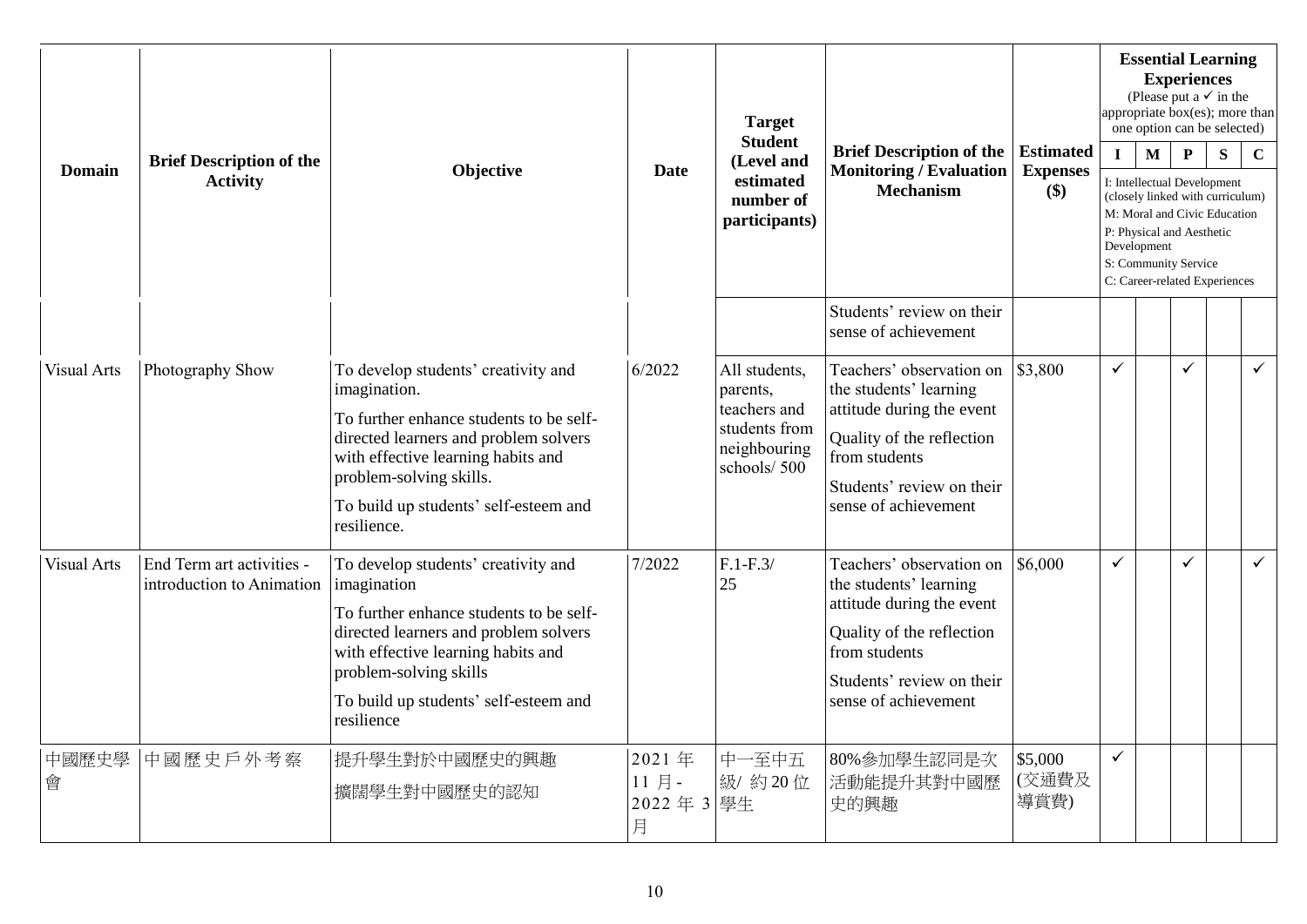| <b>Domain</b>                                       | <b>Brief Description of the</b><br><b>Activity</b> | Objective                                                                                                                                                                                                                                                                                                                                                                                                                            | Date                                                         | <b>Target</b><br><b>Student</b><br>(Level and<br>estimated<br>number of<br>participants) | <b>Brief Description of the</b><br><b>Monitoring / Evaluation</b><br><b>Mechanism</b>                                                                                | <b>Estimated</b><br><b>Expenses</b><br>\$) | $\mathbf I$  | $\mathbf{M}$<br>Development | <b>Experiences</b><br>${\bf P}$<br>I: Intellectual Development<br>P: Physical and Aesthetic<br>S: Community Service | <b>Essential Learning</b><br>(Please put a $\checkmark$ in the<br>appropriate box(es); more than<br>one option can be selected)<br>S<br>(closely linked with curriculum)<br>M: Moral and Civic Education<br>C: Career-related Experiences | $\mathbf C$ |
|-----------------------------------------------------|----------------------------------------------------|--------------------------------------------------------------------------------------------------------------------------------------------------------------------------------------------------------------------------------------------------------------------------------------------------------------------------------------------------------------------------------------------------------------------------------------|--------------------------------------------------------------|------------------------------------------------------------------------------------------|----------------------------------------------------------------------------------------------------------------------------------------------------------------------|--------------------------------------------|--------------|-----------------------------|---------------------------------------------------------------------------------------------------------------------|-------------------------------------------------------------------------------------------------------------------------------------------------------------------------------------------------------------------------------------------|-------------|
| 中國歷史學<br>會                                          | 中國歷史博物館考察                                          | 提升學生對於中國歷史的興趣<br>擴闊學生對中國歷史的認知                                                                                                                                                                                                                                                                                                                                                                                                        | 2022年<br>6-7月                                                | 中二至中五<br>級/約20位<br>學生                                                                    | 80%參加學生認同是次<br>活動能提升其對中國歷<br>史的興趣                                                                                                                                    | \$5,000<br>(交通費及<br>導賞費)                   | $\checkmark$ |                             |                                                                                                                     |                                                                                                                                                                                                                                           |             |
| Chinese<br>Creative<br>Writing<br>Interest<br>Group | Writing Workshop<br>文學讀寫工作坊                        | Professional Hong Kong writers are hired<br>to train students' skills in writing<br>To arouse students' interest in literature<br>appreciation                                                                                                                                                                                                                                                                                       | $3/2022 -$<br>5/2022<br>$(8 - 10)$<br>lessons)<br>(TBC)      | F.4-F.5/12                                                                               | Teachers' observation on<br>the learning attitude<br>during the workshop.<br>Students' feedback<br>during debriefing<br>sessions.<br>Feedback from<br>questionnaires | \$10,000                                   |              |                             |                                                                                                                     |                                                                                                                                                                                                                                           |             |
|                                                     |                                                    |                                                                                                                                                                                                                                                                                                                                                                                                                                      |                                                              |                                                                                          | Sub-total of Item 1.1 \\$217,400                                                                                                                                     |                                            |              |                             |                                                                                                                     |                                                                                                                                                                                                                                           |             |
| 1.2                                                 |                                                    | Local Activities: To organise diversified life-wide learning activities to cater for students' interests and abilities for stretching students' potential and<br>nurturing in students positive values and attitudes (e.g. activities on multiple intelligences; physical, aesthetic and cultural activities; leadership training;<br>service learning; clubs and societies; school team training; uniformed groups; military camps) |                                                              |                                                                                          |                                                                                                                                                                      |                                            |              |                             |                                                                                                                     |                                                                                                                                                                                                                                           |             |
| Guidance                                            | Discipline $\&$ Prefect Camp 1<br>Prefect Camp 2   | To train students as school leaders.<br>To enhance students' leadership skills in<br>self-discipline, team building,<br>communication, time management and<br>organizing activities.                                                                                                                                                                                                                                                 | Camp 1<br>11/2021<br>Camp 2<br>6/2022<br>Post exam<br>period | Camp 1<br>$F.2-F.6/70$<br>Camp 2<br>$F.2-F.5/70$                                         | Teachers' observation on Camp 1<br>students' performance<br>and behavior during the<br>camp.<br>Students' reflection<br>during debriefing<br>sessions.               | \$2,500<br>Camp 2<br>\$30,000              |              | ✓                           |                                                                                                                     |                                                                                                                                                                                                                                           |             |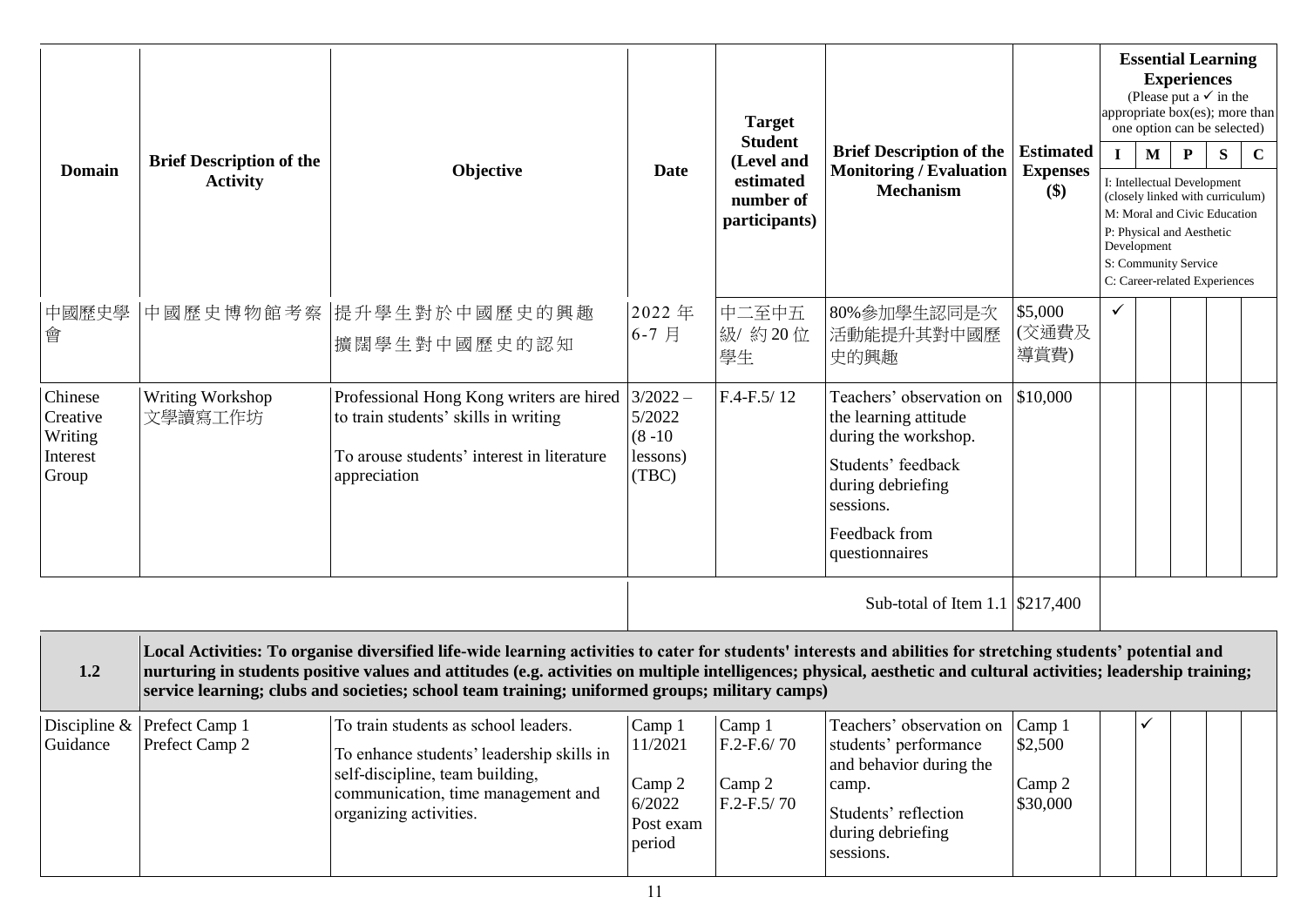| <b>Domain</b>                                  | <b>Brief Description of the</b><br><b>Activity</b>          | Objective                                                                                                                                                                                                                                 | <b>Date</b>          | <b>Target</b><br><b>Student</b><br>(Level and<br>estimated<br>number of     | <b>Brief Description of the</b><br><b>Monitoring / Evaluation</b><br><b>Mechanism</b>                                                                                                     | <b>Estimated</b><br><b>Expenses</b><br>\$) | $\mathbf{I}$ | $\mathbf{M}$ | <b>Essential Learning</b><br><b>Experiences</b><br>(Please put a $\checkmark$ in the<br>appropriate $box(es)$ ; more than<br>one option can be selected)<br>$\mathbf{P}$<br>I: Intellectual Development<br>(closely linked with curriculum) | ${\bf S}$    | $\mathbf C$ |
|------------------------------------------------|-------------------------------------------------------------|-------------------------------------------------------------------------------------------------------------------------------------------------------------------------------------------------------------------------------------------|----------------------|-----------------------------------------------------------------------------|-------------------------------------------------------------------------------------------------------------------------------------------------------------------------------------------|--------------------------------------------|--------------|--------------|---------------------------------------------------------------------------------------------------------------------------------------------------------------------------------------------------------------------------------------------|--------------|-------------|
|                                                |                                                             |                                                                                                                                                                                                                                           |                      | participants)                                                               |                                                                                                                                                                                           |                                            |              | Development  | M: Moral and Civic Education<br>P: Physical and Aesthetic<br>S: Community Service<br>C: Career-related Experiences                                                                                                                          |              |             |
| $Co-$<br>Curricular<br>Activities<br>Committee | <b>CCA</b> Promotion Day                                    | The printing fee for promotion board<br>posters (reusable)                                                                                                                                                                                | $15 - 16/9/$<br>2021 | $F.1 - 6/313$                                                               | <b>Collect Comments from</b><br>teachers and students<br>from Questionnaires                                                                                                              | \$2,000                                    | $\checkmark$ |              |                                                                                                                                                                                                                                             |              |             |
| $Co-$<br>Curricular<br>Activities<br>Committee | <b>Class Spirit Building</b>                                | Enhancing class culture and spirit. (e.g.<br>Class activity in School Picnic Day)                                                                                                                                                         | $9/2021 -$<br>6/2022 | $F.1 - 6/729$                                                               | <b>Collect Comments from</b><br>teachers and students<br>from Questionnaires                                                                                                              | \$2,000                                    | $\checkmark$ |              | ✓                                                                                                                                                                                                                                           |              |             |
| $Co-$<br>Curricular<br>Activities<br>Committee | Leadership Training Day<br>Camp                             | To train students as school leaders,<br>especially to F.4 and F.5 students.<br>To enhance students' leadership skills in<br>self-discipline, team building,<br>communication, time management,<br>perseverance and organising activities. | 20/11/2021           | $\vert$ SU cabinet +<br>leaders of<br>various CCA<br>groups and<br>teams/40 | Teachers' observation on<br>students' performance<br>and behaviour during the<br>camp.<br><b>Reports from Camp</b><br>Trainers.<br>Students' reflection<br>during debriefing<br>sessions. | \$18,000<br>40 x \$450                     |              | ✓            | ✓                                                                                                                                                                                                                                           | $\checkmark$ |             |
| $Co-$<br>Curricular<br>Activities<br>Committee | <b>Stars Training and Stars</b><br><b>Training Day Camp</b> | To train students as school leaders,<br>especially for junior form students<br>To train up junior form students                                                                                                                           | 3/2022               | Junior form<br>students and<br>SU cabinet<br>members/40                     | Teachers' observation of<br>student's performance<br>and behaviour during the<br>Camp.<br><b>Reports from Camp</b><br>trainers, S.U. member                                               | \$8,000<br>40x \$200                       |              | ✓            | ✓                                                                                                                                                                                                                                           | $\checkmark$ |             |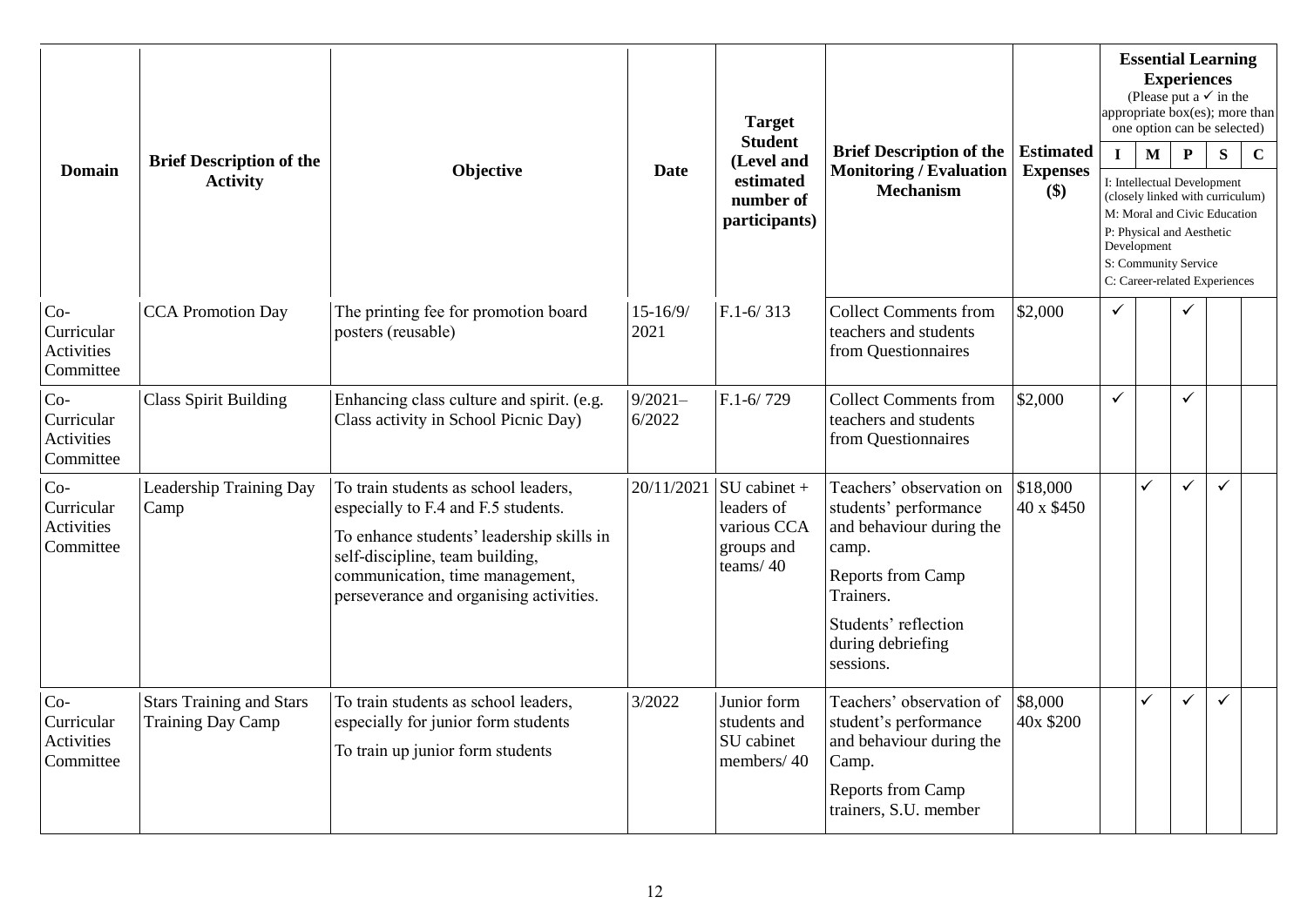| <b>Domain</b>                  | <b>Target</b><br><b>Student</b><br><b>Brief Description of the</b><br><b>Brief Description of the</b><br>(Level and |                                                                                                                         |             |                              |                                                                                                      | <b>Essential Learning</b><br>(Please put a $\checkmark$ in the<br>appropriate box(es); more than<br>one option can be selected) | <b>Experiences</b> |                                                                                                                 |              |              |             |
|--------------------------------|---------------------------------------------------------------------------------------------------------------------|-------------------------------------------------------------------------------------------------------------------------|-------------|------------------------------|------------------------------------------------------------------------------------------------------|---------------------------------------------------------------------------------------------------------------------------------|--------------------|-----------------------------------------------------------------------------------------------------------------|--------------|--------------|-------------|
|                                | <b>Activity</b>                                                                                                     | Objective                                                                                                               | <b>Date</b> | estimated<br>number of       | <b>Monitoring / Evaluation</b><br><b>Mechanism</b>                                                   | <b>Estimated</b><br><b>Expenses</b><br>$(\$)$                                                                                   | $\mathbf{I}$       | $\mathbf{M}$<br>I: Intellectual Development<br>(closely linked with curriculum)<br>M: Moral and Civic Education | P            | ${\bf S}$    | $\mathbf C$ |
|                                |                                                                                                                     |                                                                                                                         |             | participants)                |                                                                                                      |                                                                                                                                 |                    | P: Physical and Aesthetic<br>Development<br>S: Community Service<br>C: Career-related Experiences               |              |              |             |
|                                |                                                                                                                     |                                                                                                                         |             |                              | Students reflection during<br>debriefing sessions                                                    |                                                                                                                                 |                    |                                                                                                                 |              |              |             |
| Life<br>Education<br>committee | F.2 Iron Man                                                                                                        | To enhance students' self-discipline and<br>class management.                                                           | 2/9/2021    | F.2/149                      | Teachers' observation on<br>students' performance<br>and behavior during the<br>activity             | \$20,400                                                                                                                        |                    | ✓                                                                                                               |              |              |             |
|                                |                                                                                                                     |                                                                                                                         |             |                              | Students' reflection<br>during debriefing<br>sessions.                                               |                                                                                                                                 |                    |                                                                                                                 |              |              |             |
| Life<br>Education<br>committee | Training programme for<br>Committee members<br>(Hand in Hand)                                                       | To enhance their skills in conducting<br>activities and to be aware of safety.<br>To develop leadership and confidence. | 29/6/2022   | $F.3-F.4/10$                 | Students can master the<br>skills and apply them in<br>the training program for<br>Peer Counsellors. | \$2,500                                                                                                                         |                    | ✓                                                                                                               |              | $\checkmark$ |             |
|                                |                                                                                                                     |                                                                                                                         |             |                              | Feedback from<br>participants                                                                        |                                                                                                                                 |                    |                                                                                                                 |              |              |             |
| Life<br>Education<br>committee | Training programme for<br>Peer Counsellors                                                                          | To develop their skill in communication<br>and cooperation.                                                             | 29/6/2022   | $F.3-F.4/50$                 | Students can master the<br>skills and apply them in<br>the F. 1 Orientation Day.                     | \$5,500                                                                                                                         |                    | ✓                                                                                                               |              | $\checkmark$ |             |
|                                |                                                                                                                     |                                                                                                                         |             |                              | Feedback from<br>participants                                                                        |                                                                                                                                 |                    |                                                                                                                 |              |              |             |
| Life<br>Education<br>committee | Fun Race                                                                                                            | To develop understanding and<br>relationship between students involved.                                                 | 25/9/2021   | $F.1/120 \&$<br>$F.4 - 5/43$ | Feedback from<br>participants                                                                        | \$1,000                                                                                                                         |                    | ✓                                                                                                               | $\checkmark$ |              |             |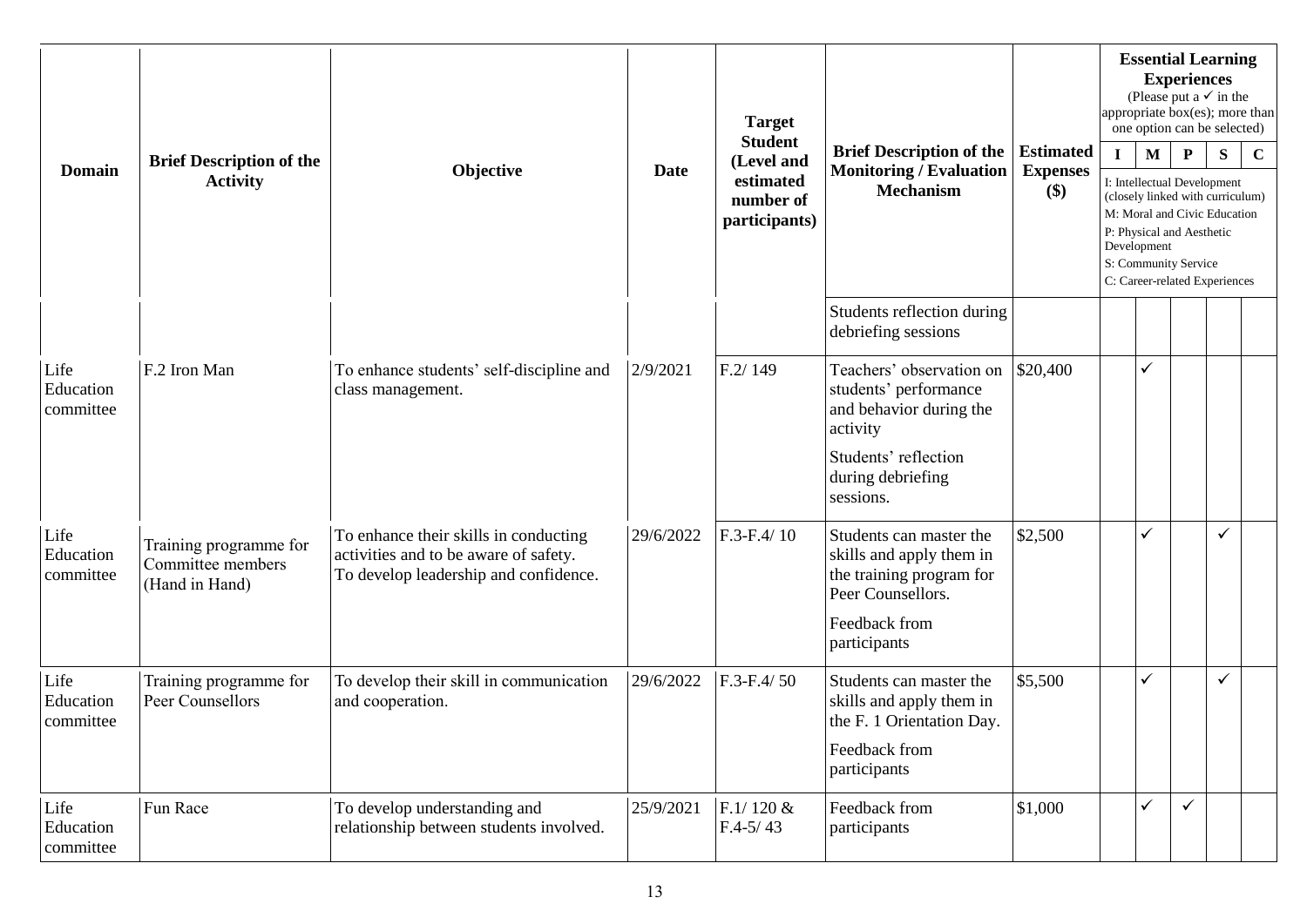| <b>Domain</b>                  | <b>Brief Description of the</b>                                                                  |                                                                                                                                                                                 |                           | <b>Target</b><br><b>Student</b>                       |                                                                                                       |                                            |              |             | <b>Essential Learning</b><br><b>Experiences</b><br>(Please put a $\checkmark$ in the<br>appropriate box(es); more than<br>one option can be selected) |              |              |
|--------------------------------|--------------------------------------------------------------------------------------------------|---------------------------------------------------------------------------------------------------------------------------------------------------------------------------------|---------------------------|-------------------------------------------------------|-------------------------------------------------------------------------------------------------------|--------------------------------------------|--------------|-------------|-------------------------------------------------------------------------------------------------------------------------------------------------------|--------------|--------------|
|                                | <b>Activity</b>                                                                                  | Objective                                                                                                                                                                       | <b>Date</b>               | (Level and<br>estimated<br>number of<br>participants) | <b>Brief Description of the</b><br><b>Monitoring / Evaluation</b><br><b>Mechanism</b>                 | <b>Estimated</b><br><b>Expenses</b><br>\$) | $\mathbf{I}$ | M           | $\mathbf{P}$<br>I: Intellectual Development<br>(closely linked with curriculum)<br>M: Moral and Civic Education                                       | S            | $\mathbf C$  |
|                                |                                                                                                  |                                                                                                                                                                                 |                           |                                                       |                                                                                                       |                                            |              | Development | P: Physical and Aesthetic<br>S: Community Service<br>C: Career-related Experiences                                                                    |              |              |
| Life<br>Education<br>committee | Visit Ocean Park                                                                                 | To further develop understanding and<br>relationship between students involved.                                                                                                 | 12/3/2022                 | F.1/120 & 51<br>Peer<br>Counsellors                   | Feedback from<br>participants                                                                         | \$8,000                                    |              |             |                                                                                                                                                       | $\checkmark$ |              |
| Life<br>Education<br>committee | <b>Outstanding Peer</b><br>Counsellors Award                                                     | To encourage keen participation of peer<br>counsellors                                                                                                                          | 5-6/2021                  | Peer<br>Counsellors/<br>43                            | Observation by teachers.<br>Feedback from<br>participants.                                            | \$1,000                                    |              | ✓           |                                                                                                                                                       | $\checkmark$ |              |
| Life<br>Education<br>committee | 3hr workshop for F.3<br>students on CLP                                                          | To help students to make informed choice 28/2/2021<br>for their elective subjects                                                                                               | (OLE Day)                 | F.3/120                                               | Questionnaire to the<br>participants.                                                                 | \$20,000                                   |              |             |                                                                                                                                                       |              | $\checkmark$ |
| Life<br>Education<br>committee | Social Service Group<br>(Star Catchers)                                                          | To nurture students' caring attitude and<br>empathy for others.                                                                                                                 | $1/9/2021 -$<br>8/9/2022  | $F.1 - F.5/30$                                        | Record the no. of serving<br>hours.                                                                   | \$10,000                                   |              |             |                                                                                                                                                       | $\checkmark$ |              |
| S-miles Day<br>Committee       | S-miles Day*:<br><b>Assemblies</b><br>Class T-Shirt design<br>Interclass long run<br>competition | To help students to cultivate a regular<br>habit in sport, hence develop students'<br>perseverance and self-discipline<br>To enhance the class spirt and sense of<br>belonging. | $1/9/2021 -$<br>11/3/2022 | $F.1-F.4/503$                                         | 70% of students agree<br>"S-miles Day" can help<br>them develop<br>perseverance, self-<br>discipline. | \$23,000                                   |              | ✓           |                                                                                                                                                       |              |              |
|                                |                                                                                                  |                                                                                                                                                                                 |                           |                                                       | 70% of students agree<br>"S-miles Day" can<br>enhance the class spirt<br>and sense of belonging.      |                                            |              |             |                                                                                                                                                       |              |              |
|                                |                                                                                                  |                                                                                                                                                                                 |                           |                                                       | Teachers' observation on<br>the changes of students'<br>behaviour and classes'<br>atmosphere.         |                                            |              |             |                                                                                                                                                       |              |              |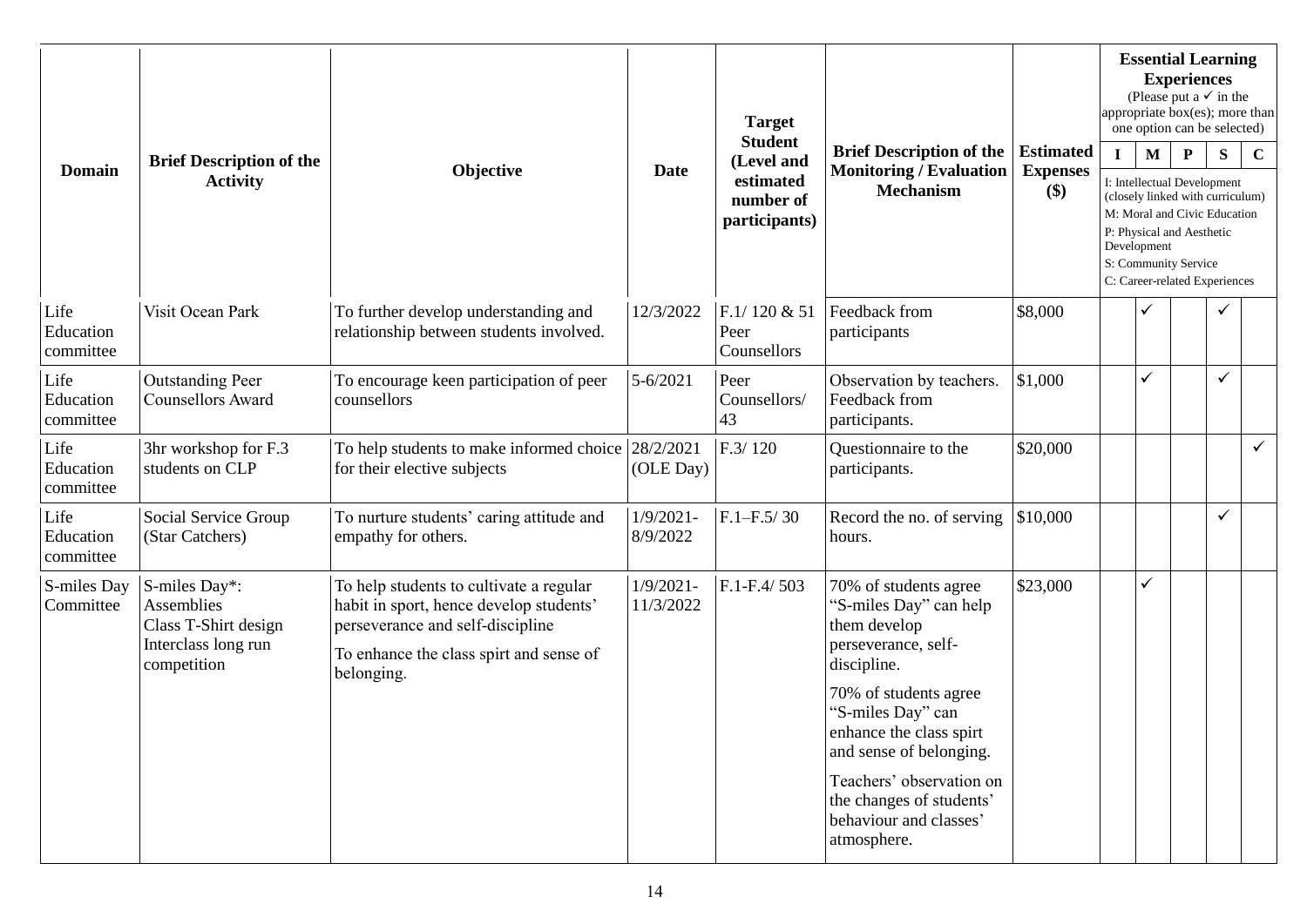| <b>Domain</b> | <b>Brief Description of the</b>                                                                                                   | Objective                                                                                                                                                                                                                                                                                                                     |                                                                       | <b>Target</b><br><b>Student</b>                                                                                   | <b>Brief Description of the</b>                                                                                                                                                    | <b>Estimated</b>                                           | $\mathbf{I}$ | $\mathbf M$  | <b>Essential Learning</b><br><b>Experiences</b><br>(Please put a $\checkmark$ in the<br>appropriate box(es); more than<br>one option can be selected)<br>${\bf P}$                    | S | $\mathbf C$  |
|---------------|-----------------------------------------------------------------------------------------------------------------------------------|-------------------------------------------------------------------------------------------------------------------------------------------------------------------------------------------------------------------------------------------------------------------------------------------------------------------------------|-----------------------------------------------------------------------|-------------------------------------------------------------------------------------------------------------------|------------------------------------------------------------------------------------------------------------------------------------------------------------------------------------|------------------------------------------------------------|--------------|--------------|---------------------------------------------------------------------------------------------------------------------------------------------------------------------------------------|---|--------------|
|               | <b>Activity</b>                                                                                                                   |                                                                                                                                                                                                                                                                                                                               | Date                                                                  | (Level and<br>estimated<br>number of<br>participants)                                                             | <b>Monitoring / Evaluation</b><br><b>Mechanism</b>                                                                                                                                 | <b>Expenses</b><br>\$)                                     |              | Development  | I: Intellectual Development<br>(closely linked with curriculum)<br>M: Moral and Civic Education<br>P: Physical and Aesthetic<br>S: Community Service<br>C: Career-related Experiences |   |              |
| 宗教組           | 基督徒團契-「校園轉化<br>者」計劃                                                                                                               | 加強學校基督教氣氛及傳揚福音<br>1)<br>2)<br>建立基督徒團隊精神及領導才能<br>建立參與關懷的校園,讓同學及<br>3)<br>老師感受到基督的精神。                                                                                                                                                                                                                                           | $9/2020 -$<br>7/2021                                                  | 全校/729                                                                                                            | 基督徒團契檢討會,透 \\$14,000<br>過活動回應表及老師目<br>測,評估活動成效。                                                                                                                                    |                                                            |              | $\checkmark$ |                                                                                                                                                                                       |   |              |
| Music         | Regular training<br>programmes for<br>Orchestra<br>1)<br>Choir<br>2)<br>3)<br>Acapella Group<br><b>Instrumental Classes</b><br>4) | Professional musicians/conductors are<br>hired to train students' skills in singing/<br>playing musical instruments.<br>Registration fee for music competition is<br>fully/ partially subsidized so that more<br>students are encouraged to join<br>competition.                                                              | <b>Basically</b><br>once a<br>week<br>throughout<br>the whole<br>year | $F.1-F.5$<br>students in the<br>corresponding<br>music groups<br>1)<br>45<br>2)<br>140<br>3)<br>$4-6$<br>60<br>4) | Performance in open<br>competitions<br>Number of open<br>competition participated                                                                                                  | 1) \$70,000<br>$2)$ \$52,000<br>3) \$30,000<br>4) \$36,000 |              |              | ✓                                                                                                                                                                                     |   |              |
| Art Club      | Joint school art workshop                                                                                                         | To develop students' creativity and<br>imagination.<br>To further enhance students to be self-<br>directed learners and problem solvers<br>with effective learning habits and<br>problem-solving skills.<br>To build up students' self-esteem and<br>resilience.<br>To develop students' leadership in<br>running the program | 3/2022                                                                | All members<br>and teachers<br>and students<br>from the<br>participating<br>school/60                             | Teachers' observation on<br>the students' learning<br>attitude during the event<br>Quality of the reflection<br>from students<br>Students' review on their<br>sense of achievement | \$1,000                                                    | $\checkmark$ |              | ✓                                                                                                                                                                                     |   | $\checkmark$ |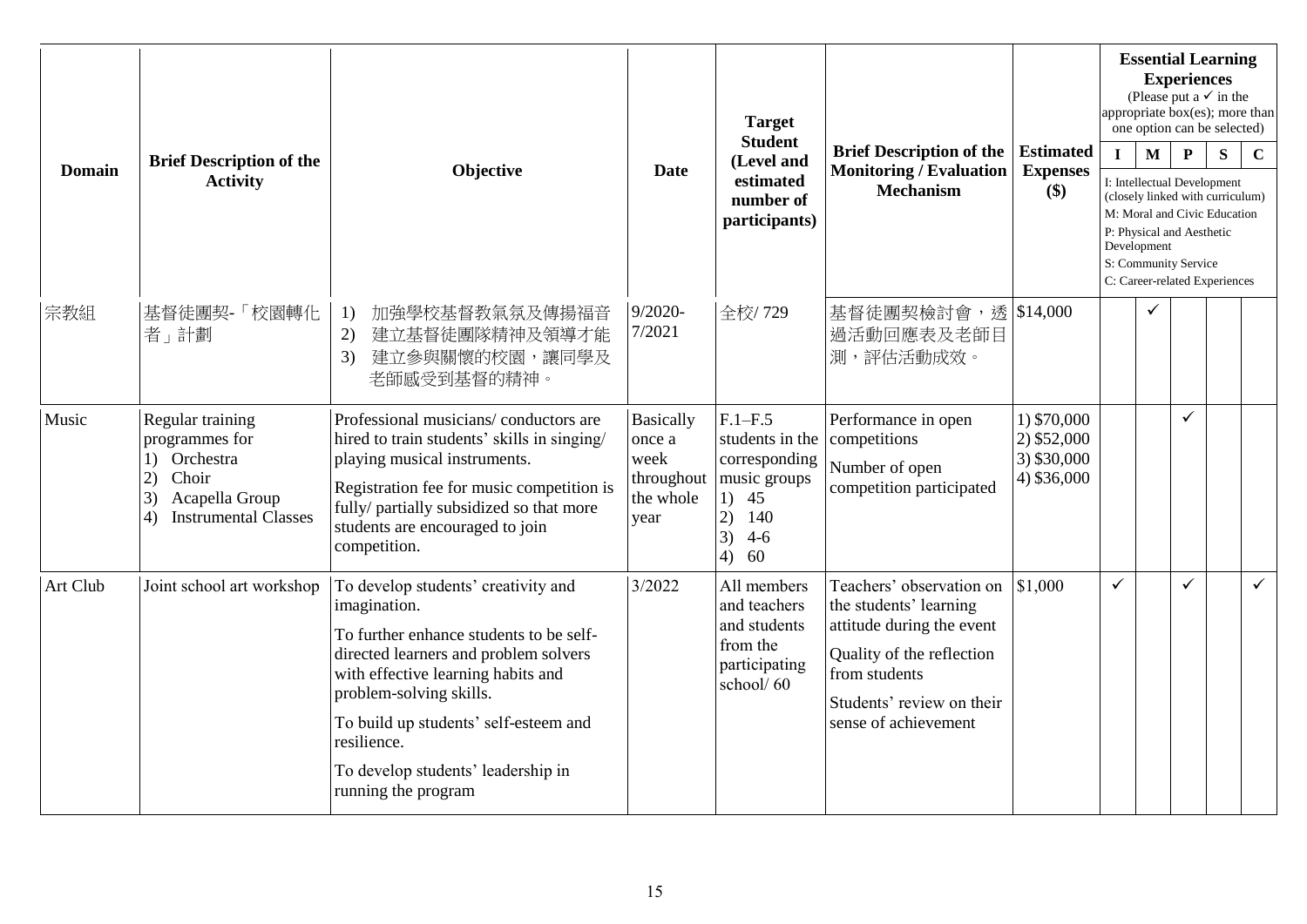| <b>Domain</b> | <b>Brief Description of the</b><br>Objective<br><b>Date</b><br><b>Activity</b>                                                                                                                             |                                                                                                                                                                                                                                                                                                                                                           | <b>Target</b><br><b>Student</b> | <b>Brief Description of the</b>                                                         | <b>Estimated</b>                                                                                                                                                                                                                                           |                                        |              | <b>Essential Learning</b><br><b>Experiences</b><br>(Please put a $\checkmark$ in the<br>appropriate box(es); more than<br>one option can be selected) |                                                                                                                                                                                                       |   |              |
|---------------|------------------------------------------------------------------------------------------------------------------------------------------------------------------------------------------------------------|-----------------------------------------------------------------------------------------------------------------------------------------------------------------------------------------------------------------------------------------------------------------------------------------------------------------------------------------------------------|---------------------------------|-----------------------------------------------------------------------------------------|------------------------------------------------------------------------------------------------------------------------------------------------------------------------------------------------------------------------------------------------------------|----------------------------------------|--------------|-------------------------------------------------------------------------------------------------------------------------------------------------------|-------------------------------------------------------------------------------------------------------------------------------------------------------------------------------------------------------|---|--------------|
|               |                                                                                                                                                                                                            |                                                                                                                                                                                                                                                                                                                                                           |                                 | (Level and<br>estimated<br>number of<br>participants)                                   | <b>Monitoring / Evaluation</b><br><b>Mechanism</b>                                                                                                                                                                                                         | <b>Expenses</b><br>\$)                 | $\mathbf{I}$ | $\mathbf{M}$<br>Development                                                                                                                           | $\mathbf{P}$<br>I: Intellectual Development<br>(closely linked with curriculum)<br>M: Moral and Civic Education<br>P: Physical and Aesthetic<br>S: Community Service<br>C: Career-related Experiences | S | $\mathbf C$  |
| Art Club      | Christmas Decoration for<br>School<br>Toner for certificates;<br>snacks and drinks and<br>transport subsidies for the<br>helpers for school<br>decoration and souvenirs<br>for outstanding<br>participants | To develop students' creativity and<br>imagination<br>To further enhance students to be self-<br>directed learners and problem solvers<br>with effective learning habits and<br>problem-solving skills<br>To build up students' self-esteem and<br>resilience<br>To develop students' leadership in<br>running the program                                | 12/2021                         | All members<br>and teachers<br>/40                                                      | Teachers' observation on<br>the students' learning<br>attitude during the event<br>Quality of the reflection<br>from students<br>Students' review on their<br>sense of achievement                                                                         | \$2,800                                |              |                                                                                                                                                       |                                                                                                                                                                                                       |   | $\checkmark$ |
| 中國歷史學<br>會    | 中國歷史學會活動(如兵<br>馬俑製作、唐朝化妝技<br>巧班等)                                                                                                                                                                          | 提升學生對於中國歷史的興趣                                                                                                                                                                                                                                                                                                                                             | 2022年2-<br>5月                   | 中一至中五<br> 級/約15人                                                                        | 80%參加學生認同是次<br>活動能提升其對中國歷<br>史的興趣                                                                                                                                                                                                                          | \$5,000<br>(購買材料<br>如紙黏<br>土、化妝<br>品等) | $\checkmark$ |                                                                                                                                                       |                                                                                                                                                                                                       |   |              |
| <b>STEM</b>   | An Educational<br>Programme on Recycling<br>of Drink Cartons<br>(PolyU)(Stage 2)                                                                                                                           | Improve the awareness of students on<br>valuable recyclable resources from drink<br>cartons and on possibilities of recycling<br>them with low-cost tools and facilities<br>available at home and local schools,<br>thereby stimulating them to rethink<br>individual actions to facilitate reduction<br>and recycling of municipal wastes in<br>general. | $9/2021-$<br>8/2022             | $F.1-F.4$<br><b>All STEM</b><br>Society<br>members and<br>$F.1-F.2$<br>students<br>/280 | Teachers and students<br>will gain theoretical and<br>hands-on experience in<br>digital fabrication, as<br>well as paper pulp<br>extraction and science<br>behind paper formation<br>and cellulose fibres.<br>Residual plastics and<br>aluminium laminates | \$60,000                               | ✓            |                                                                                                                                                       |                                                                                                                                                                                                       |   |              |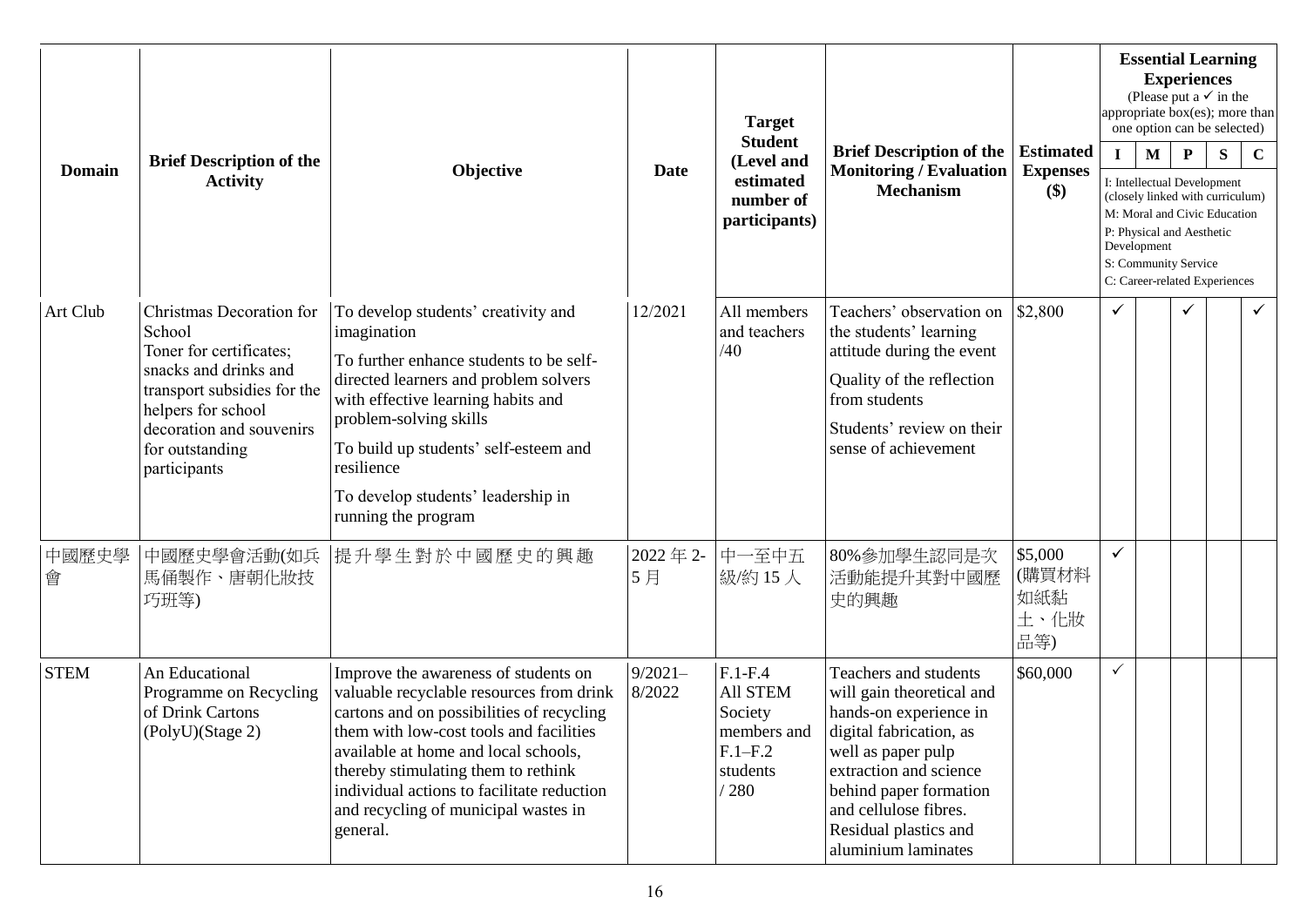|               |                                                    |                                                                                                                                                                                             |             | <b>Target</b><br><b>Student</b>                       |                                                                                                                                                                                                                                                                                                                                                                                                                                                                                                                                                                                                                                                                                                                        |                                            | appropriate box(es); more than<br>one option can be selected)                                                   |              | <b>Essential Learning</b><br><b>Experiences</b><br>(Please put a $\checkmark$ in the |           |             |
|---------------|----------------------------------------------------|---------------------------------------------------------------------------------------------------------------------------------------------------------------------------------------------|-------------|-------------------------------------------------------|------------------------------------------------------------------------------------------------------------------------------------------------------------------------------------------------------------------------------------------------------------------------------------------------------------------------------------------------------------------------------------------------------------------------------------------------------------------------------------------------------------------------------------------------------------------------------------------------------------------------------------------------------------------------------------------------------------------------|--------------------------------------------|-----------------------------------------------------------------------------------------------------------------|--------------|--------------------------------------------------------------------------------------|-----------|-------------|
| <b>Domain</b> | <b>Brief Description of the</b><br><b>Activity</b> | Objective                                                                                                                                                                                   | <b>Date</b> | (Level and<br>estimated<br>number of<br>participants) | <b>Brief Description of the</b><br><b>Monitoring / Evaluation</b><br><b>Mechanism</b>                                                                                                                                                                                                                                                                                                                                                                                                                                                                                                                                                                                                                                  | <b>Estimated</b><br><b>Expenses</b><br>\$) | $\mathbf{I}$<br>I: Intellectual Development<br>(closely linked with curriculum)<br>M: Moral and Civic Education | $\mathbf{M}$ | $\mathbf{P}$                                                                         | ${\bf S}$ | $\mathbf C$ |
|               |                                                    |                                                                                                                                                                                             |             |                                                       |                                                                                                                                                                                                                                                                                                                                                                                                                                                                                                                                                                                                                                                                                                                        |                                            | P: Physical and Aesthetic<br>Development<br>S: Community Service<br>C: Career-related Experiences               |              |                                                                                      |           |             |
|               |                                                    | Students will be introduced with different<br>considerations in construction of pulp<br>moulding machine, and will be involved<br>in the construction of an actual pulp<br>moulding machine |             |                                                       | from drink cartons can<br>also be recycled through<br>moulding techniques,<br>which will be<br>demonstrated to students.<br>Students are expected to<br>document at least one of<br>their creative designs and<br>create templates and<br>tutorials for sharing.<br>Students are expected to<br>evaluate effect of<br>pressure and temperature<br>on quality of resulting<br>fused board.<br>Students are expected to<br>construct a pulp<br>moulding machine with a<br>simple mould, and use<br>the machine to study<br>effect of pressure on<br>quality of moulded object<br>Students are expected to<br>design the embossed<br>pattern, use a parametric<br>tool to create replaceable<br>part of the mould and use |                                            |                                                                                                                 |              |                                                                                      |           |             |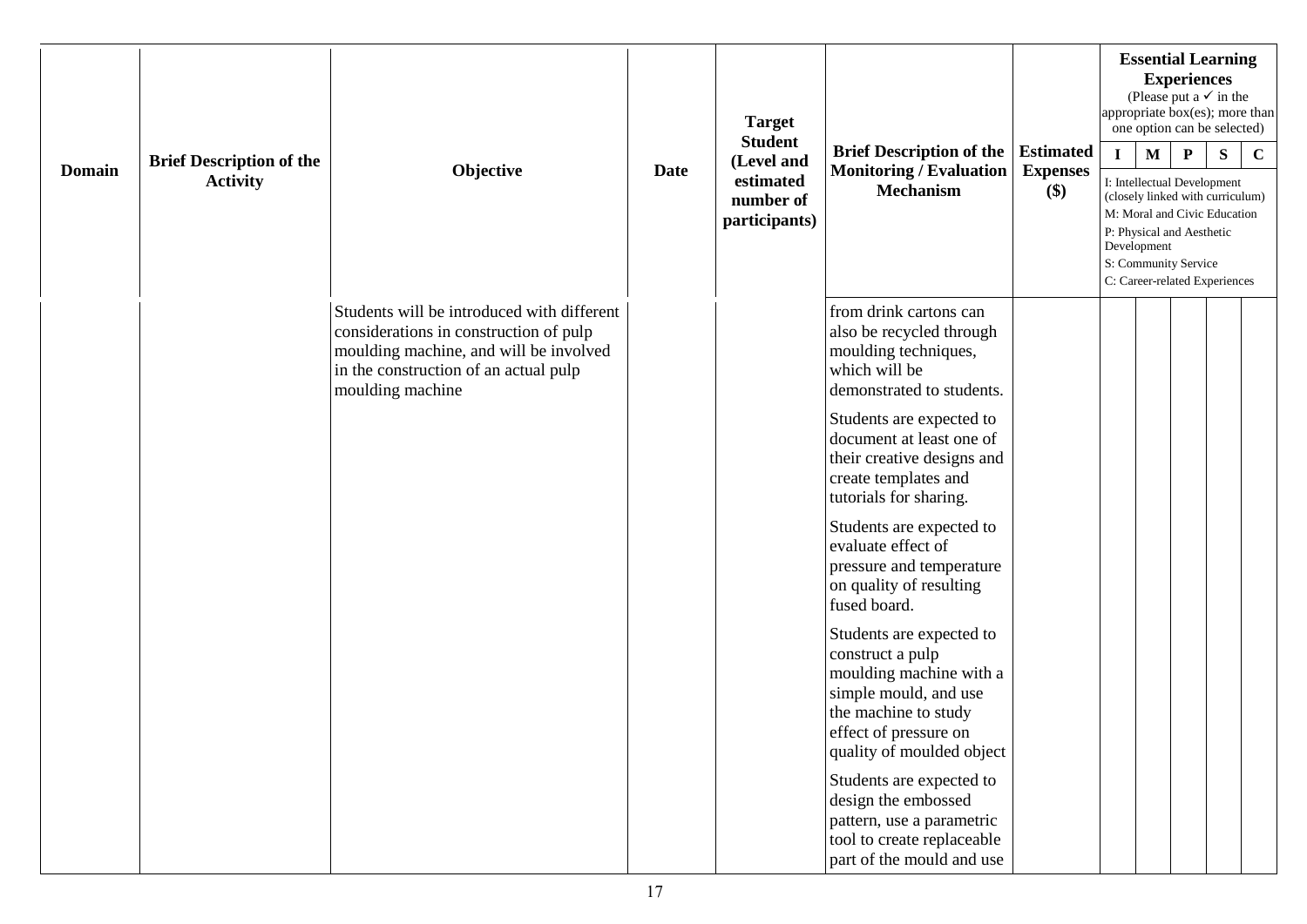| <b>Domain</b> |                                                  |                                                                                                                                                   |                       | <b>Target</b><br><b>Student</b>         |                                                                                                                                                                                |                        |              |              | <b>Essential Learning</b><br><b>Experiences</b><br>(Please put a $\checkmark$ in the<br>appropriate box(es); more than<br>one option can be selected)                                 |   |             |
|---------------|--------------------------------------------------|---------------------------------------------------------------------------------------------------------------------------------------------------|-----------------------|-----------------------------------------|--------------------------------------------------------------------------------------------------------------------------------------------------------------------------------|------------------------|--------------|--------------|---------------------------------------------------------------------------------------------------------------------------------------------------------------------------------------|---|-------------|
|               | <b>Brief Description of the</b>                  |                                                                                                                                                   |                       | (Level and                              | <b>Brief Description of the</b>                                                                                                                                                | <b>Estimated</b>       | $\mathbf{I}$ | $\mathbf{M}$ | $\mathbf P$                                                                                                                                                                           | S | $\mathbf C$ |
|               | <b>Activity</b>                                  | Objective                                                                                                                                         | <b>Date</b>           | estimated<br>number of<br>participants) | <b>Monitoring / Evaluation</b><br><b>Mechanism</b>                                                                                                                             | <b>Expenses</b><br>\$) |              | Development  | I: Intellectual Development<br>(closely linked with curriculum)<br>M: Moral and Civic Education<br>P: Physical and Aesthetic<br>S: Community Service<br>C: Career-related Experiences |   |             |
|               |                                                  |                                                                                                                                                   |                       |                                         | the pulp moulding<br>machine to create the<br>moulded object.                                                                                                                  |                        |              |              |                                                                                                                                                                                       |   |             |
|               |                                                  |                                                                                                                                                   |                       |                                         | Students are expected to<br>design 3D model of the<br>moulded object, taking<br>into consideration of how<br>the object can be<br>fabricated using pulp<br>moulding technique. |                        |              |              |                                                                                                                                                                                       |   |             |
|               |                                                  |                                                                                                                                                   |                       |                                         | Students are expected to<br>design at least one<br>complete mould which<br>can be used in the pulp<br>moulding machine, and<br>with replaceable parts for<br>customization.    |                        |              |              |                                                                                                                                                                                       |   |             |
| <b>STEM</b>   | <b>VR/AR Application</b><br>Development by Unity | The course aims to provide students an<br>appreciation to the fundamentals of<br>developing Augmented Reality and<br>Virtual Reality application. | $11/2021-$<br>12/2021 | $F.2-F.4/25$                            | Making use of Vuforia to<br>develop AR application<br>Making use of Google<br>Cardboard to develop VR<br>application in Android<br>platform                                    | \$28,000               | $\checkmark$ |              |                                                                                                                                                                                       |   |             |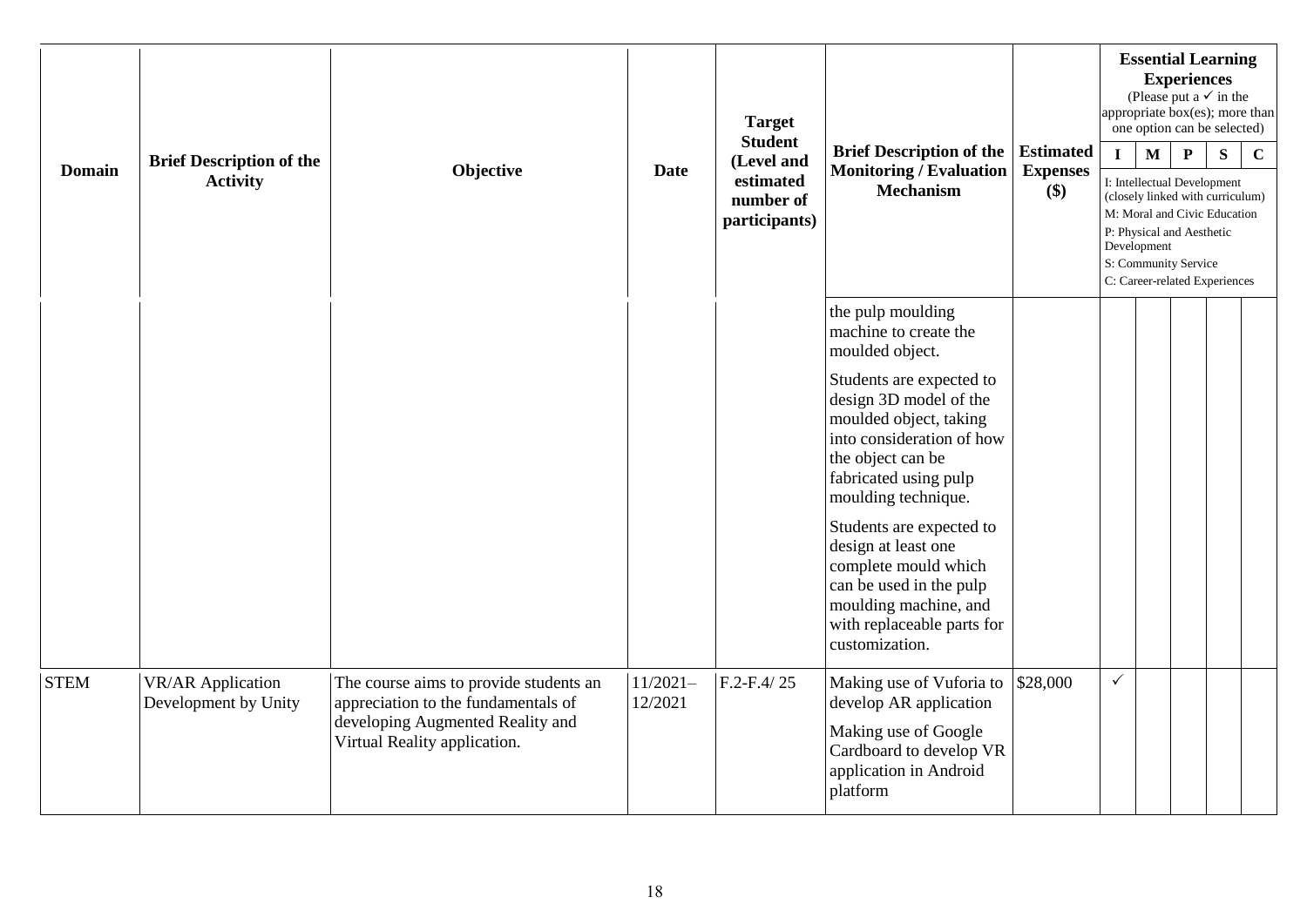| <b>Domain</b> | <b>Target</b><br><b>Student</b><br><b>Brief Description of the</b><br>(Level and<br>Objective<br><b>Monitoring / Evaluation</b><br><b>Date</b><br><b>Activity</b><br>estimated |                                                                                    |                     | <b>Brief Description of the</b> |                                                                                                             |                                     |              | <b>Essential Learning</b><br><b>Experiences</b><br>(Please put a $\checkmark$ in the<br>one option can be selected) |                                                                                                                                                                                       | appropriate box(es); more than |             |
|---------------|--------------------------------------------------------------------------------------------------------------------------------------------------------------------------------|------------------------------------------------------------------------------------|---------------------|---------------------------------|-------------------------------------------------------------------------------------------------------------|-------------------------------------|--------------|---------------------------------------------------------------------------------------------------------------------|---------------------------------------------------------------------------------------------------------------------------------------------------------------------------------------|--------------------------------|-------------|
|               |                                                                                                                                                                                |                                                                                    |                     |                                 |                                                                                                             | <b>Estimated</b><br><b>Expenses</b> | $\mathbf{I}$ | $\mathbf{M}$                                                                                                        | $\mathbf{P}$                                                                                                                                                                          | S                              | $\mathbf C$ |
|               |                                                                                                                                                                                |                                                                                    |                     | number of<br>participants)      | <b>Mechanism</b>                                                                                            | $(\$)$                              |              | Development                                                                                                         | I: Intellectual Development<br>(closely linked with curriculum)<br>M: Moral and Civic Education<br>P: Physical and Aesthetic<br>S: Community Service<br>C: Career-related Experiences |                                |             |
|               |                                                                                                                                                                                |                                                                                    |                     |                                 | Making use of SteamVR<br>to develop HMD VR<br>application                                                   |                                     |              |                                                                                                                     |                                                                                                                                                                                       |                                |             |
|               |                                                                                                                                                                                |                                                                                    |                     |                                 | Practicing on AR or VR<br>skills to make one<br>practical AR or VR<br>application.                          |                                     |              |                                                                                                                     |                                                                                                                                                                                       |                                |             |
| <b>STEM</b>   | Game Animation in Unity<br>and 3Ds Max                                                                                                                                         | The course aims to provide students an<br>appreciation to the fundamentals of game | $6/2022-$<br>8/2022 | $F.2-F.4/25$                    | 1. Creating custom<br>models in 3Ds Max                                                                     | \$25,000                            | $\checkmark$ |                                                                                                                     |                                                                                                                                                                                       |                                |             |
|               |                                                                                                                                                                                | animation in Unity and 3Ds Max.                                                    |                     |                                 | 2. Mapping textures in<br>3Ds Max                                                                           |                                     |              |                                                                                                                     |                                                                                                                                                                                       |                                |             |
|               |                                                                                                                                                                                |                                                                                    |                     |                                 | 3. Designing Character in<br>3Ds Max                                                                        |                                     |              |                                                                                                                     |                                                                                                                                                                                       |                                |             |
|               |                                                                                                                                                                                |                                                                                    |                     |                                 | 4. Rigging in 3Ds Max                                                                                       |                                     |              |                                                                                                                     |                                                                                                                                                                                       |                                |             |
|               |                                                                                                                                                                                |                                                                                    |                     |                                 | 5. Creating basic<br>animation in 3Ds Max                                                                   |                                     |              |                                                                                                                     |                                                                                                                                                                                       |                                |             |
|               |                                                                                                                                                                                |                                                                                    |                     |                                 | 6. Exporting animation<br>from 3Ds Max and<br>import to Unity                                               |                                     |              |                                                                                                                     |                                                                                                                                                                                       |                                |             |
|               |                                                                                                                                                                                |                                                                                    |                     |                                 | 7. Creating animation<br>layers and masks to<br>combine multiple<br>animations in one<br>character in Unity |                                     |              |                                                                                                                     |                                                                                                                                                                                       |                                |             |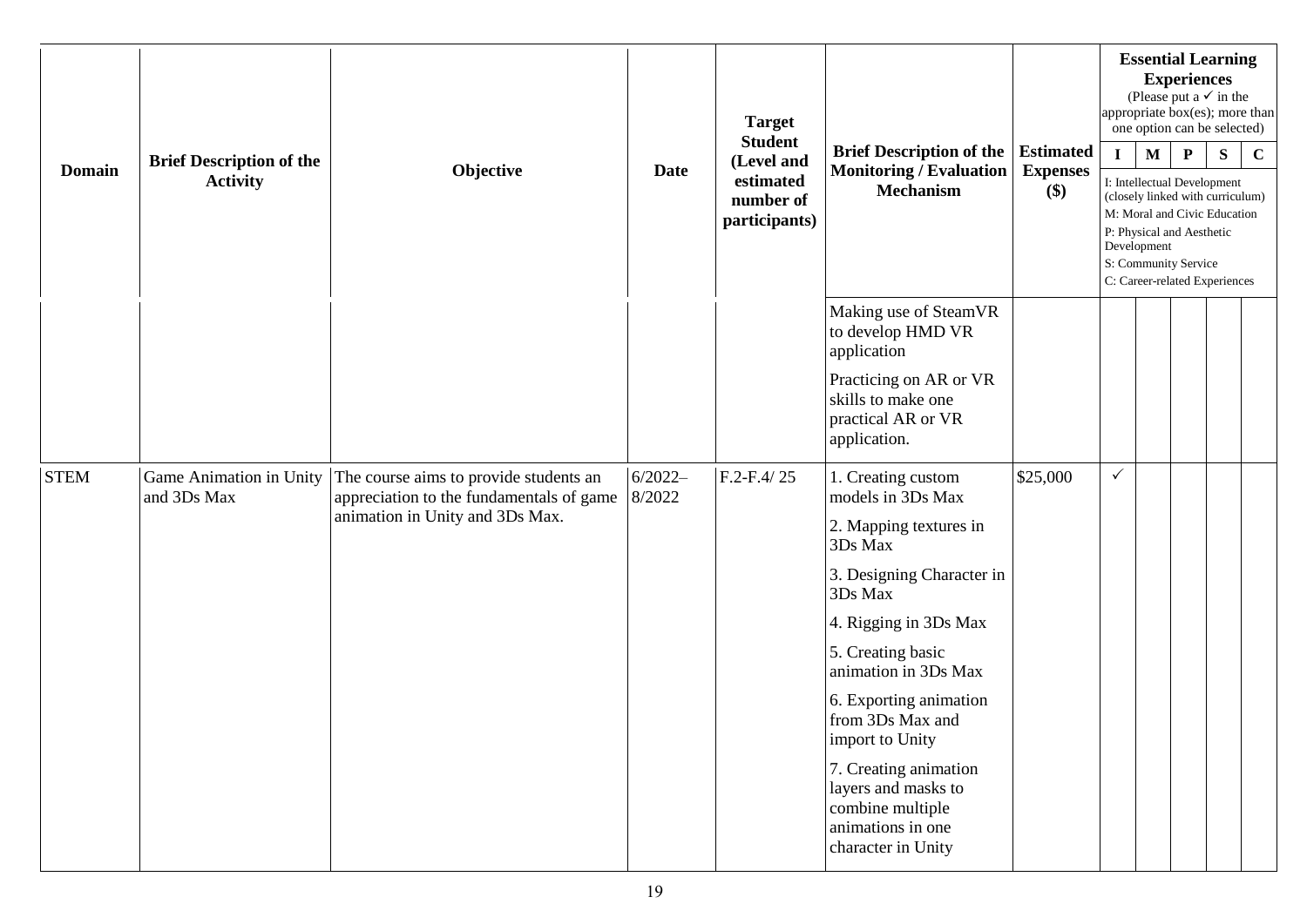| <b>Domain</b> | <b>Brief Description of the</b>                                |                                                                                                                                                              |                      | <b>Target</b>                                                           |                                                                                                                                             |                                               |              |                            | <b>Essential Learning</b><br><b>Experiences</b><br>(Please put a $\checkmark$ in the<br>appropriate box(es); more than<br>one option can be selected)                                                 |   |             |
|---------------|----------------------------------------------------------------|--------------------------------------------------------------------------------------------------------------------------------------------------------------|----------------------|-------------------------------------------------------------------------|---------------------------------------------------------------------------------------------------------------------------------------------|-----------------------------------------------|--------------|----------------------------|-------------------------------------------------------------------------------------------------------------------------------------------------------------------------------------------------------|---|-------------|
|               | <b>Activity</b>                                                | Objective                                                                                                                                                    | <b>Date</b>          | <b>Student</b><br>(Level and<br>estimated<br>number of<br>participants) | <b>Brief Description of the</b><br><b>Monitoring / Evaluation</b><br><b>Mechanism</b>                                                       | <b>Estimated</b><br><b>Expenses</b><br>$(\$)$ | $\mathbf I$  | $\mathbf M$<br>Development | $\mathbf{P}$<br>I: Intellectual Development<br>(closely linked with curriculum)<br>M: Moral and Civic Education<br>P: Physical and Aesthetic<br>S: Community Service<br>C: Career-related Experiences | S | $\mathbf C$ |
| <b>STEM</b>   | 智能都會創新能源比賽                                                     | To boost students skills in writing codes<br>and accumulate experience in<br>competition.                                                                    | $10/2021-$<br>7/2022 | $F.3-F.4/4$                                                             | Award<br>Project evaluation<br>Students' self-evaluation                                                                                    | \$2,000                                       | ✓            |                            |                                                                                                                                                                                                       |   |             |
| <b>STEM</b>   | 全國青少年無人機挑戰<br>賽及訓練班                                            | To showcase students' talents in STEM.<br>To enhance students' interest in science<br>through sharing their works with HK<br>citizens in HK Central Library. | $10/2021-$<br>7/2022 | $F.1-F.4/10$                                                            | Students actively engage<br>in the organizing work<br>for the competition.<br>Students' review on their<br>sense of achievement             | \$10,000                                      | $\checkmark$ |                            |                                                                                                                                                                                                       |   |             |
| <b>STEM</b>   | <b>IEEE Electronic Endeavor</b><br>Match (Workshop &<br>Match) | Enhance students' ability in learning<br>complicated electric circuit                                                                                        | $3/2022-$<br>6/2022  | $F.1-F.4/8$                                                             | Students actively engage<br>in workshop and<br>organizing work for the<br>competition. Students'<br>review on their sense of<br>achievement | \$4,000                                       | $\checkmark$ |                            |                                                                                                                                                                                                       |   |             |
| <b>STEM</b>   | Code2App &<br>CodeCombat                                       | Enhance students' interest in coding.                                                                                                                        | $12/2021-$<br>6/2022 | $F.2-F.4/10$                                                            | Students actively engage<br>in workshop and<br>organizing work for the<br>competition. Students'<br>review on their sense of<br>achievement | \$4,000                                       | $\checkmark$ |                            |                                                                                                                                                                                                       |   |             |
| <b>STEM</b>   | Odyssey of the Mind HK<br>Regional Tournament<br>2022          | To foster knowledge and skills in<br>STEAM, creativity and innovation.<br>Being engaged in a series of creative                                              | $9/2021-$<br>7/2022  | $F.2-F.3/4$                                                             | Students actively engage<br>in workshop and<br>organizing work for the                                                                      | \$6,000                                       | $\checkmark$ |                            |                                                                                                                                                                                                       |   |             |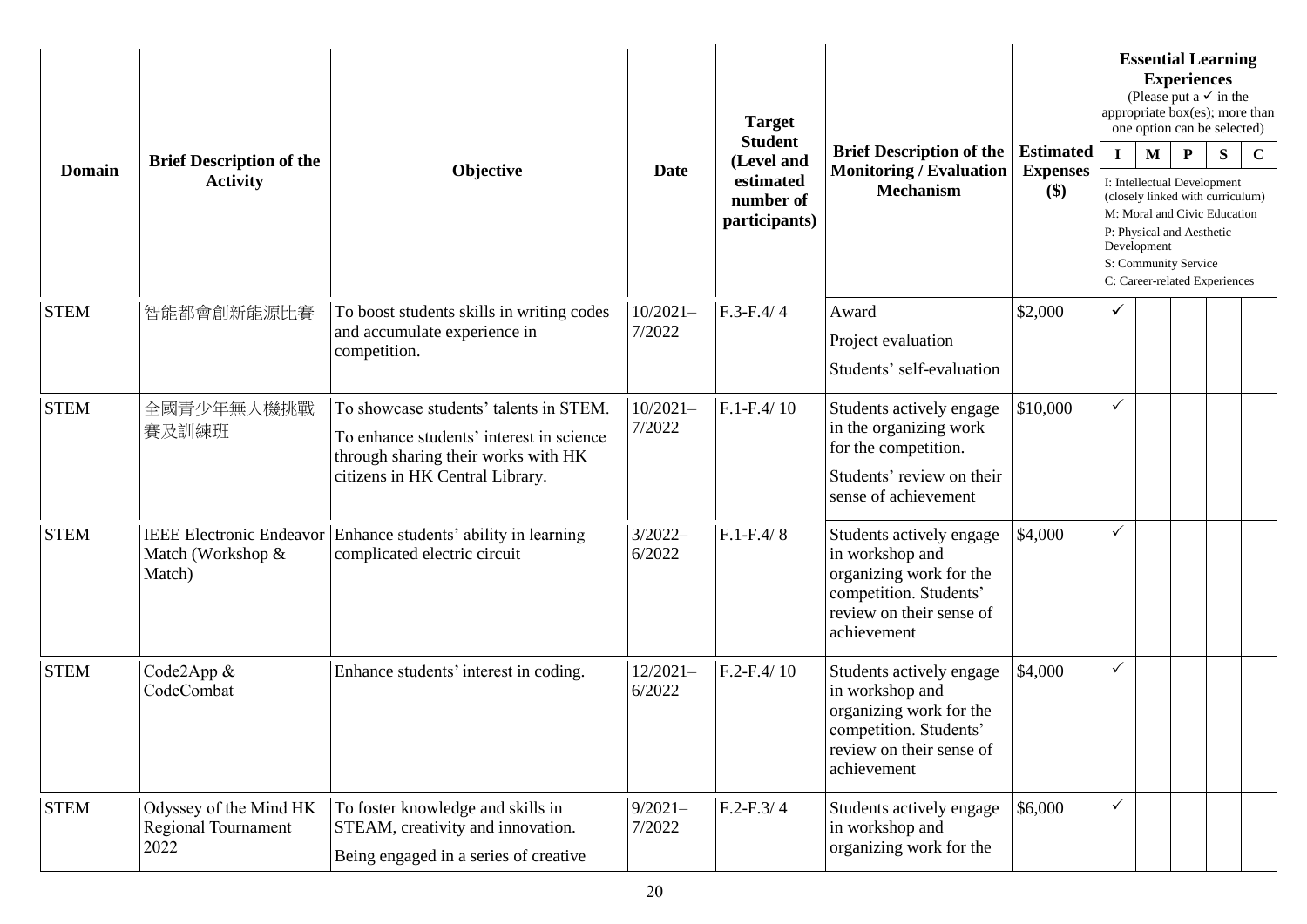| <b>Domain</b> | <b>Brief Description of the</b><br><b>Activity</b>         | Objective                                                                                                                                                                                                                                                                        | Date                                                              | <b>Target</b><br><b>Student</b><br>(Level and<br>estimated<br>number of<br>participants) | <b>Brief Description of the</b><br><b>Monitoring / Evaluation</b><br><b>Mechanism</b>                                                                                                           | <b>Estimated</b><br><b>Expenses</b><br>\$) | $\mathbf{I}$ | $\mathbf{M}$<br>Development | <b>Essential Learning</b><br><b>Experiences</b><br>(Please put a $\checkmark$ in the<br>appropriate box(es); more than<br>one option can be selected)<br>P<br>I: Intellectual Development<br>(closely linked with curriculum)<br>M: Moral and Civic Education<br>P: Physical and Aesthetic<br>S: Community Service<br>C: Career-related Experiences | S | $\mathbf C$ |
|---------------|------------------------------------------------------------|----------------------------------------------------------------------------------------------------------------------------------------------------------------------------------------------------------------------------------------------------------------------------------|-------------------------------------------------------------------|------------------------------------------------------------------------------------------|-------------------------------------------------------------------------------------------------------------------------------------------------------------------------------------------------|--------------------------------------------|--------------|-----------------------------|-----------------------------------------------------------------------------------------------------------------------------------------------------------------------------------------------------------------------------------------------------------------------------------------------------------------------------------------------------|---|-------------|
|               |                                                            | problem-solving tasks and productive<br>teamwork, participants are exposed to<br>extensive STEAM (Science, Technology,<br>Engineering, Arts and Mathematics                                                                                                                      |                                                                   |                                                                                          | competition. Students'<br>review on their sense of<br>achievement                                                                                                                               |                                            |              |                             |                                                                                                                                                                                                                                                                                                                                                     |   |             |
| <b>STEM</b>   | Hong Kong Student<br><b>Science Project</b><br>Competition | To arouse the interest of students in<br>science and technology<br>Through the exploration and innovative<br>application of science and technology to<br>stimulate the creativity and scientific<br>mind of students, and inspire their<br>scientific and technological talents. | $9/2021-$<br>4/2022                                               | F.4/4                                                                                    | Students actively engage<br>in the whole project<br>competition<br>Students' review on their<br>sense of achievement<br>Student acquire new<br>skills and knowledge<br>through this competition | \$6,000                                    | $\checkmark$ |                             |                                                                                                                                                                                                                                                                                                                                                     |   |             |
| <b>STEM</b>   | <b>Computer Aided Design</b><br>Course                     | To strengthen students' ability in design<br>concept via application of Computer<br>Aided Design tools                                                                                                                                                                           | $9/2021 -$<br>7/2022                                              | $F.1-F.3/20$                                                                             | Students actively engage<br>in workshop. Students<br>can finish design tasks<br>and master the skills by<br><b>Computer Aided Design</b><br>tools                                               | \$8,000                                    | $\checkmark$ |                             |                                                                                                                                                                                                                                                                                                                                                     |   |             |
| Campus TV     | (Basic Level) Training                                     | Video Shooting & Editing $\vert$ To develop in students' the following<br>skills:<br>1. Planning to make a video<br>for presentation / educational use<br>Story board<br>2.<br>Video language<br>3.<br>Shooting technique                                                        | $-31/5/2022$<br>The<br>Training<br>period<br>could be<br>extended | 30/09/2021 Campus TV<br>Member/Max<br>10                                                 | Instructor's observation<br>on the learning attitude<br>during the workshop<br>Finished video sharing &<br>broadcast to school                                                                  | \$0                                        |              |                             |                                                                                                                                                                                                                                                                                                                                                     |   |             |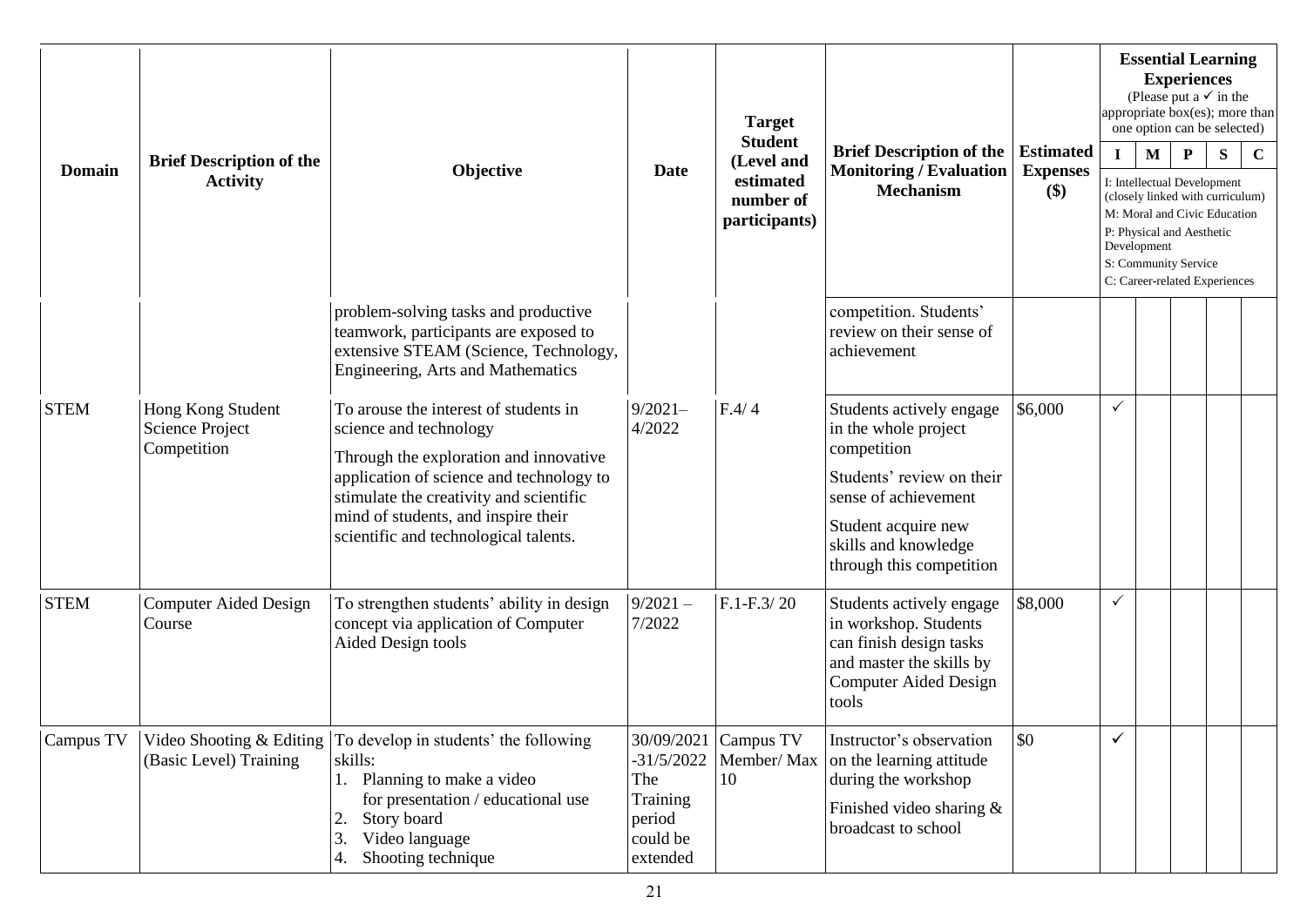| <b>Domain</b>      | <b>Brief Description of the</b><br><b>Activity</b> | Objective                                                                                                                                                                     | Date                      | <b>Target</b><br><b>Student</b><br>(Level and<br>estimated<br>number of<br>participants) | <b>Brief Description of the</b><br><b>Monitoring / Evaluation</b><br><b>Mechanism</b>                                                                                                                                                                                      | <b>Estimated</b><br><b>Expenses</b><br>\$) | appropriate box(es); more than<br>$\mathbf{I}$ | $\mathbf M$<br>Development | <b>Experiences</b><br>${\bf P}$<br>P: Physical and Aesthetic<br>S: Community Service | <b>Essential Learning</b><br>(Please put a $\checkmark$ in the<br>one option can be selected)<br>${\bf S}$<br>I: Intellectual Development<br>(closely linked with curriculum)<br>M: Moral and Civic Education | $\mathbf C$ |
|--------------------|----------------------------------------------------|-------------------------------------------------------------------------------------------------------------------------------------------------------------------------------|---------------------------|------------------------------------------------------------------------------------------|----------------------------------------------------------------------------------------------------------------------------------------------------------------------------------------------------------------------------------------------------------------------------|--------------------------------------------|------------------------------------------------|----------------------------|--------------------------------------------------------------------------------------|---------------------------------------------------------------------------------------------------------------------------------------------------------------------------------------------------------------|-------------|
|                    |                                                    | Lighting / Sound recording<br>5.<br>Types of equipment use<br>6.<br>Division of labour<br>Video editing<br>8.                                                                 | to next<br>school<br>year |                                                                                          |                                                                                                                                                                                                                                                                            |                                            |                                                |                            |                                                                                      | C: Career-related Experiences                                                                                                                                                                                 |             |
| Scout              | War Game Exploration<br>Activity                   | To enhance the sense of belonging to<br>Scout<br>To develop a healthy lifestyle. Improve<br>mental health<br>To develop students' soft skill                                  | $9/2021 -$<br>8/2022      | F.1-F.5 Scout<br>Member/20                                                               | Students will gain a<br>happy experience of<br>playing war game with<br>friends. Hence, it<br>increases their social<br>network. They will also<br>learn some soft skill such<br>as leadership skill and<br>communication skill.                                           | \$6,000                                    |                                                | ✓                          | $\checkmark$                                                                         |                                                                                                                                                                                                               |             |
| Scout              | <b>Scout Training Camp</b>                         | Students can learn a lot of skill including<br>soft skill and practical skill.                                                                                                | $9/2021 -$<br>8/2022      | F.1-F.5 Scout<br>Member/20                                                               | Student can improve their $\frac{1}{3}$ ,000<br>self – management skill.<br>They will learn some<br>practical skill such as<br>knot tying skill and also<br>camping skill. They will<br>also learn some soft skill<br>such as leadership skill<br>and communication skill. |                                            |                                                | $\checkmark$               | ✓                                                                                    |                                                                                                                                                                                                               |             |
| <b>Girl Guides</b> | Girl Guides Annual Camp<br>Training                | To subsidize school girl guides to attend February, 2<br>the annual camp training held by the unit<br>Girl guides to learn and practise the<br>camping skills and life-skills | 022                       | Girl Guides/<br>30                                                                       | Teachers' (Guiders')<br>observation of GGs'<br>performance during the<br>camp                                                                                                                                                                                              | 30 x \$200<br>$=$ \$6,000                  |                                                | $\checkmark$               | $\checkmark$                                                                         | ✓                                                                                                                                                                                                             |             |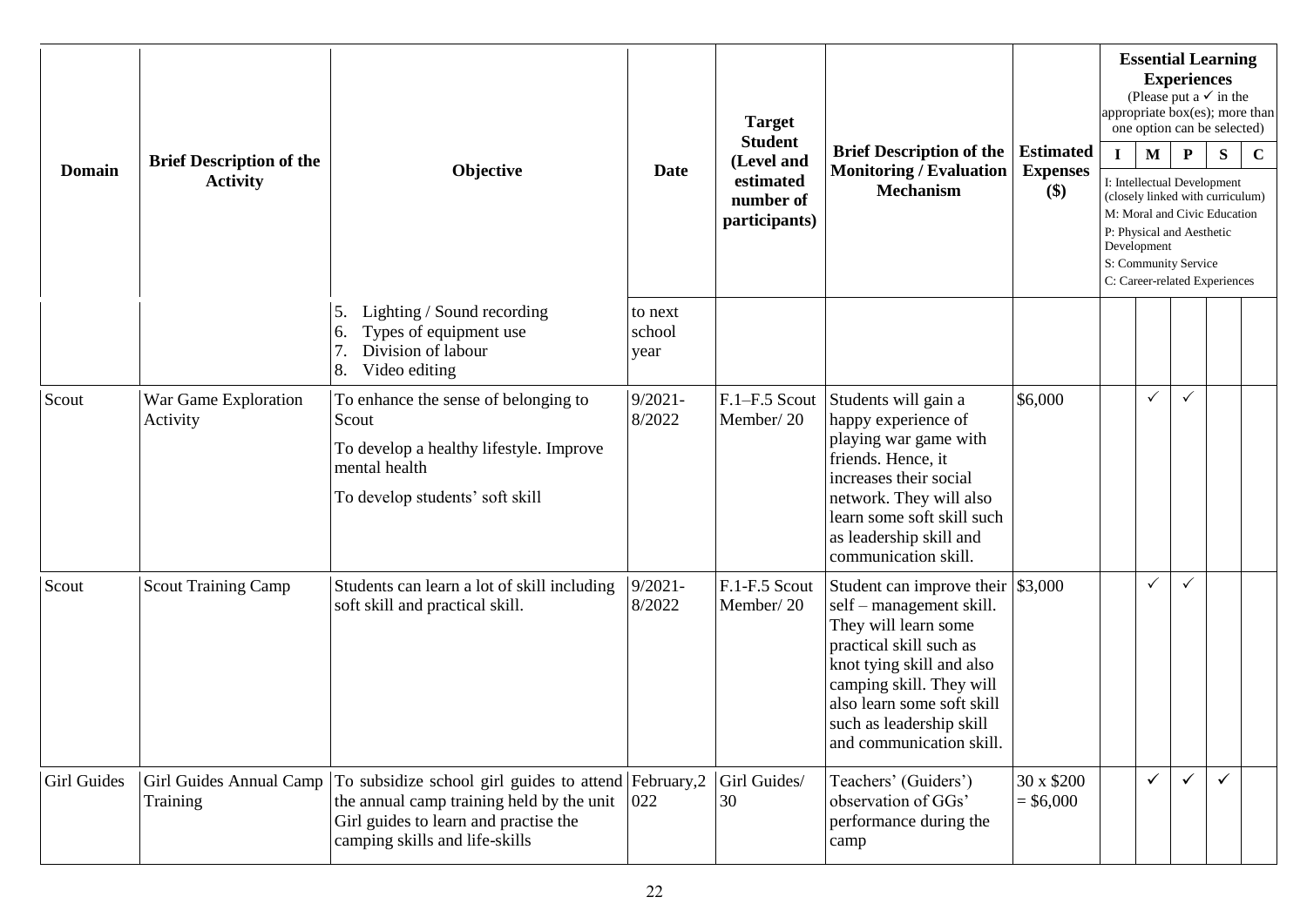| <b>Domain</b>                     | <b>Brief Description of the</b><br><b>Activity</b>               | <b>Target</b><br><b>Student</b><br>(Level and<br>Objective<br><b>Date</b><br>estimated<br><b>Mechanism</b><br>number of<br>participants) | <b>Brief Description of the</b><br><b>Monitoring / Evaluation</b> | <b>Estimated</b><br><b>Expenses</b><br>$(\$)$ | $\mathbf I$                                                                                        | M        | <b>Essential Learning</b><br><b>Experiences</b><br>(Please put a $\checkmark$ in the<br>one option can be selected)<br>$\mathbf P$<br>I: Intellectual Development<br>(closely linked with curriculum) | S            | appropriate box(es); more than<br>$\mathbf C$                                                                      |   |  |
|-----------------------------------|------------------------------------------------------------------|------------------------------------------------------------------------------------------------------------------------------------------|-------------------------------------------------------------------|-----------------------------------------------|----------------------------------------------------------------------------------------------------|----------|-------------------------------------------------------------------------------------------------------------------------------------------------------------------------------------------------------|--------------|--------------------------------------------------------------------------------------------------------------------|---|--|
|                                   |                                                                  |                                                                                                                                          |                                                                   |                                               |                                                                                                    |          |                                                                                                                                                                                                       | Development  | M: Moral and Civic Education<br>P: Physical and Aesthetic<br>S: Community Service<br>C: Career-related Experiences |   |  |
|                                   |                                                                  |                                                                                                                                          |                                                                   |                                               | Reports from senior girls<br>(helpers) and reflections<br>from GGs during the<br>camp              |          |                                                                                                                                                                                                       |              |                                                                                                                    |   |  |
| <b>Girl Guides</b>                | Girl Guides activities<br>(welcoming picnic/hiking)<br>$etc.$ )  | To enhance their relationship and social Nov 2021-<br>skills                                                                             | May 2022                                                          | Girl Guides/<br>30                            | Teachers' (Guiders')<br>observation of GGs'<br>performance during the<br>activities                | \$6,000  |                                                                                                                                                                                                       | $\checkmark$ | $\checkmark$                                                                                                       | ✓ |  |
| Library<br>Service<br>Group       | Training camp for student<br>librarians                          | To develop leadership and<br>communication skills<br>To foster understanding and sense of<br>belonging                                   | 19-20/4                                                           | $F.1-F.5/30$                                  | Students can master the<br>skills in daily library<br>routine.<br>Feedback from<br>participants    | \$3,200  | $\checkmark$                                                                                                                                                                                          |              | $\checkmark$                                                                                                       |   |  |
| Badminton<br>Team                 | Regular training<br>programme for<br><b>Badminton Team</b>       | To help students develop regular habits in<br>sports, enhance team spirits, and stretch<br>students' potential in playing badminton      | Training:<br>once per<br>week<br>$10/2021 -$<br>6/2022            | $F.1-F.6/30$                                  | Attendance record of the<br>practices<br>Performance in HKSSF<br>competition<br>Student's feedback | \$22,500 |                                                                                                                                                                                                       |              | ✓                                                                                                                  |   |  |
| <b>Boys</b><br>Basketball<br>Team | Regular training<br>programme for Boys<br><b>Basketball Team</b> | To subsidize students for hiring the<br>professional coach to stretch students'<br>potential in playing Basketball                       | Training:t<br>wice per<br>week                                    | $F.1 - 6/36$                                  | Attendance record of the<br>practices                                                              | \$35,000 |                                                                                                                                                                                                       |              | $\checkmark$                                                                                                       |   |  |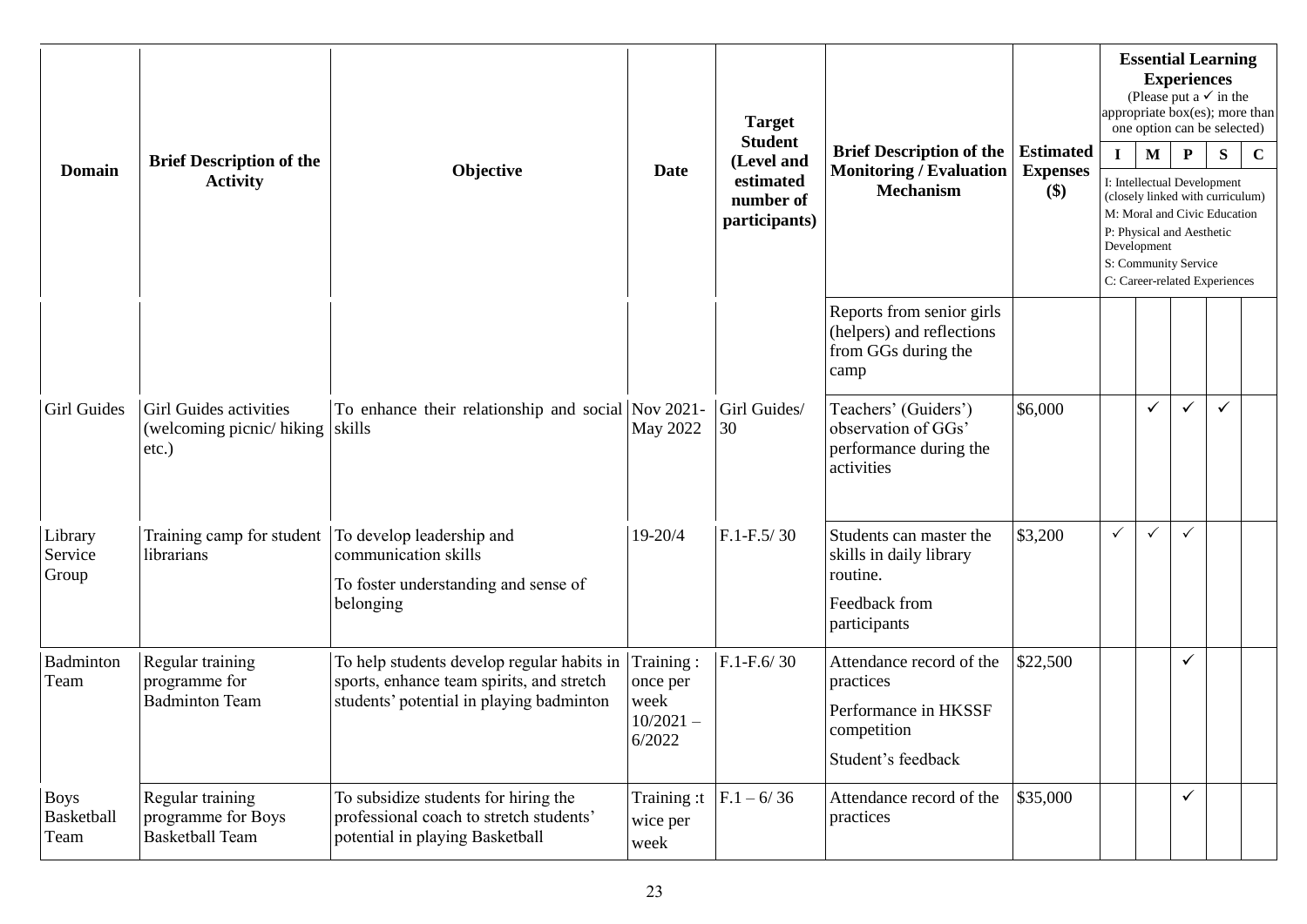| <b>Domain</b>                      | <b>Brief Description of the</b>                                   | Objective                                                                                                                                                                              |                                         | <b>Target</b><br><b>Student</b>                       |                                                                                                                                                                |                                            |              |                                                                                  | <b>Experiences</b> | <b>Essential Learning</b><br>(Please put a $\checkmark$ in the<br>appropriate box(es); more than<br>one option can be selected)       |             |
|------------------------------------|-------------------------------------------------------------------|----------------------------------------------------------------------------------------------------------------------------------------------------------------------------------------|-----------------------------------------|-------------------------------------------------------|----------------------------------------------------------------------------------------------------------------------------------------------------------------|--------------------------------------------|--------------|----------------------------------------------------------------------------------|--------------------|---------------------------------------------------------------------------------------------------------------------------------------|-------------|
|                                    | <b>Activity</b>                                                   |                                                                                                                                                                                        | Date                                    | (Level and<br>estimated<br>number of<br>participants) | <b>Brief Description of the</b><br><b>Monitoring / Evaluation</b><br><b>Mechanism</b>                                                                          | <b>Estimated</b><br><b>Expenses</b><br>\$) | $\mathbf{I}$ | $\mathbf{M}$<br>P: Physical and Aesthetic<br>Development<br>S: Community Service | ${\bf P}$          | S<br>I: Intellectual Development<br>(closely linked with curriculum)<br>M: Moral and Civic Education<br>C: Career-related Experiences | $\mathbf C$ |
|                                    |                                                                   |                                                                                                                                                                                        | (September<br>2021 to<br>May 2021)      |                                                       | Performance in HKSSF<br>competition<br>Student's feedback                                                                                                      |                                            |              |                                                                                  |                    |                                                                                                                                       |             |
| Girls<br><b>Basketball</b><br>Team | Regular training<br>programme for Girls<br><b>Basketball Team</b> | To help students build in regular habits in<br>sports and enhance their team spirts.<br>Professional coaches are hired for<br>stretching students' potential in playing<br>basketball. | $9/2021 -$<br>8/2022                    | $F.1-F.6/40$                                          | Teachers' assessment of<br>the improvement of their<br>performance<br>Performance in Open<br>competition<br>No. of Open competition<br>participated            | \$40,000                                   |              | ✓                                                                                | ✓                  |                                                                                                                                       |             |
| Cross<br>Country<br>Team           | <b>Interschool Cross Country</b><br>Competition                   | To subsidise students the transportation<br>cost for training and competitions                                                                                                         | 8/11/2021                               | $F.1-F.6/50$                                          | Teachers' observation on<br>the performance of<br>students                                                                                                     | \$4,000                                    |              |                                                                                  | ✓                  |                                                                                                                                       |             |
| Cross<br>Country<br>Team           | Regular training                                                  | To hire a coach for stretching students'<br>potential in long run                                                                                                                      | $9/2021 -$<br>6/2022<br>Every<br>Friday | $F.1-F.6/50$                                          | Time trial for the<br>improvement in running a<br>fixed distance<br>Results in interschool<br>competition<br>Teacher observation on<br>the training atmosphere | \$16,000                                   |              |                                                                                  | ✓                  |                                                                                                                                       |             |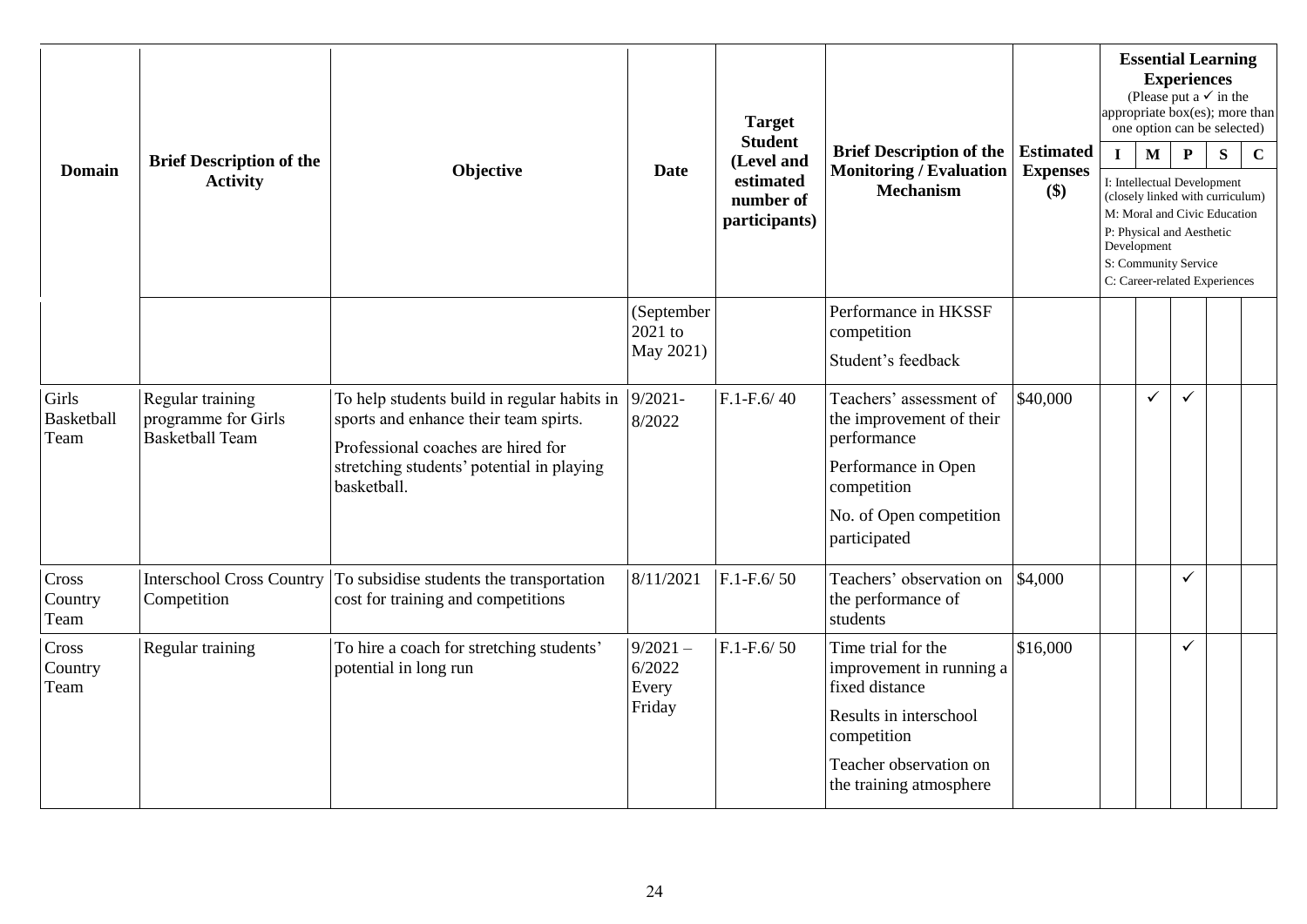| <b>Domain</b>                         |                                                           | Objective                                                                                                                                                                             | Date                                                   | <b>Target</b><br><b>Student</b><br>(Level and<br>estimated<br>number of<br>participants) | <b>Brief Description of the</b><br><b>Monitoring / Evaluation</b><br><b>Mechanism</b>                                   | <b>Estimated</b><br><b>Expenses</b><br>\$) | <b>Essential Learning</b><br><b>Experiences</b><br>(Please put a $\checkmark$ in the<br>appropriate box(es); more than<br>one option can be selected)                 |   |                                             |   |             |  |  |
|---------------------------------------|-----------------------------------------------------------|---------------------------------------------------------------------------------------------------------------------------------------------------------------------------------------|--------------------------------------------------------|------------------------------------------------------------------------------------------|-------------------------------------------------------------------------------------------------------------------------|--------------------------------------------|-----------------------------------------------------------------------------------------------------------------------------------------------------------------------|---|---------------------------------------------|---|-------------|--|--|
|                                       | <b>Brief Description of the</b><br><b>Activity</b>        |                                                                                                                                                                                       |                                                        |                                                                                          |                                                                                                                         |                                            | $\mathbf I$                                                                                                                                                           | M | $\mathbf{P}$<br>I: Intellectual Development | S | $\mathbf C$ |  |  |
|                                       |                                                           |                                                                                                                                                                                       |                                                        |                                                                                          |                                                                                                                         |                                            | (closely linked with curriculum)<br>M: Moral and Civic Education<br>P: Physical and Aesthetic<br>Development<br>S: Community Service<br>C: Career-related Experiences |   |                                             |   |             |  |  |
| <b>Boys</b><br>Handball<br>Team       | Regular training<br>programme for Boys<br>handball Team   | To subsidize for hiring the professional<br>coach to stretch students' potential in<br>playing handball                                                                               | Training:<br>twice per<br>week<br>$9/2021 -$<br>5/2022 | $F.1 - 6/36$                                                                             | Attendance record of the<br>practices<br>Performance in HKSSF<br>competition<br>Student's feedback                      | \$25,000                                   |                                                                                                                                                                       |   |                                             |   |             |  |  |
| Swimming<br>Team                      | Regular training<br>programme for<br><b>Swimming Team</b> | To help students build in regular habits in<br>sports and enhance their team spirit.<br>Professional coaches are hired for<br>stretching students' potential in                       | $9/2021 -$<br>8/2022                                   | $F.1-F.6/20$                                                                             | Teachers' assessment of<br>the improvement of their<br>performance<br>Performance in open                               | \$9,000                                    |                                                                                                                                                                       |   | ✓                                           |   |             |  |  |
|                                       |                                                           | swimming<br>To subsidize swimming team members'<br>caps                                                                                                                               |                                                        |                                                                                          | competition<br>No. of open competition<br>participated<br>70% of students agreed<br>that the team spirit is<br>enhanced |                                            |                                                                                                                                                                       |   |                                             |   |             |  |  |
| Boys &<br>Girls<br>Volleyball<br>Team | Regular training<br>programme for Volleyball<br>Team      | To help students build in regular habits in<br>sports and enhance their team spirit.<br>Professional coaches are hired for<br>stretching students' potential in playing<br>volleyball | Training:<br>2 times per<br>week                       | $F.1-F.6/30$                                                                             | Attendance record of the<br>practices<br>Performance in Inter-<br>School Volleyball<br>Competition                      | \$25,000                                   |                                                                                                                                                                       | ✓ | ✓                                           |   |             |  |  |
| Boys &<br>Girls                       | Competition fees and<br>Indoor playground<br>booking fees | By subsidizing venue fee, more students<br>are encouraged to join sports competition                                                                                                  | During<br>month                                        | Students from<br>competition School Team/<br>20                                          | Attendance record of the<br>practices<br>Performance in Inter-                                                          | \$1,500                                    |                                                                                                                                                                       |   | ✓                                           |   |             |  |  |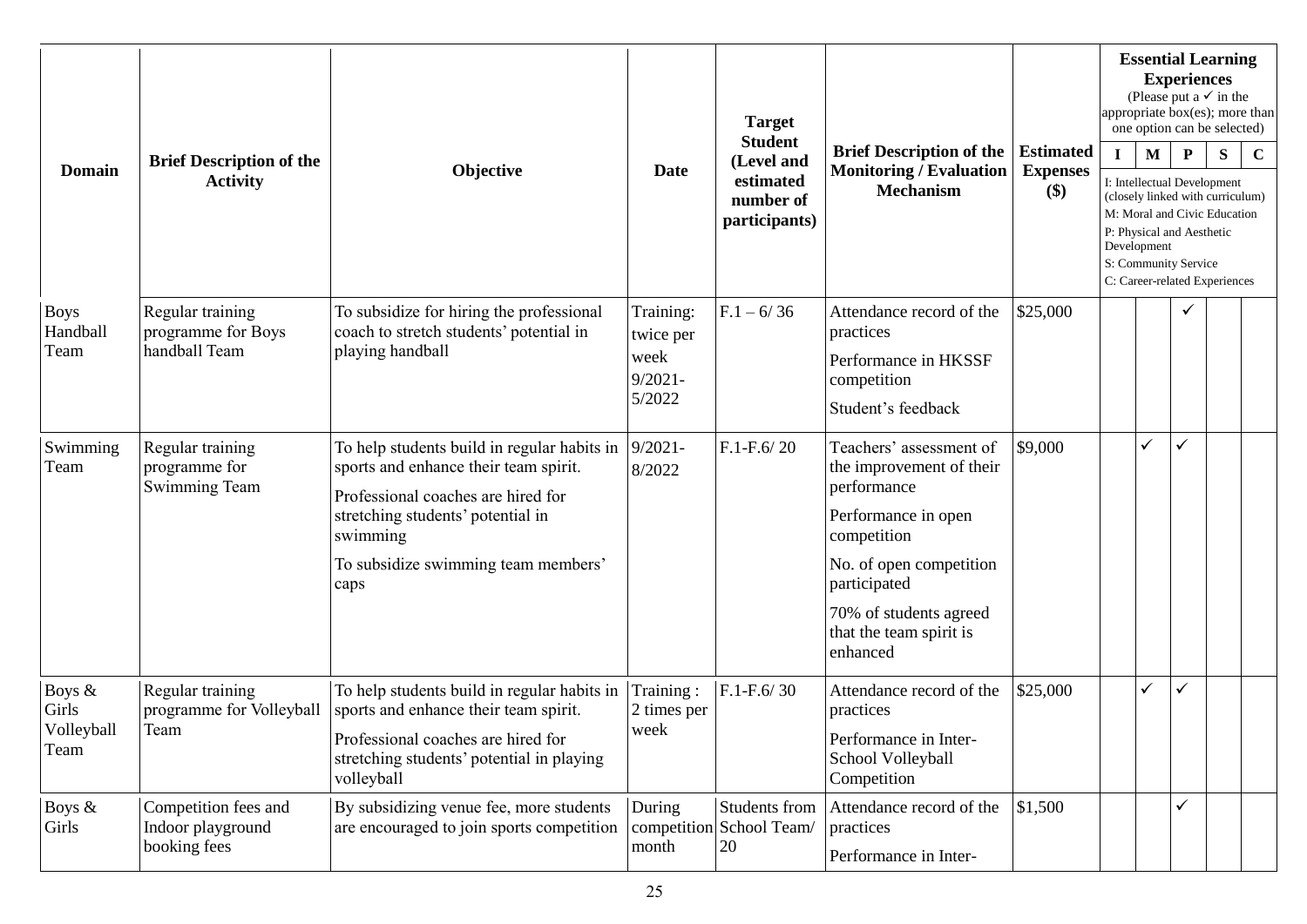| <b>Domain</b>            | <b>Brief Description of the</b><br><b>Activity</b>                                                                                                                                                                                                                                                      | Objective                                                                                                                                                                                                                                                                                                                                                                                                                                                                                                                                                                                                                             | <b>Date</b>                                                                  | <b>Target</b><br><b>Student</b><br>(Level and<br>estimated<br>number of<br>participants) | <b>Brief Description of the</b><br><b>Monitoring / Evaluation</b><br><b>Mechanism</b>                      | <b>Estimated</b><br><b>Expenses</b><br>\$) | <b>Essential Learning</b><br><b>Experiences</b><br>(Please put a $\checkmark$ in the<br>appropriate box(es); more than<br>one option can be selected)<br>S<br>$\mathbf{I}$<br>$\mathbf{M}$<br>P<br>$\mathbf C$<br>I: Intellectual Development<br>(closely linked with curriculum)<br>M: Moral and Civic Education<br>P: Physical and Aesthetic |  |   |  |  |  |
|--------------------------|---------------------------------------------------------------------------------------------------------------------------------------------------------------------------------------------------------------------------------------------------------------------------------------------------------|---------------------------------------------------------------------------------------------------------------------------------------------------------------------------------------------------------------------------------------------------------------------------------------------------------------------------------------------------------------------------------------------------------------------------------------------------------------------------------------------------------------------------------------------------------------------------------------------------------------------------------------|------------------------------------------------------------------------------|------------------------------------------------------------------------------------------|------------------------------------------------------------------------------------------------------------|--------------------------------------------|------------------------------------------------------------------------------------------------------------------------------------------------------------------------------------------------------------------------------------------------------------------------------------------------------------------------------------------------|--|---|--|--|--|
|                          |                                                                                                                                                                                                                                                                                                         |                                                                                                                                                                                                                                                                                                                                                                                                                                                                                                                                                                                                                                       |                                                                              |                                                                                          |                                                                                                            |                                            | Development<br>S: Community Service<br>C: Career-related Experiences                                                                                                                                                                                                                                                                           |  |   |  |  |  |
| Volleyball<br>Team       |                                                                                                                                                                                                                                                                                                         |                                                                                                                                                                                                                                                                                                                                                                                                                                                                                                                                                                                                                                       |                                                                              |                                                                                          | School Volleyball<br>Competition                                                                           |                                            |                                                                                                                                                                                                                                                                                                                                                |  |   |  |  |  |
| Shuttlecock<br>Team      | Training programme for<br><b>Shuttlecock Team</b>                                                                                                                                                                                                                                                       | To practise shuttlecock, arise students'<br>interest in this sport                                                                                                                                                                                                                                                                                                                                                                                                                                                                                                                                                                    | Once a<br>week<br>2 hours/<br>time                                           | $F.1 - F.6/40$                                                                           | Observations and<br>comments from the<br>coach, attendance record<br>of students                           | \$15,000                                   |                                                                                                                                                                                                                                                                                                                                                |  | ✓ |  |  |  |
| Athletics<br>Team        | Regular training<br>programme for Athletics<br>Team                                                                                                                                                                                                                                                     | To subsidize students for hiring the<br>professional coach to stretch students'<br>potential in the performance of track and<br>field                                                                                                                                                                                                                                                                                                                                                                                                                                                                                                 | Training:<br>twice per<br>week<br>$(9/2021 -$<br>5/2022                      | $F.1 - 6/36$                                                                             | Attendance record of the<br>practices<br>Performance in HKSSF<br>competition<br>Student's feedback         | \$35,000                                   |                                                                                                                                                                                                                                                                                                                                                |  |   |  |  |  |
| Indoor<br>Rowing<br>Team | Programme Fee:<br>Included borrowing of 4<br>indoor rowing machines,<br>one-time inspection fee<br>(upon request by school),<br>one-time maintenance fee<br>included the change of<br>parts (caused by non-<br>human damage only) and<br>transportation fee: HKD<br>\$5,500 (for One-Year<br>Programme) | Through the support from the Hong<br>Kong, China Rowing Association<br>(HKCRA), indoor rowing machines will<br>lease to the schools, which are<br>encouraged and facilitated to incorporate<br>the sport of Indoor Rowing in Physical<br>Education lessons and organize variety of<br>indoor rowing activities, e.g., regular<br>fitness training, indoor rowing<br>competitions, award scheme for regular<br>participation, fitness test, and sports talent<br>identification, etc. in order to develop the<br>interest of students in indoor rowing<br>activities. • To encourage Schools to be<br>self-sustained in conducting and | 1.PE<br>Lesson<br>2. Training:<br>twice per<br>week<br>$(9/2021 -$<br>5/2022 | $F.1 - 6/30$                                                                             | Attendance record of the<br>practices<br>Performance in Inter-<br>school competition<br>Student's feedback | \$5,500                                    |                                                                                                                                                                                                                                                                                                                                                |  |   |  |  |  |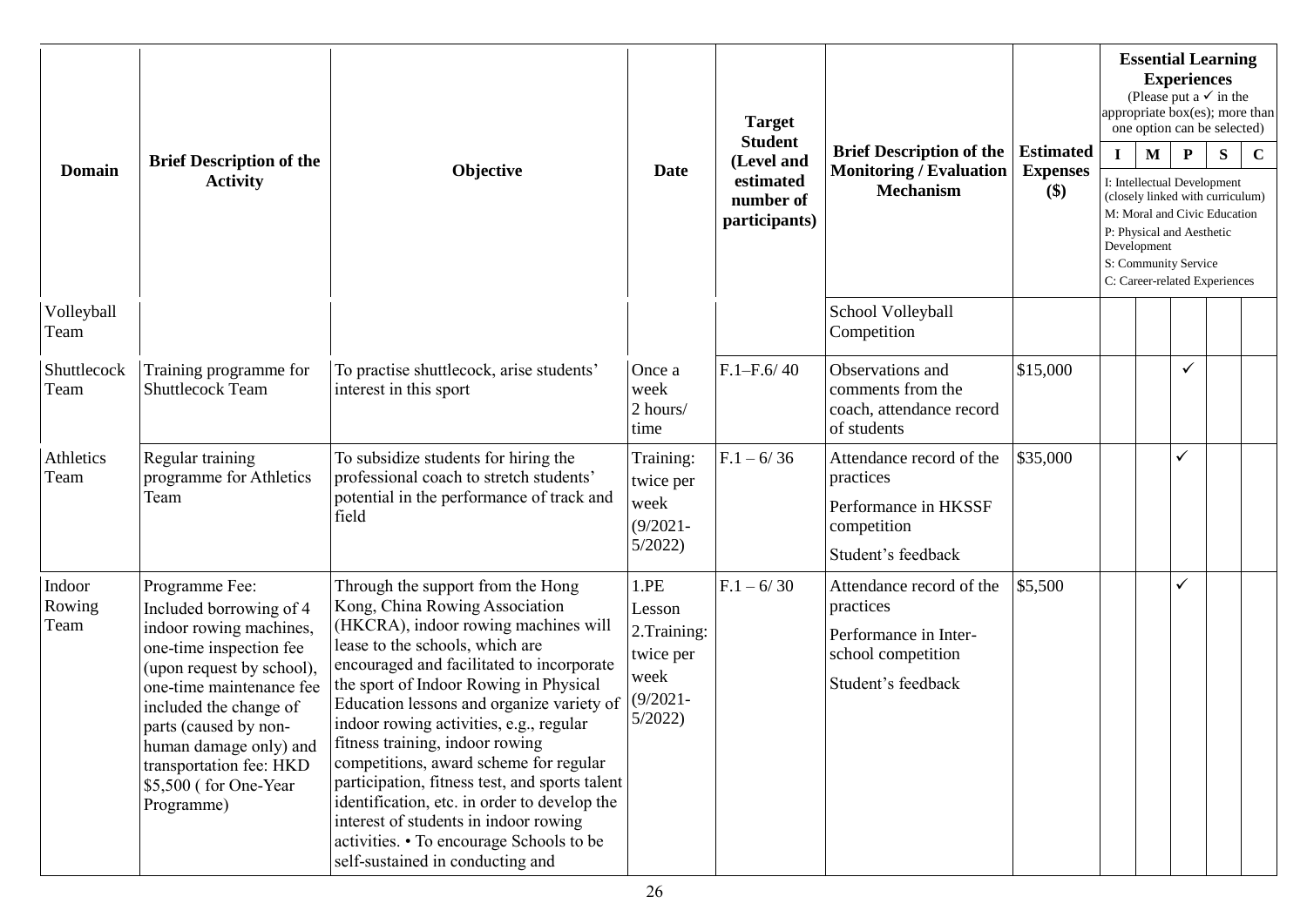| <b>Domain</b>            | <b>Brief Description of the</b><br><b>Activity</b>                                                              | Objective                                                                                                                                 | <b>Date</b>                                             | <b>Target</b><br><b>Student</b><br>(Level and<br>estimated<br>number of<br>participants) | <b>Brief Description of the</b><br><b>Monitoring / Evaluation</b><br><b>Mechanism</b>              | <b>Estimated</b><br><b>Expenses</b><br>\$) | <b>Essential Learning</b><br><b>Experiences</b><br>(Please put a $\checkmark$ in the<br>appropriate $\overline{box(es)}$ ; more than<br>one option can be selected)<br>$\mathbf M$<br>$\mathbf{P}$<br>${\bf S}$<br>$\mathbf{I}$<br>$\mathbf C$<br>I: Intellectual Development<br>(closely linked with curriculum)<br>M: Moral and Civic Education |              |   |  |  |  |  |  |
|--------------------------|-----------------------------------------------------------------------------------------------------------------|-------------------------------------------------------------------------------------------------------------------------------------------|---------------------------------------------------------|------------------------------------------------------------------------------------------|----------------------------------------------------------------------------------------------------|--------------------------------------------|---------------------------------------------------------------------------------------------------------------------------------------------------------------------------------------------------------------------------------------------------------------------------------------------------------------------------------------------------|--------------|---|--|--|--|--|--|
|                          |                                                                                                                 |                                                                                                                                           |                                                         |                                                                                          |                                                                                                    |                                            | P: Physical and Aesthetic<br>Development<br>S: Community Service<br>C: Career-related Experiences                                                                                                                                                                                                                                                 |              |   |  |  |  |  |  |
|                          |                                                                                                                 | promoting indoor activities and training<br>after the completion of the programme                                                         |                                                         |                                                                                          |                                                                                                    |                                            |                                                                                                                                                                                                                                                                                                                                                   |              |   |  |  |  |  |  |
| Indoor<br>Rowing<br>Team | Regular training<br>programme for Indoor<br>Rowing Team                                                         | To subsidize students for hiring the<br>professional coach to stretch students'<br>potential in Indoor Rowing Competition                 | Training:<br>twice per<br>week<br>$(9/2021 -$<br>5/2022 |                                                                                          | Attendance record of the<br>practices<br>Performance in HKSSF<br>competition<br>Student's feedback | \$20,000                                   |                                                                                                                                                                                                                                                                                                                                                   |              |   |  |  |  |  |  |
| Reading<br>Club          | Reading cell meetings and<br><b>Annual General meetings</b><br>(with book sharing)                              | To provide opportunities for members<br>and participants to have book sharing.                                                            | $9/2021 -$<br>7/2022                                    | $F.1-F.6/18$<br>members and<br>10 students                                               | Calculate the number of<br>participants and the<br>frequency of attendance<br>of members           | \$400                                      | $\checkmark$                                                                                                                                                                                                                                                                                                                                      | $\checkmark$ |   |  |  |  |  |  |
| Reading<br>Club          | Reading tour and visits                                                                                         | To broaden students' view and enhance<br>their logical thinking and writing skills                                                        | $9/10/2021$ .<br>$22/1/2021$ ,<br>8/7/2022              | $F.1-F.6/18$<br>members and<br>5 students                                                | Observation by teachers.<br>Feedback from<br>participants                                          | \$400                                      | $\checkmark$                                                                                                                                                                                                                                                                                                                                      | $\checkmark$ | ✓ |  |  |  |  |  |
| Food and<br>Culture Club | To buy ingredients for<br>teacher's demonstration<br>and students' practical<br>(subsidy) and other<br>expenses | To know different countries' food culture<br>by cooking                                                                                   | To be<br>confirmed                                      | $F.3-F.6/456$                                                                            | Club members can<br>successfully cook dishes                                                       | \$2,000                                    | $\checkmark$                                                                                                                                                                                                                                                                                                                                      |              |   |  |  |  |  |  |
| School<br>Debate<br>Team | Regular training<br>programme for School<br>Debate Team                                                         | Professional coaches are hired for<br>stretching students' potential in debating<br>skills.<br>To help students enhance their team spirit | $9/2020 -$<br>5/2020                                    | $F.1-F.6/$<br>$15-20$                                                                    | >85% Attendance, join at<br>least 4 competitions or<br>friendly matches                            | \$15,000                                   | $\checkmark$                                                                                                                                                                                                                                                                                                                                      | $\checkmark$ |   |  |  |  |  |  |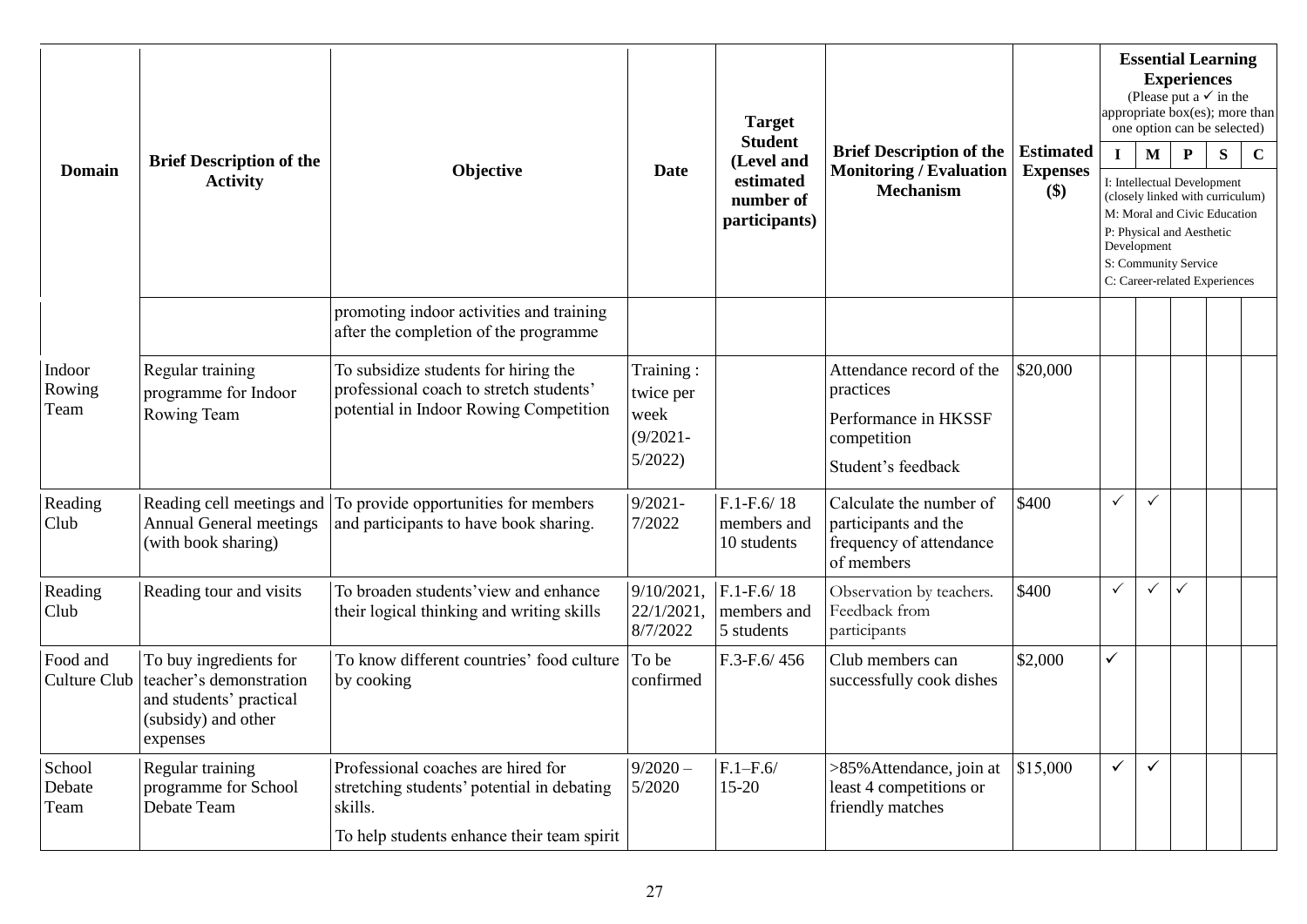| <b>Domain</b>       | <b>Brief Description of the</b><br><b>Activity</b>                            | Objective                                                                                                                                                                                                                         | <b>Date</b>           | <b>Target</b><br><b>Student</b><br>(Level and<br>estimated<br>number of<br>participants) | <b>Brief Description of the</b><br><b>Monitoring / Evaluation</b><br><b>Mechanism</b>                      | <b>Estimated</b><br><b>Expenses</b><br>$(\$)$ | $\mathbf{I}$ | $\mathbf{M}$<br>Development | <b>Experiences</b><br>${\bf P}$<br>P: Physical and Aesthetic<br>S: Community Service | <b>Essential Learning</b><br>(Please put a $\checkmark$ in the<br>appropriate box(es); more than<br>one option can be selected)<br>S<br>I: Intellectual Development<br>(closely linked with curriculum)<br>M: Moral and Civic Education<br>C: Career-related Experiences | $\mathbf C$  |
|---------------------|-------------------------------------------------------------------------------|-----------------------------------------------------------------------------------------------------------------------------------------------------------------------------------------------------------------------------------|-----------------------|------------------------------------------------------------------------------------------|------------------------------------------------------------------------------------------------------------|-----------------------------------------------|--------------|-----------------------------|--------------------------------------------------------------------------------------|--------------------------------------------------------------------------------------------------------------------------------------------------------------------------------------------------------------------------------------------------------------------------|--------------|
| Photography<br>Club | Photography workshop                                                          | and critical thinking skills.<br>To develop students' creativity and<br>imagination<br>To stimulate students' active interest in<br>Photography<br>Professional photographer are hired to<br>train students' skill in photography | $10/2021 -$<br>5/2022 | $F.1-F.6/20$                                                                             | Teachers' observation on<br>the students' learning<br>attitude during the<br>workshop<br>Students feedback | \$10,500                                      | $\checkmark$ |                             | $\checkmark$                                                                         |                                                                                                                                                                                                                                                                          | $\checkmark$ |
|                     |                                                                               |                                                                                                                                                                                                                                   |                       |                                                                                          | Sub-total of Item 1.2 \$823,700                                                                            |                                               |              |                             |                                                                                      |                                                                                                                                                                                                                                                                          |              |
| 1.3                 |                                                                               | Non-Local Activities: To organise or participate in non-local exchange activities or non-local competitions to broaden students' horizons                                                                                         |                       |                                                                                          |                                                                                                            |                                               |              |                             |                                                                                      |                                                                                                                                                                                                                                                                          |              |
| Science             | <b>Big Australia Science</b><br>Competitions                                  | To stimulate students' active interest in<br>Science<br>To challenge and expand their talents<br>To widen their exposure in international<br>competitions                                                                         | 6/2022                | $F.1-F.3/65$<br>(max. 5<br>students from<br>each class)<br>\$100@                        | The no. of students<br>participation and the<br>certificate from the<br>organization                       | \$6,500                                       | √            |                             |                                                                                      |                                                                                                                                                                                                                                                                          |              |
| Science             | <b>International Junior</b><br>Science Olympiad 2022 -<br>Hong Kong Screening | To stimulate students' active interest in<br>Science<br>To challenge and expand their talents<br>To widen their exposure in international<br>competitions                                                                         | 9/2022                | $F.1-F.2/273$                                                                            | The no. of students<br>participation and the<br>certificate from the<br>organization                       | \$4,450                                       | ✓            |                             |                                                                                      |                                                                                                                                                                                                                                                                          |              |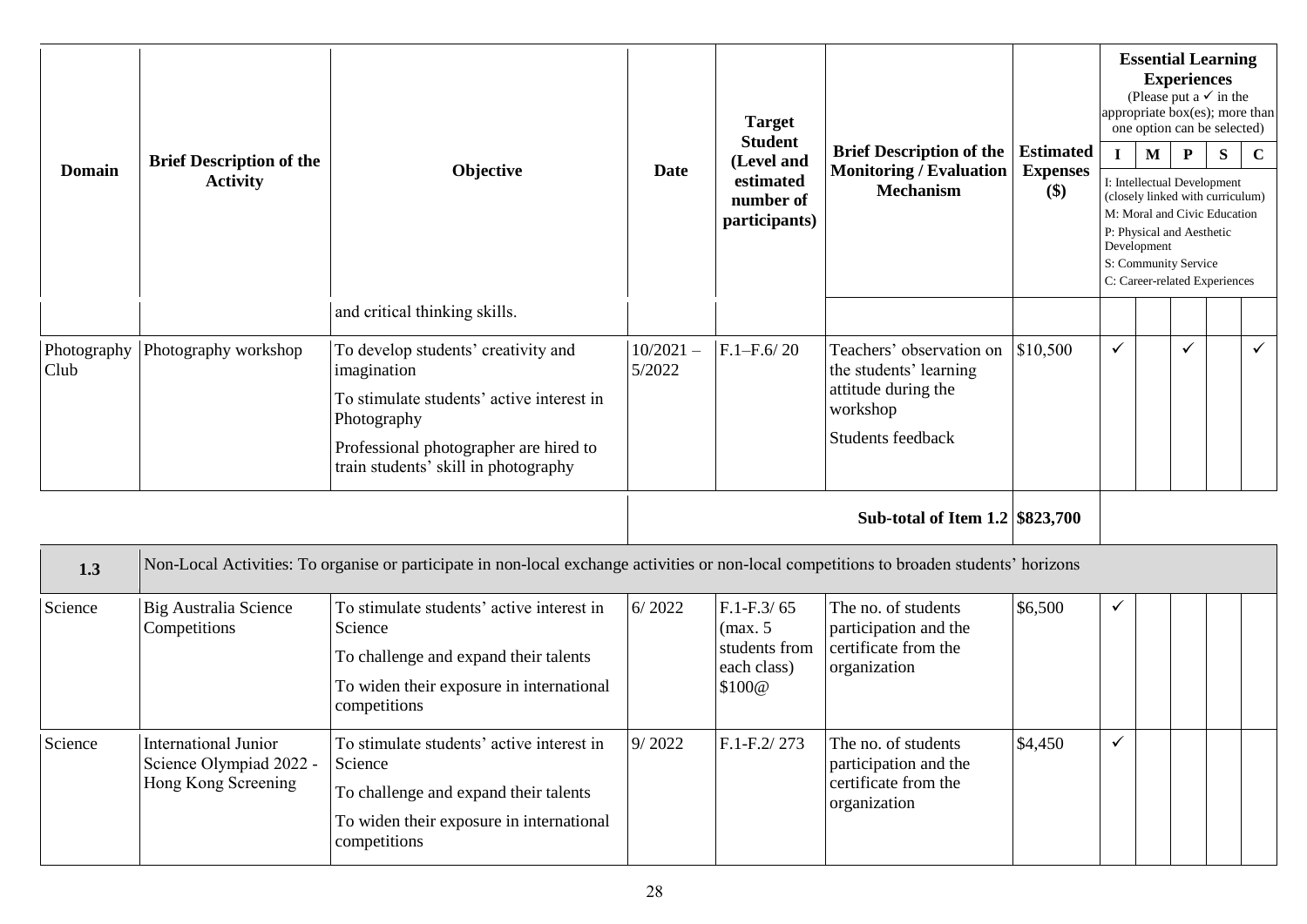| <b>Domain</b>               | <b>Brief Description of the</b><br><b>Activity</b>                                                                                       | Objective                                                                                                                                                                                                                      | <b>Date</b>      | <b>Target</b><br><b>Student</b><br>(Level and<br>estimated<br>number of<br>participants) | <b>Brief Description of the</b><br><b>Estimated</b><br><b>Monitoring / Evaluation</b><br><b>Expenses</b><br>\$)<br><b>Mechanism</b> |         | $\mathbf{I}$ | $\mathbf{M}$<br>Development | <b>Experiences</b><br>P<br>P: Physical and Aesthetic<br>S: Community Service | <b>Essential Learning</b><br>(Please put a $\checkmark$ in the<br>appropriate box(es); more than<br>one option can be selected)<br>${\bf S}$<br>I: Intellectual Development<br>(closely linked with curriculum)<br>M: Moral and Civic Education<br>C: Career-related Experiences | $\mathbf C$ |
|-----------------------------|------------------------------------------------------------------------------------------------------------------------------------------|--------------------------------------------------------------------------------------------------------------------------------------------------------------------------------------------------------------------------------|------------------|------------------------------------------------------------------------------------------|-------------------------------------------------------------------------------------------------------------------------------------|---------|--------------|-----------------------------|------------------------------------------------------------------------------|----------------------------------------------------------------------------------------------------------------------------------------------------------------------------------------------------------------------------------------------------------------------------------|-------------|
| Science                     | Science Assessment test                                                                                                                  | To stimulate students' active interest in<br>Science<br>To challenge and expand their talents<br>To widen their exposure in international<br>competitions                                                                      | 4/2022           | $F.2 - F.3/40$<br>(max. 5<br>students from<br>each class)<br>\$60@                       | The no. of students<br>participation and the<br>certificate from the<br>organization                                                | \$2,400 | $\checkmark$ |                             |                                                                              |                                                                                                                                                                                                                                                                                  |             |
| <b>Biology</b>              | Hong Kong Biology<br>Literacy Award<br>$(2020/2021)$ – organised<br>by HKASME, Royal<br>Society of Biology (HK<br>Branch), The Ed U, HKU | To stimulate students' active interest in<br><b>Biology</b><br>To challenge and expand their talents<br>To enhance their scientific literacy<br>To widen their exposure in cutting-edge<br>biological knowledge and innovation | 11/2021          | $F.5/4$ Bio<br>group<br>students/70                                                      | Analysis report and<br>certificate from the<br>organization                                                                         | \$400   | ✓            |                             |                                                                              |                                                                                                                                                                                                                                                                                  |             |
| Geography                   | Hong Kong Geography<br>Olympiad                                                                                                          | To let the promising students experience a<br>competition at a territory-wide level                                                                                                                                            | February<br>2022 | Outstanding<br>Geography<br>students/6                                                   | Students' feedback<br>during debriefing<br>sessions<br>Prize or award of the<br>competition                                         | \$900   | ✓            |                             |                                                                              |                                                                                                                                                                                                                                                                                  |             |
| Library<br>Service<br>Group | Joint Schools<br>Librarianship Competition                                                                                               | To learn basic knowledge and skills in<br>librarianship.<br>To build up team spirit.                                                                                                                                           | 2-4/2022         | $F.1-F.5/15$                                                                             | Good performance in the<br>competition.                                                                                             | \$500   | $\checkmark$ | $\checkmark$                |                                                                              |                                                                                                                                                                                                                                                                                  |             |
|                             |                                                                                                                                          |                                                                                                                                                                                                                                |                  |                                                                                          | Sub-total of Item $1.3$ \$15,150                                                                                                    |         |              |                             |                                                                              |                                                                                                                                                                                                                                                                                  |             |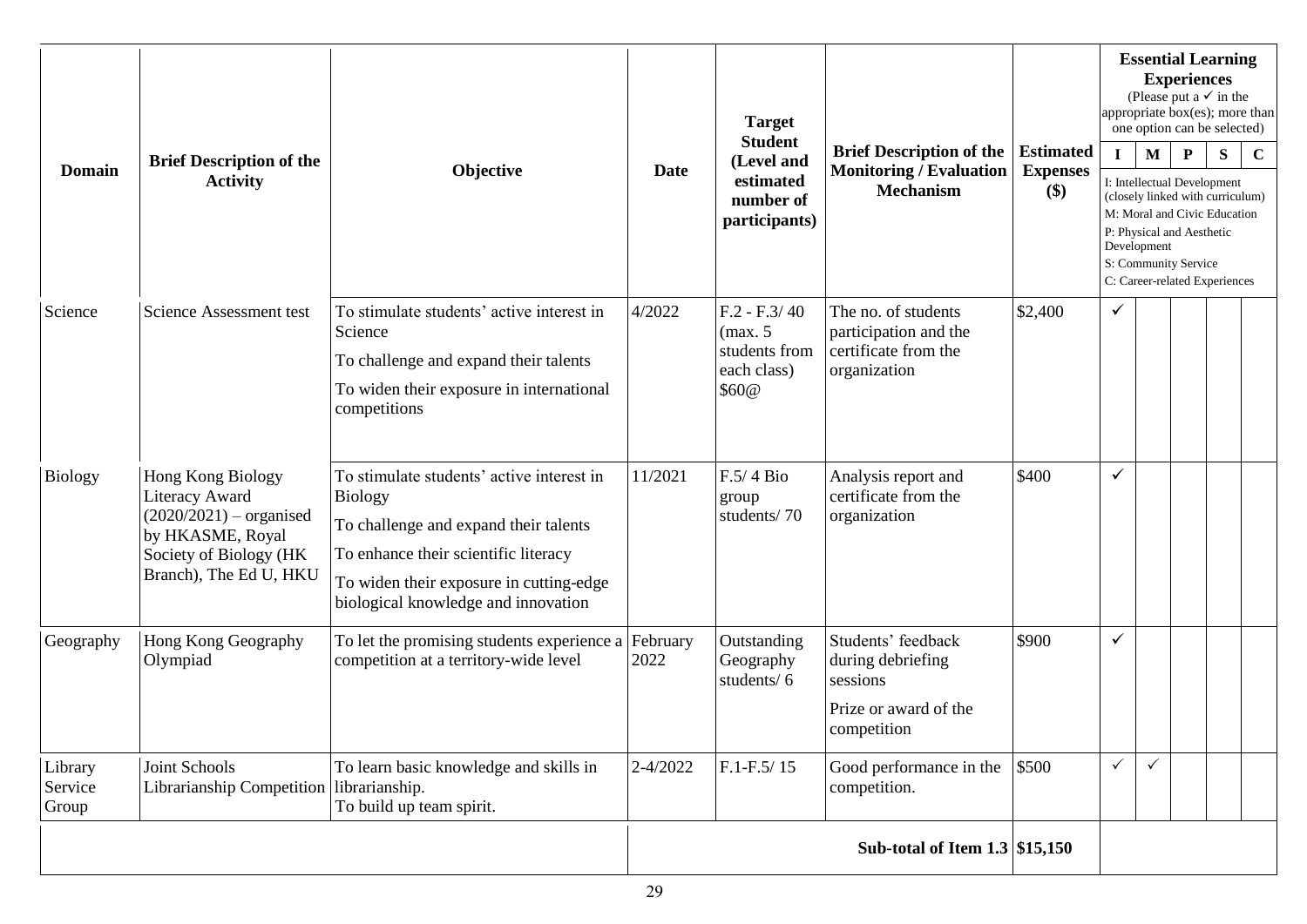| <b>Domain</b>        | <b>Brief Description of the</b><br><b>Activity</b>                       | Objective                                                                                                                                                         | <b>Date</b>                                                                                              | <b>Target</b><br><b>Student</b><br>(Level and<br>estimated<br>number of<br>participants) | <b>Brief Description of the</b><br><b>Monitoring / Evaluation</b><br><b>Mechanism</b> | <b>Estimated</b><br><b>Expenses</b><br>\$) | appropriate box(es); more than<br>$\mathbf{I}$<br>I: Intellectual Development<br>M: Moral and Civic Education<br>P: Physical and Aesthetic<br>Development<br>S: Community Service<br>C: Career-related Experiences | $\mathbf{M}$ | <b>Essential Learning</b><br><b>Experiences</b><br>(Please put a $\checkmark$ in the<br>one option can be selected)<br>$\mathbf{P}$<br>(closely linked with curriculum) | S | $\mathbf C$ |
|----------------------|--------------------------------------------------------------------------|-------------------------------------------------------------------------------------------------------------------------------------------------------------------|----------------------------------------------------------------------------------------------------------|------------------------------------------------------------------------------------------|---------------------------------------------------------------------------------------|--------------------------------------------|--------------------------------------------------------------------------------------------------------------------------------------------------------------------------------------------------------------------|--------------|-------------------------------------------------------------------------------------------------------------------------------------------------------------------------|---|-------------|
| 1.4                  | <b>Others</b>                                                            |                                                                                                                                                                   |                                                                                                          |                                                                                          |                                                                                       |                                            |                                                                                                                                                                                                                    |              |                                                                                                                                                                         |   |             |
| Table Tennis<br>Team | <b>Inter-School Table Tennis</b><br><b>Competition Enrollment</b><br>Fee | To encourage students put greater effort<br>in sport. Help them to make greater<br>improvement in a variety of different<br>areas like skills, fitness, teamwork. | 9/2021<br>(Jing Ying<br>Tourna-<br>ment)<br>4/2022<br>(Hang<br>Seng All<br>Schools<br>Champion-<br>ship) | $F.1-F.6/8$                                                                              | Result of competition.<br>Participants' feedback on<br>their skills and fitness.      | \$1,000                                    |                                                                                                                                                                                                                    |              |                                                                                                                                                                         |   |             |
|                      |                                                                          |                                                                                                                                                                   |                                                                                                          |                                                                                          | Sub-total of Item $1.4 \mid $1,000$                                                   |                                            |                                                                                                                                                                                                                    |              |                                                                                                                                                                         |   |             |
|                      |                                                                          |                                                                                                                                                                   | <b>Estimated Expenses for Category 1 \$1,057,250</b>                                                     |                                                                                          |                                                                                       |                                            |                                                                                                                                                                                                                    |              |                                                                                                                                                                         |   |             |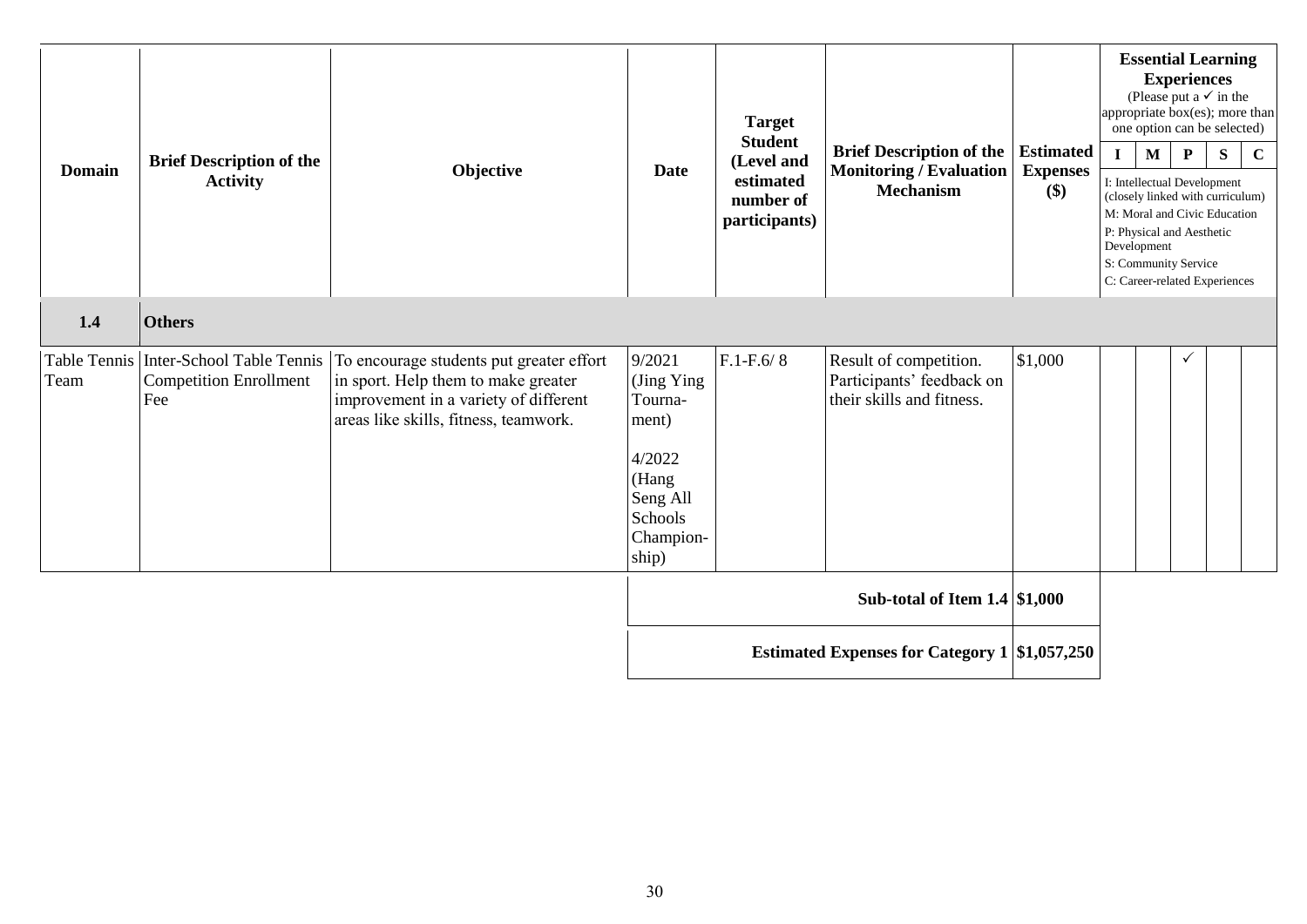| <b>Domain</b>                      | <b>Item</b>                                                                                                                                                                                                                                                       | <b>Purpose</b>                                                                                                                                                                                                                    | <b>Estimated Expenses (\$)</b> |
|------------------------------------|-------------------------------------------------------------------------------------------------------------------------------------------------------------------------------------------------------------------------------------------------------------------|-----------------------------------------------------------------------------------------------------------------------------------------------------------------------------------------------------------------------------------|--------------------------------|
| <b>Category 2</b>                  | To procure equipment, consumables or learning resources for promoting life-wide learning                                                                                                                                                                          |                                                                                                                                                                                                                                   |                                |
| <b>Life Education</b><br>committee | Stationeries for board displays                                                                                                                                                                                                                                   | Posting of documents and activities posters                                                                                                                                                                                       | \$100                          |
| Music                              | <b>Scores</b><br>Music instruments/ Music stands                                                                                                                                                                                                                  | For performances, competitions and rehearsals                                                                                                                                                                                     | \$8,000<br>\$20,000            |
| <b>STEM</b>                        | 全國青少年無人機挑戰賽 Tello Talent and accessories                                                                                                                                                                                                                          | Learning of the software and coding system,<br>students can also apply related concept via Tello<br>Talent                                                                                                                        | \$5,000                        |
| Campus TV                          | Total equipment use for 5 groups of student<br>@ 12,000 x $5 = $60,000$<br>Equipment Included :<br>Camera<br>Shot-gun Mic and Lavalier Mic<br>Camera light<br>3.<br>Tripods<br>4.<br><b>Battery</b><br>5.<br><b>Shooting Grip</b><br>6.<br>7. Storage Memory Card | To provide opportunities for students learning<br>about how to make a short film with shooting skill<br>(Filming Language) as well as different equipment<br>involved for making of a film such as camera, mic,<br>light, tripod. | \$60,000                       |
| Scout                              | Camping gear                                                                                                                                                                                                                                                      | It can be used in camping. The gear include tent,<br>cooking material and some bags.                                                                                                                                              | \$3,000                        |
| Scout                              | Uniform                                                                                                                                                                                                                                                           | It will be used during outdoor activities.                                                                                                                                                                                        | \$2,000                        |
| <b>Library Service</b><br>Group    | Stationeries                                                                                                                                                                                                                                                      | Training                                                                                                                                                                                                                          | \$100                          |
| Library Service<br>Group           | Prizes                                                                                                                                                                                                                                                            | Training                                                                                                                                                                                                                          | \$300                          |
| Team                               | Boys Basketball Booking fee Indoor basketball courts for training                                                                                                                                                                                                 | To facilitate a good standard of the team in regular<br>training and competition                                                                                                                                                  | \$1,000                        |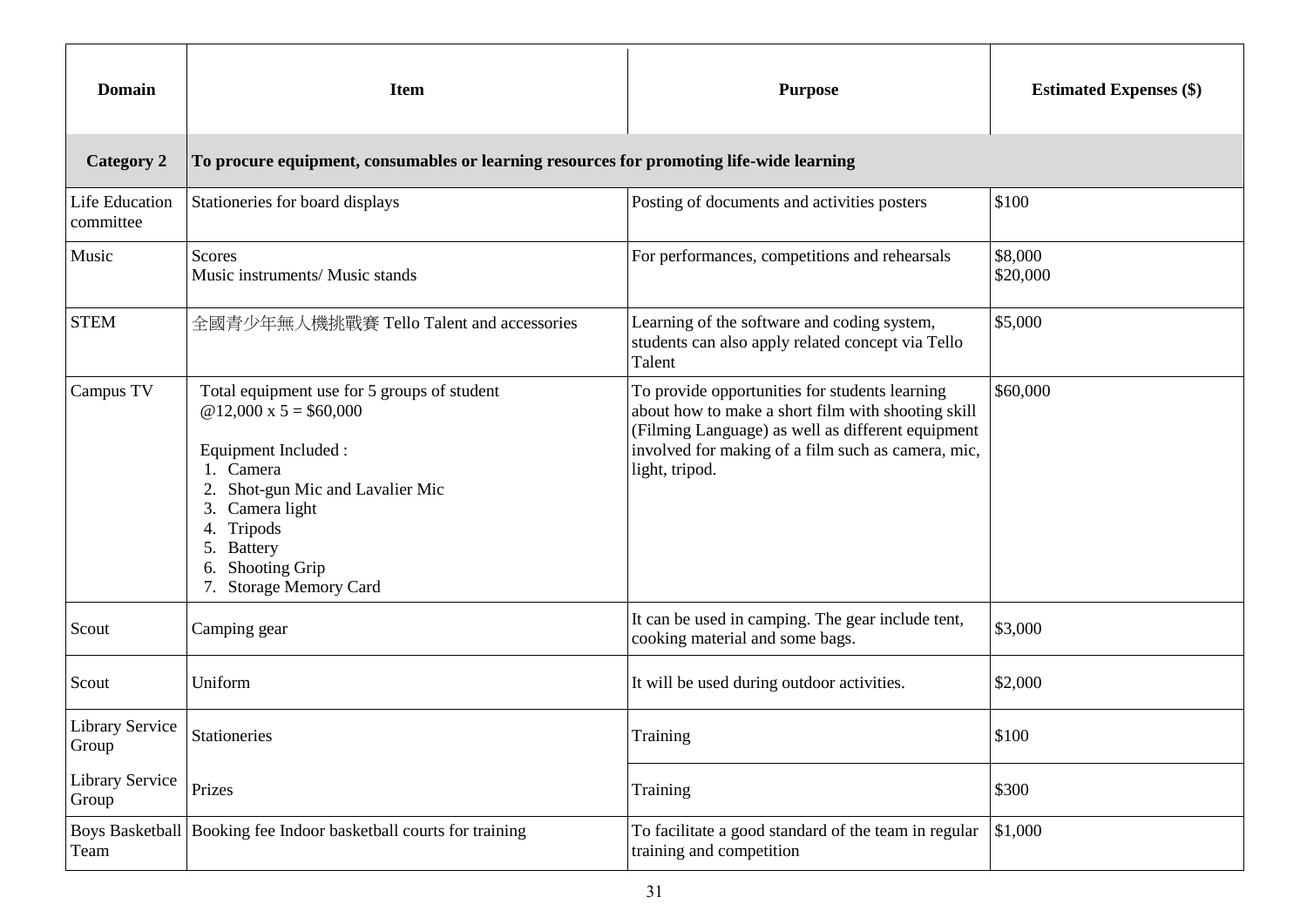| <b>Domain</b>                      | <b>Item</b>                                          | <b>Purpose</b>                                                                   | <b>Estimated Expenses (\$)</b> |  |
|------------------------------------|------------------------------------------------------|----------------------------------------------------------------------------------|--------------------------------|--|
| Team                               | <b>Boys Basketball   Competition Basketballs</b>     | To facilitate a good standard of the team in regular<br>training and competition | \$1,000                        |  |
| Team                               | Boys Basketball   Bottles of water and sports drinks | To facilitate a good standard of the team in<br>competition.                     | \$500                          |  |
| Table Tennis<br>Team               | Table tennis ball $(\$31 x 15)$                      | For regular training and HKSSF Inter-school<br>Competition                       | \$465                          |  |
| Table Tennis<br>Team               | Table tennis net $(\$280 \times 3)$                  | For regular training and HKSSF Inter-school<br>Competition                       | \$840                          |  |
| <b>Table Tennis</b><br>Team        | Table tennis table                                   | For regular training and HKSSF Inter-school<br>Competition                       | \$7,000                        |  |
| <b>Boys Handball</b><br>Team       | Competition handballs                                | To facilitate a good standard of the team in regular<br>training and competition | \$1,000                        |  |
| <b>Boys Handball</b><br>Team       | Bottles of water and sports drinks                   | To facilitate a good standard of the team in<br>competition.                     | \$500                          |  |
| Volleyball<br><b>Team Training</b> | Volleyballs (\$300 x 4)                              | For regular training and HKSSF Inter-school<br><b>Volleyball Competition</b>     | \$1,200                        |  |
| Shuttlecock<br>Team                | Shuttlecock and other resources                      | For the training programmes                                                      | \$3,000                        |  |
| <b>Athletics Team</b>              | Spikes, Competition uniforms                         | To facilitate a good standard of the team in regular<br>training and competition | \$2,000                        |  |
| <b>Athletics Team</b>              | Bottles of water and sports drinks                   | To facilitate a good standard of the team in<br>competition.                     | \$500                          |  |
| <b>Indoor Rowing</b><br>Team       | Batteries of the display of indoor rowing machines   | To facilitate a good standard of training                                        | \$200                          |  |
| <b>Indoor Rowing</b><br>Team       | Bottles of water and sports drinks                   | To facilitate a good standard of the team in<br>competition.                     | \$500                          |  |